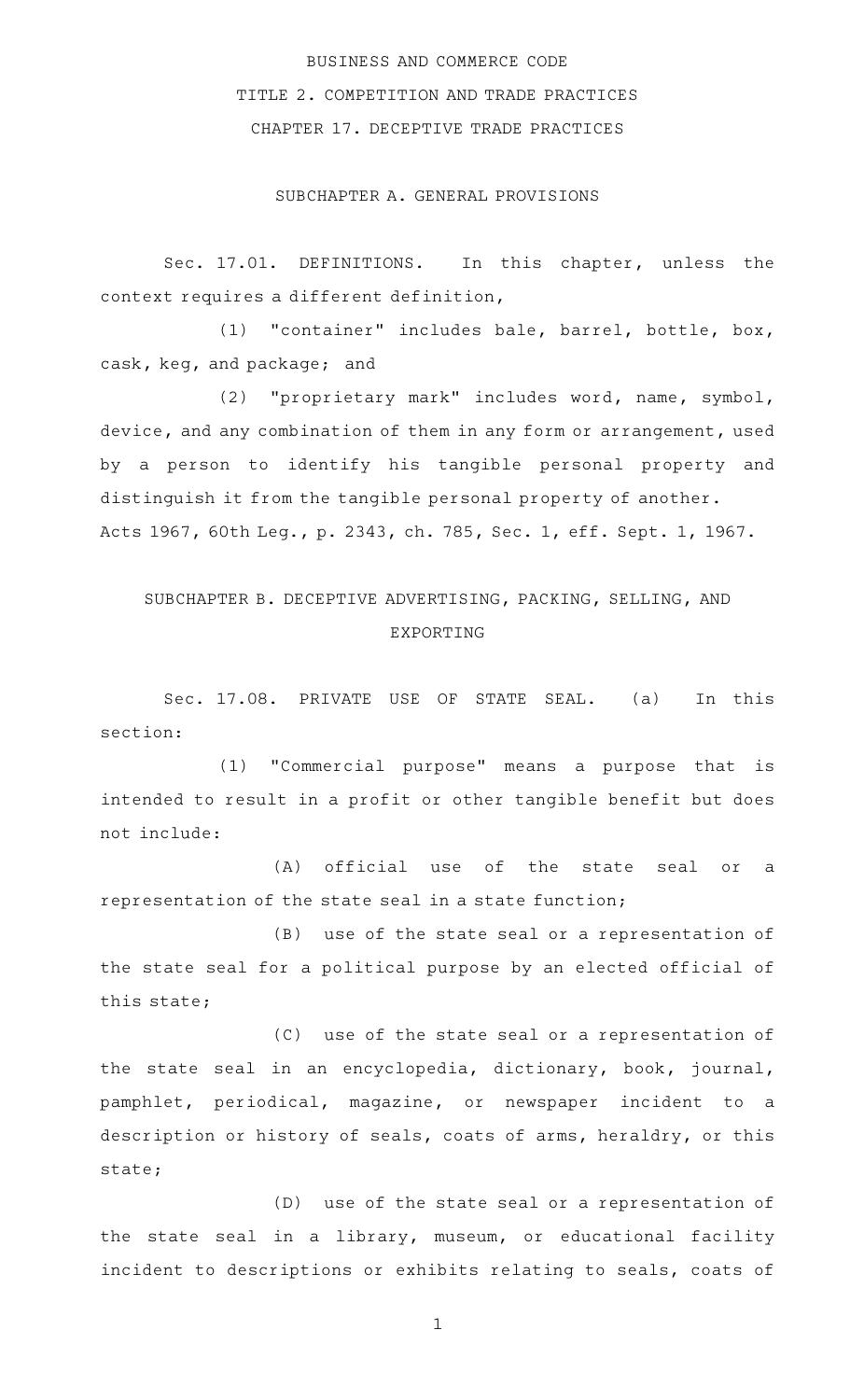arms, heraldry, or this state;

(E) use of the state seal or a representation of the state seal in a theatrical, motion-picture, television, or similar production for a historical, educational, or newsworthy purpose; or

 $(F)$  use of the state seal or a representation of the state seal for another historical, educational, or newsworthy purpose if authorized in writing by the secretary of state.

(2) "Representation of the state seal " includes a nonexact representation that the secretary of state determines is deceptively similar to the state seal.

(3) "Official use" means the use of the state seal by an officer or employee of this state in performing a state function.

(4) "State function" means a state governmental activity authorized or required by law.

(5) "State seal" means the state seal, the reverse of the state seal, and the state arms as defined by Sections [3101.001](http://www.statutes.legis.state.tx.us/GetStatute.aspx?Code=GV&Value=3101.001) and [3101.002](http://www.statutes.legis.state.tx.us/GetStatute.aspx?Code=GV&Value=3101.002), Government Code.

(b) Except as otherwise provided by this section, a person may not use a representation of the state seal:

(1) to advertise or publicize tangible personal property or a commercial undertaking; or

(2) for another commercial purpose.

(c) A person may use a representation of the state seal for a commercial purpose if the person obtains a license from the secretary of state for that use. The secretary of state, under the authority vested in the secretary as custodian of the seal under Article IV, Section [19,](http://www.statutes.legis.state.tx.us/GetStatute.aspx?Code=CN&Value=4.19) of the Texas Constitution, shall issue a license to a person who applies for a license on a form provided by the secretary of state and who pays the fees required under this section if the secretary of state determines that the use is in the best interests of the state and not detrimental to the image of the state. A license issued under this section expires one year after the date of issuance and may be renewed.

(d) The secretary of state shall adopt rules relating to the use of the state seal by a person licensed under this section. The secretary of state shall adopt the rules in the manner provided by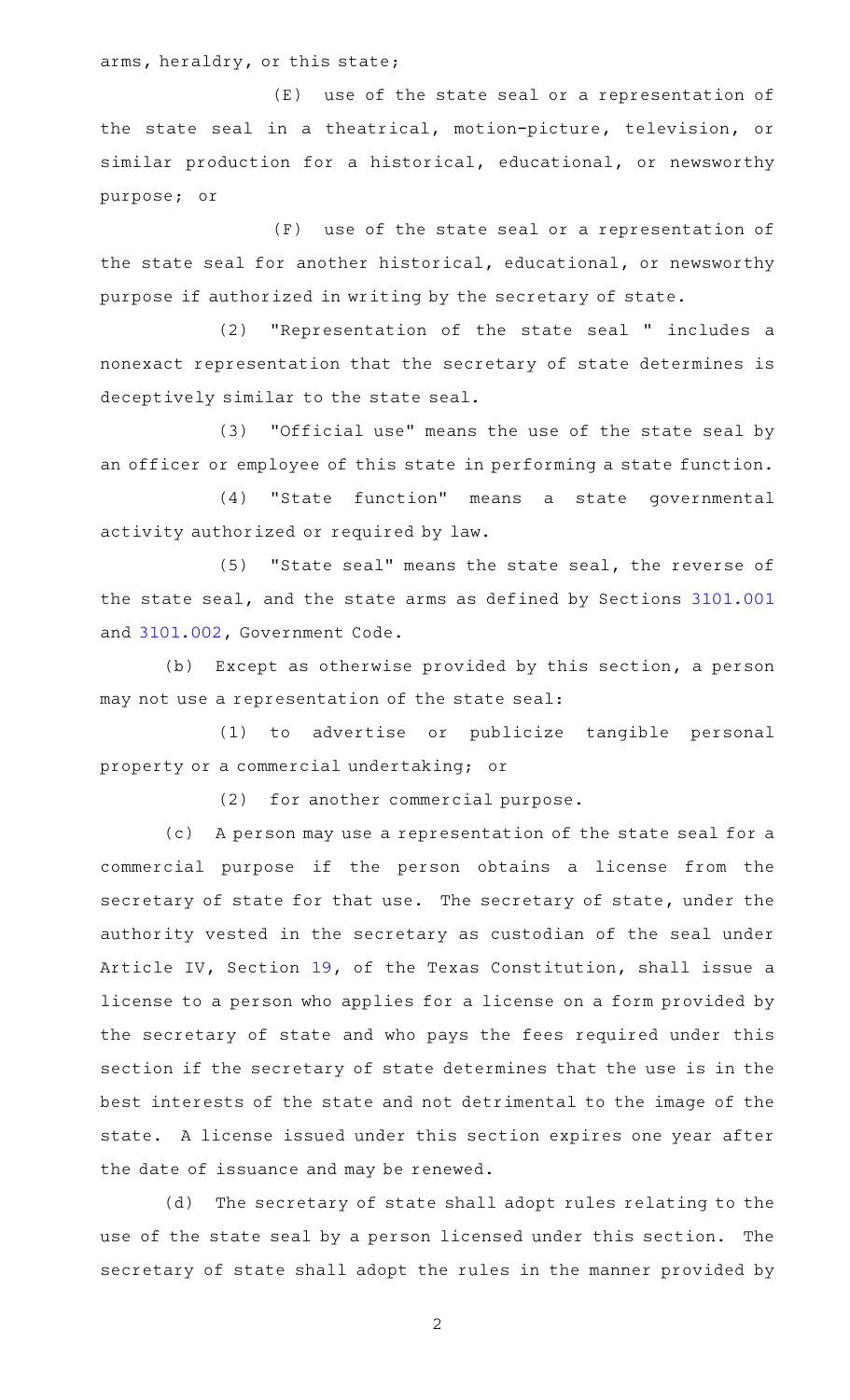Chapter [2001](http://www.statutes.legis.state.tx.us/GetStatute.aspx?Code=GV&Value=2001), Government Code.

(e) The application fee for a license under this section is \$35. The license fee for an original or renewal license is \$250. In addition to those fees, each licensee shall pay an amount equal to three percent of the licensee 's annual gross receipts related to the licensed use in excess of \$5,000 to the state as a royalty fee.

(f) A person licensed under this section shall maintain records relating to the licensee 's use of the state seal in the manner required by the rules of the secretary of state. The secretary of state may examine the records during reasonable business hours to determine the licensee 's compliance with this section. Each licensee shall display the license in a conspicuous manner in the licensee 's office or place of business.

(g) The secretary of state may suspend or revoke a license issued under this section for failure to comply with this section or the rules adopted under this section. The secretary of state may bring a civil action to enjoin a violation of this section or the rules adopted under this section.

(h) A person who reproduces an official document bearing the state seal does not violate Subsection (b) of this section if the document is:

(1) reproduced in complete form; and

(2) used for a purpose related to the purpose for which the document was issued by the state.

(i) A person who violates a provision of Subsection (b) of this section commits an offense. An offense under this section is a Class C misdemeanor.

(j) A person who violates Subsection (b) of this section commits a separate offense each day that the person violates a provision of that subsection.

Acts 1967, 60th Leg., p. 2343, ch. 785, Sec. 1, eff. Sept. 1, 1967. Amended by Acts 1985, 69th Leg., ch. 811, Sec. 10, eff. Sept. 1, 1985; Acts 1993, 73rd Leg., ch. 300, Sec. 8, eff. Aug. 30, 1993; Acts 1995, 74th Leg., ch. 76, Sec. 5.95(49), eff. Sept. 1, 1995. Amended by:

Acts 2007, 80th Leg., R.S., Ch. 921 (H.B. [3167\)](http://www.legis.state.tx.us/tlodocs/80R/billtext/html/HB03167F.HTM), Sec. 2A.001, eff. September 1, 2007.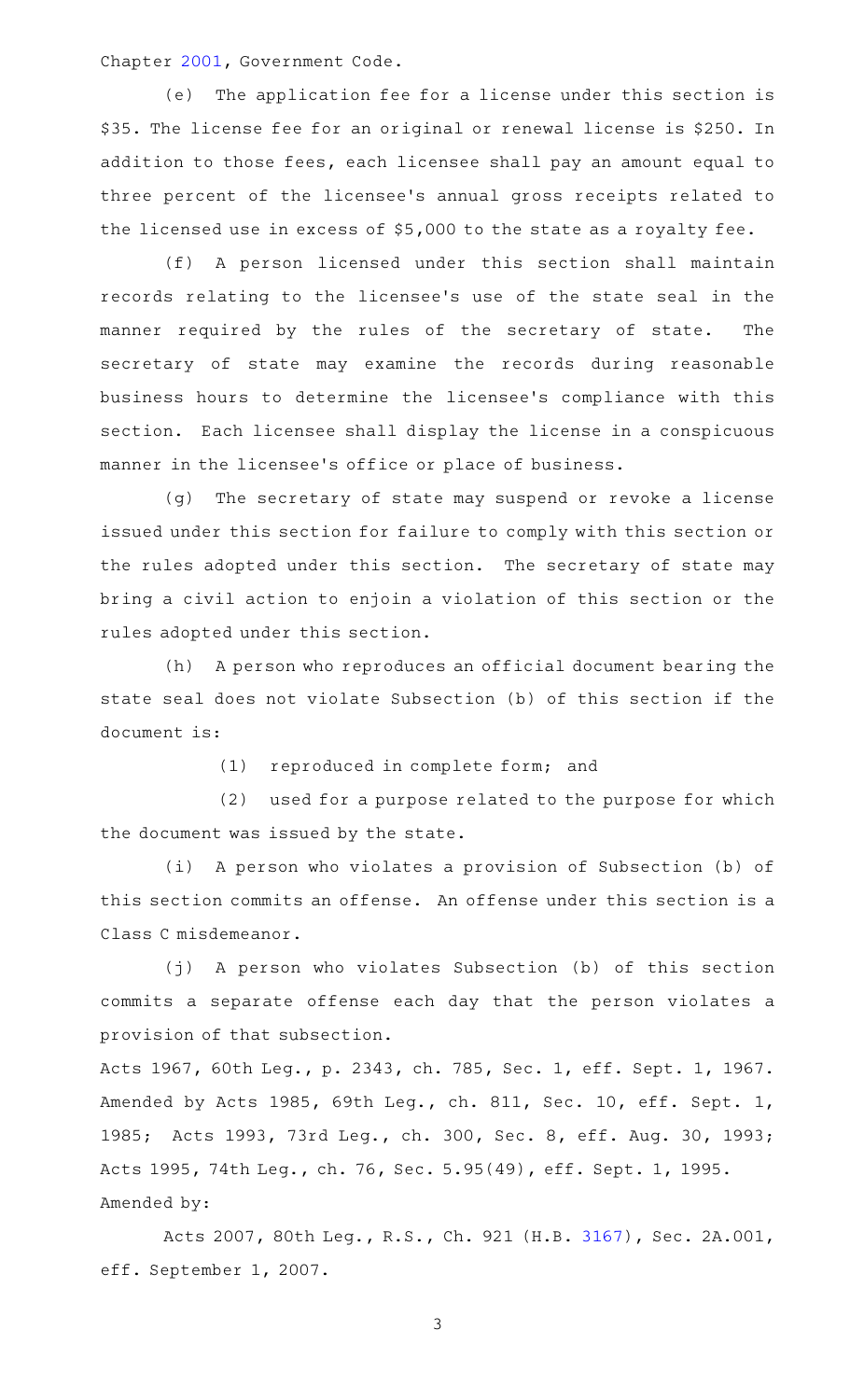Sec. 17.11. DECEPTIVE WHOLESALE AND GOING-OUT-OF-BUSINESS ADVERTISING. (a) In Subsection (b) of this section, unless the context requires a different definition, "wholesaler" means a person who sells for the purpose of resale and not directly to a consuming purchaser.

(b) No person may wilfully misrepresent the nature of his business by using in selling or advertising the word manufacturer, wholesaler, retailer, or other word of similar meaning.

(c) No person may wilfully misrepresent the ownership of a business for the purpose of holding a liquidation sale, auction sale, or other sale which represents that the business is going out of business. A person who advertises a liquidation sale, auction sale, or going-out-of-business sale shall state the correct name and permanent address of the owner of the business in the advertising.

(d) A person who violates a provision of Subsection (b) or (c) of this section is guilty of a misdemeanor and upon conviction is punishable by a fine of not less than \$100 nor more than \$500. Acts 1967, 60th Leg., p. 2343, ch. 785, Sec. 1, eff. Sept. 1, 1967.

Sec. 17.12. DECEPTIVE ADVERTISING. (a) No person may disseminate a statement he knows materially misrepresents the cost or character of tangible personal property, a security, service, or anything he may offer for the purpose of

 $(1)$  selling, contracting to sell, otherwise disposing of, or contracting to dispose of the tangible personal property, security, service, or anything he may offer; or

 $(2)$  inducing a person to contract with regard to the tangible personal property, security, service, or anything he may offer.

(b) No person may solicit advertising in the name of a club, association, or organization without the written permission of such club, association, or organization or distribute any publication purporting to represent officially a club, association, or organization without the written authority of or a contract with such club, association, or organization and without listing in such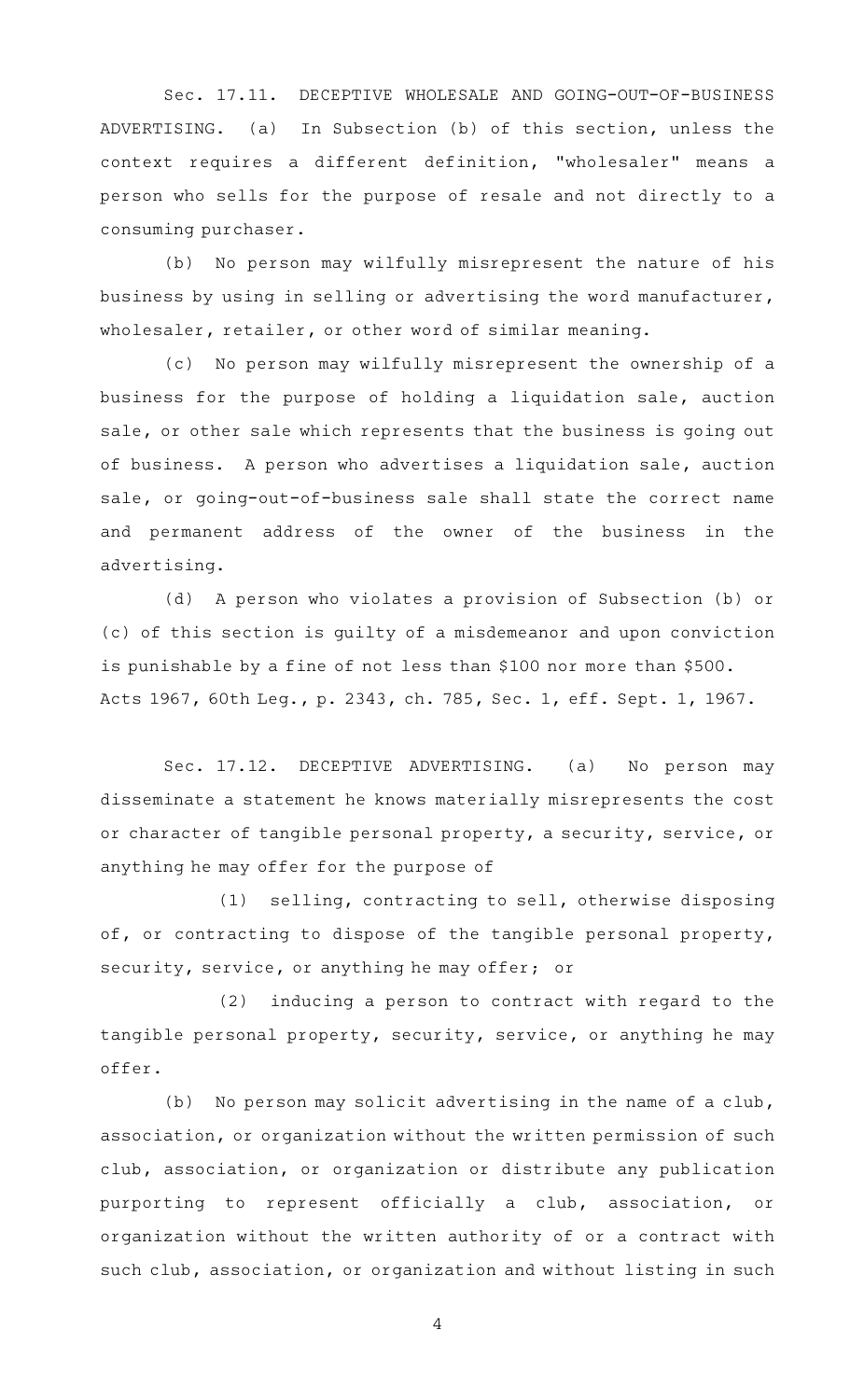publication the complete name and address of the club, association, or organization endorsing it.

(c)AAA person 's proprietary mark appearing on or in a statement described in Subsection (a) of this section is prima facie evidence that the person disseminated the statement.

(d) A person who violates a provision of Subsection (a) or (b) of this Section is guilty of a misdemeanor and upon conviction is punishable by a fine of not less than \$10 nor more than \$200. Acts 1967, 60th Leg., p. 2343, ch. 785, Sec. 1, eff. Sept. 1, 1967. Amended by Acts 1969, 61st Leg., p. 2045, ch. 701, Sec. 1, eff. June 12, 1969.

## SUBCHAPTER D. COUNTERFEITING OR CHANGING A REQUIRED MARK; MISUSE OF CONTAINER BEARING MARK

Sec. 17.29. MISUSING CONTAINER; EVIDENCE OF MISUSE AND CONTAINER'S OWNERSHIP. (a) In this section, unless the context requires a different definition, "container" also includes drink-dispensing fountain.

(b) Unless the owner of a reusable container bearing a proprietary mark (or one acting with the owner 's written permission) agrees, no person may

(1) fill the container for sale or other commercial purpose;

 $(2)$  deface, cover up, or remove the proprietary mark from the container; or

(3) refuse to return the container to the owner if he requests its return.

(c) A person's wilful

(1) possession of a full or empty reusable container without the owner 's permission is prima facie evidence of his violating a provision of Subsection (b) of this section;

(2) use, purchase, sale, or other disposition of a full or empty reusable container without the owner 's permission is prima facie evidence of his violating a provision of Subsection (b) of this section; and

(3) breaking, damaging, or destroying a full or empty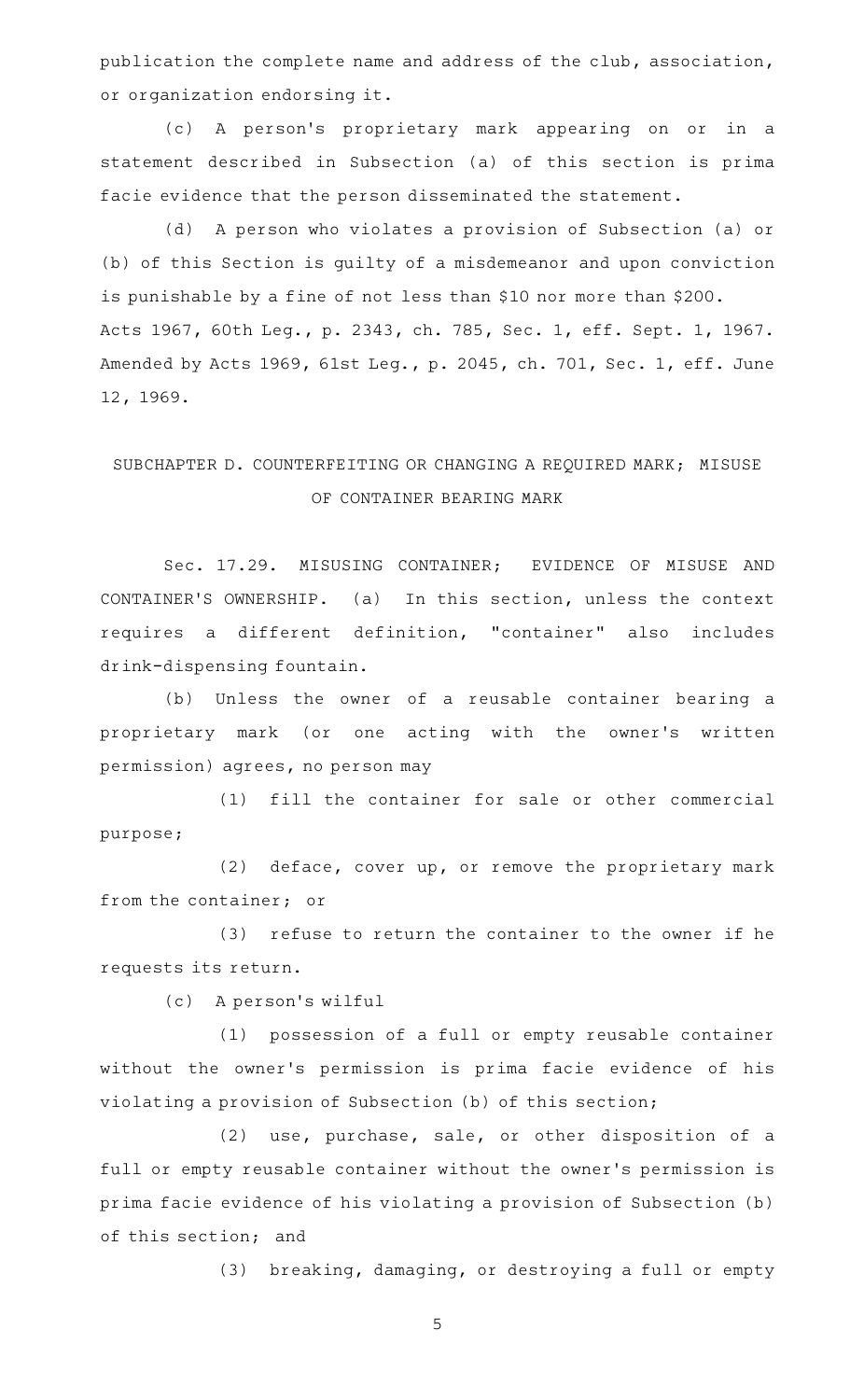reusable container is prima facie evidence of his violating a provision of Subsection (b) of this section.

(d) In an action in which the ownership of a reusable container is in issue, a person 's proprietary mark on the container is prima facie evidence that the person or his licensee owns the container.

(e) A person who violates a provision of Subsection (b) of this section is guilty of a misdemeanor and upon conviction is punishable by

(1) a fine of not less than \$25 nor more than \$50 for each violation concerning a drink-dispensing fountain; or

(2) a fine of not less than \$5 nor more than \$10 for each violation concerning any other container. Acts 1967, 60th Leg., p. 2343, ch. 785, Sec. 1, eff. Sept. 1, 1967.

Sec. 17.30. MISUSING DAIRY CONTAINER BEARING PROPRIETARY MARK. (a) In this section, unless the context requires a different definition, "dairy container" includes butter box, ice cream can, ice cream tub, milk bottle, milk bottle case, milk can, and milk jar.

(b) Without the owner's consent, no person may

(1) fill with milk, cream, butter, or ice cream; damage; mutilate; or destroy a dairy container bearing the owner 's commonly used proprietary mark; or

(2) wilfully refuse to return on request to the owner a dairy container bearing his commonly used proprietary mark.

(c) Without the owner's written consent, no person may

(1) deface or remove an owner's proprietary mark from a dairy container; or

(2) substitute on a dairy container his proprietary mark for that of the owner.

(d) A person's commonly used proprietary mark on a dairy container is prima facie evidence of that person 's ownership of the container.

(e) A person who violates a provision of Subsection (b) or (c) of this section is guilty of a misdemeanor and upon conviction is punishable by a fine of not less than \$10 nor more than \$100.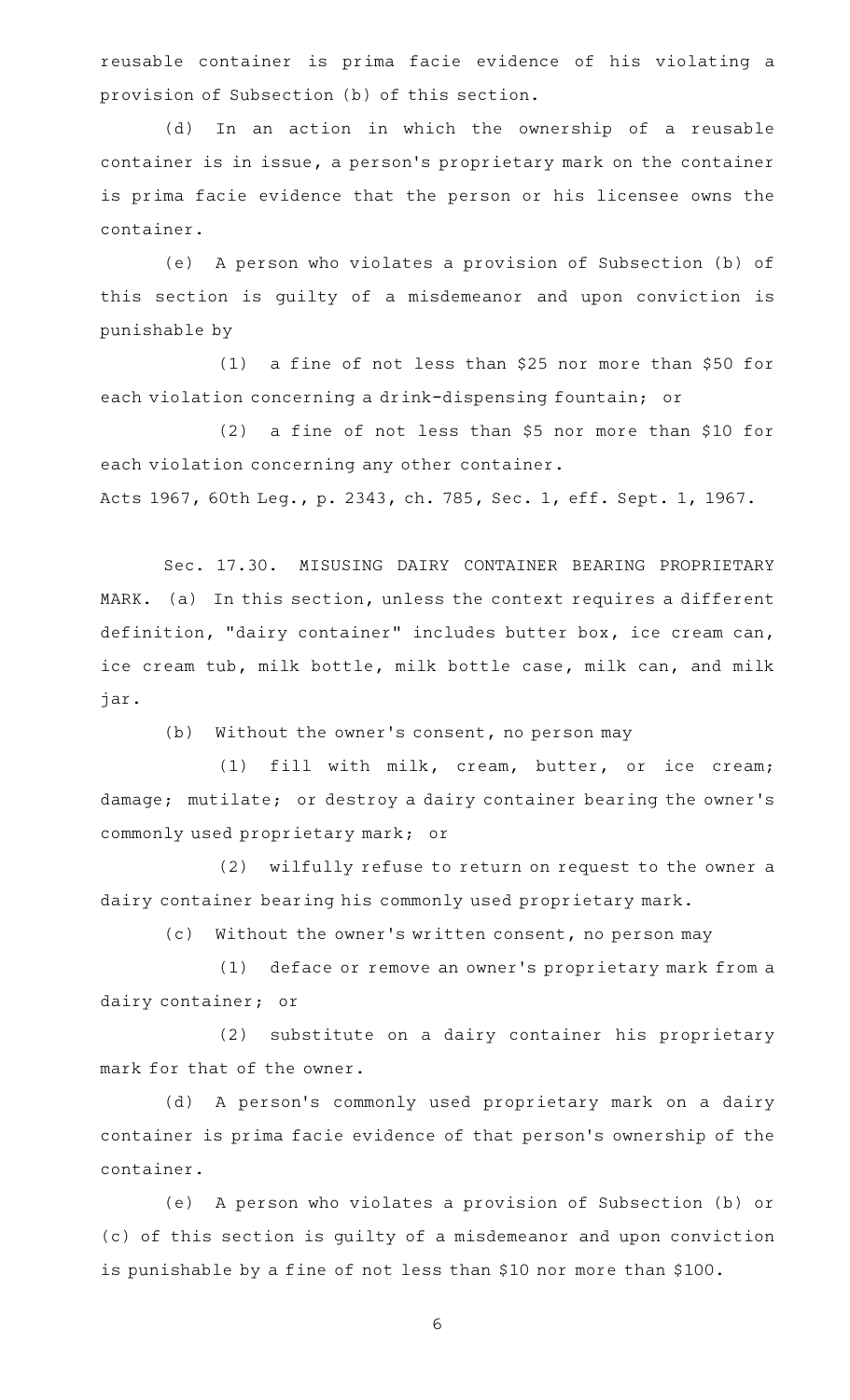Acts 1967, 60th Leg., p. 2343, ch. 785, Sec. 1, eff. Sept. 1, 1967.

Sec. 17.31. IDENTIFICATION, POSSESSION, AND USE OF CERTAIN CONTAINERS. (a) In this section:

(1) "Bakery basket or tray" means a wire or plastic container that holds bread or other baked goods and is used by a distributor or retailer or an agent of a distributor or retailer to transport, store, or carry bakery products.

(2) "Container" means a bakery basket or tray, dairy case, egg basket, poultry box, or other container used to transport, store, or carry a product.

(3) "Dairy case" means a wire or plastic container that holds 16 quarts or more of beverage and is used by a distributor or retailer or an agent of a distributor or retailer to transport, store, or carry dairy products.

(4) "Egg basket" means a permanent type of container that contains four dozen or more shell eggs and is used by a distributor or retailer or an agent of a distributor or retailer to transport, store, or carry eggs.

(5) "Laundry cart" means a basket that is mounted on wheels and used in a coin-operated laundry or dry cleaning establishment by a customer or an attendant to transport laundry and laundry supplies.

(6) "Name or mark" means any permanently affixed or permanently stamped name or mark that is used for the purpose of identifying the owner of a shopping cart, laundry cart, or container.

(7) "Parking area" means a lot or other property provided by a retail establishment for the use of customers to park automobiles or other vehicles while doing business in that establishment.

(8) "Poultry box" means a permanent type of container that is used by a processor, distributor, retailer, or food service establishment or an agent of one of those persons to transport, store, or carry poultry.

(9) "Shopping cart" means a basket that is mounted on wheels, or a similar device, generally used in a retail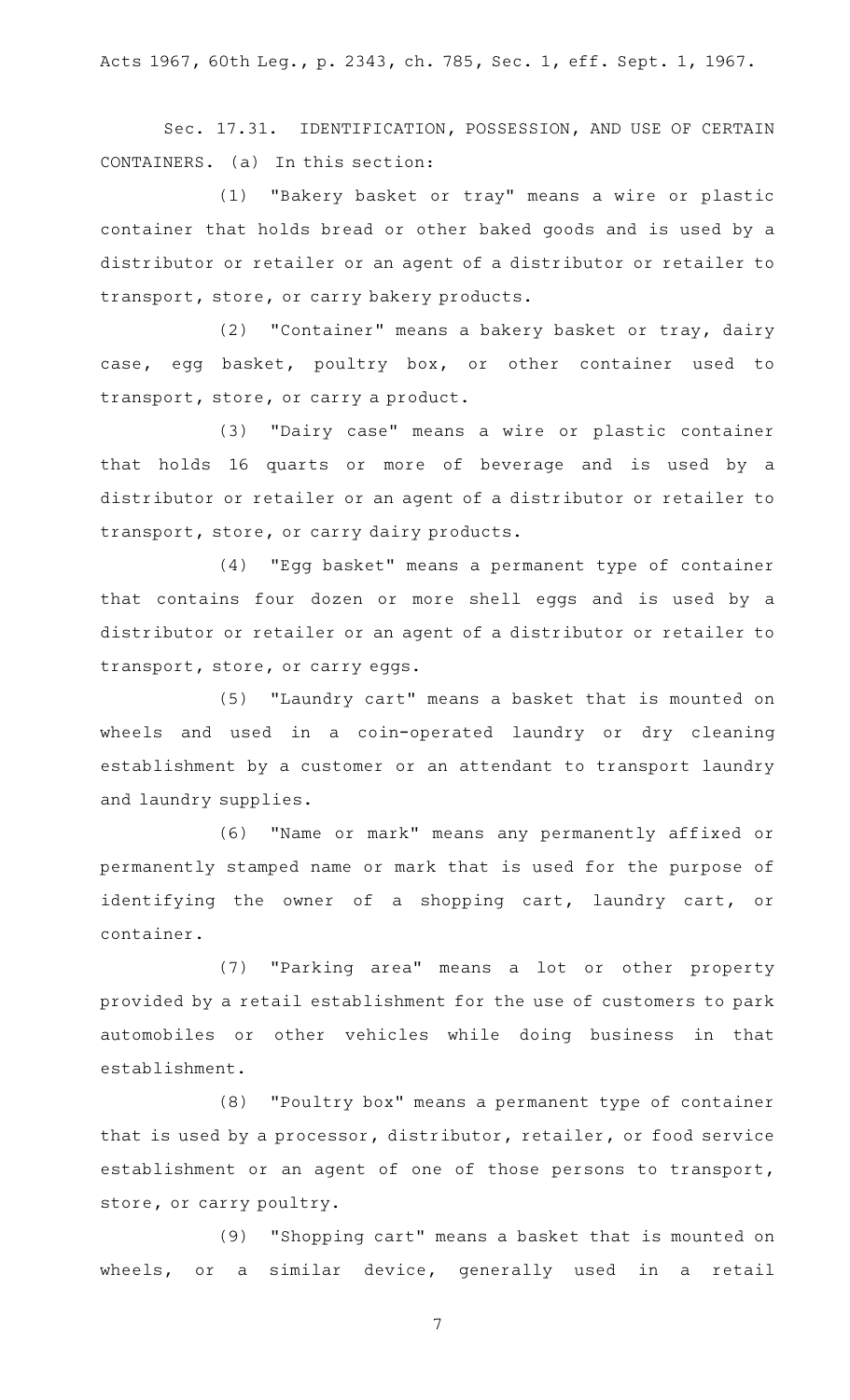establishment by a customer to transport goods of any kind.

(b) A person owning a shopping cart, laundry cart, or container may adopt and use a name or mark on the carts or containers.

(c) A person may not:

(1) use for any purpose outside the premises of the owner or an adjacent parking area, a container of another that is identified with or by any name or mark unless the use is authorized by the owner;

(2) sell or offer for sale a container of another that is identified with or by a name or mark unless the sale is authorized by the owner; or

(3) deface, obliterate, destroy, cover up, or otherwise remove or conceal a name or mark on a container of another without the written consent of the owner.

(d) A common carrier or contract carrier, unless engaged in the transporting of dairy products, eggs, and poultry to and from farms where they are produced, may not receive or transport a container marked with a name or mark unless the carrier has in the carrier 's possession a bill of lading or invoice for the container.

(e) A person may not remove a container from the premises, parking area, or any other area of a processor, distributor, or retail establishment or from a delivery vehicle unless the person is legally authorized to do so, if:

 $(1)$  the container is marked on at least one side with a name or mark; and

 $(2)$  a notice to the public, warning that unauthorized use by a person other than the owner is punishable by law, is visibly displayed on the container.

 $(f)$  A person may not:

(1) remove a shopping cart or laundry cart from the premises or parking area of a retail establishment with intent to temporarily or permanently deprive the owner of the cart or the retailer of possession of the cart;

 $(2)$  remove a shopping cart or laundry cart, without written authorization from the owner of the cart, from the premises or parking area of any retail establishment;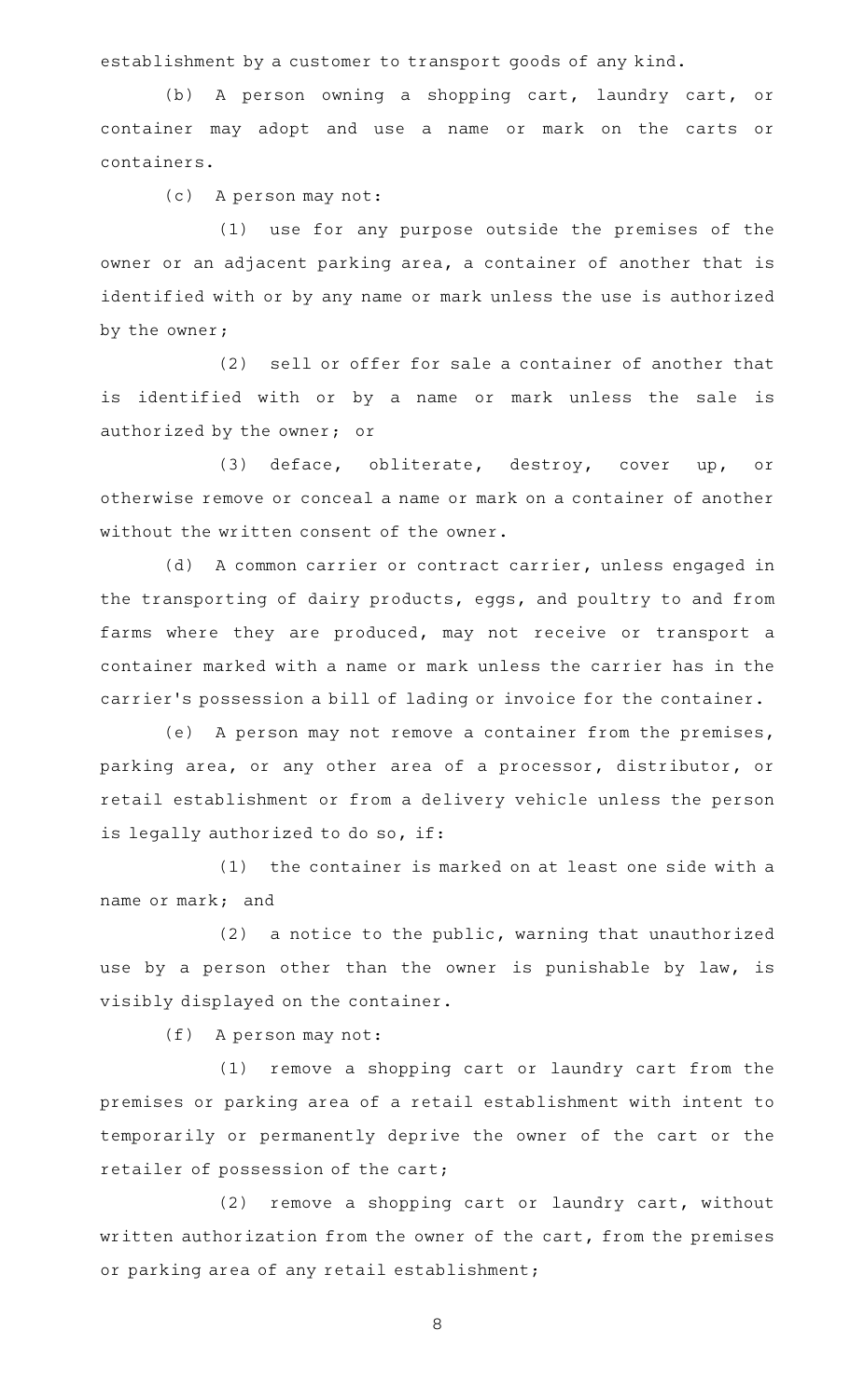(3) possess, without the written permission of the owner or retailer in lawful possession of the cart, a shopping cart or laundry cart outside the premises or parking lot of the retailer whose name or mark appears on the cart; or

(4) remove, obliterate, or alter a serial number, name, or mark affixed to a shopping cart or laundry cart.

(g) The requiring, taking, or accepting of a deposit on delivery of a container, shopping cart, or laundry cart is not considered a sale of the container or cart.

(h) A person who violates this section commits an offense. An offense under this section is a Class C misdemeanor. Each violation constitutes a separate offense.

(i) This section does not apply to the owner of a shopping cart, laundry cart, or container or to a customer or any other person who has written consent from the owner of a shopping cart, laundry cart, or container or from a retailer in lawful possession of the cart or container to remove it from the premises or the parking area of the retail establishment. For the purposes of this section, the term "written consent" includes tokens and other indicia of consent established by the owner of the carts or the retailer.

Added by Acts 1989, 71st Leg., ch. 724, Sec. 1, eff. Sept. 1, 1989.

SUBCHAPTER E. DECEPTIVE TRADE PRACTICES AND CONSUMER PROTECTION

Sec. 17.41. SHORT TITLE. This subchapter may be cited as the Deceptive Trade Practices-Consumer Protection Act. Added by Acts 1973, 63rd Leg., p. 322, ch. 143, Sec. 1, eff. May 21, 1973.

Sec. 17.42. WAIVERS: PUBLIC POLICY. (a) Any waiver by a consumer of the provisions of this subchapter is contrary to public policy and is unenforceable and void; provided, however, that a waiver is valid and enforceable if:

(1) the waiver is in writing and is signed by the consumer;

(2) the consumer is not in a significantly disparate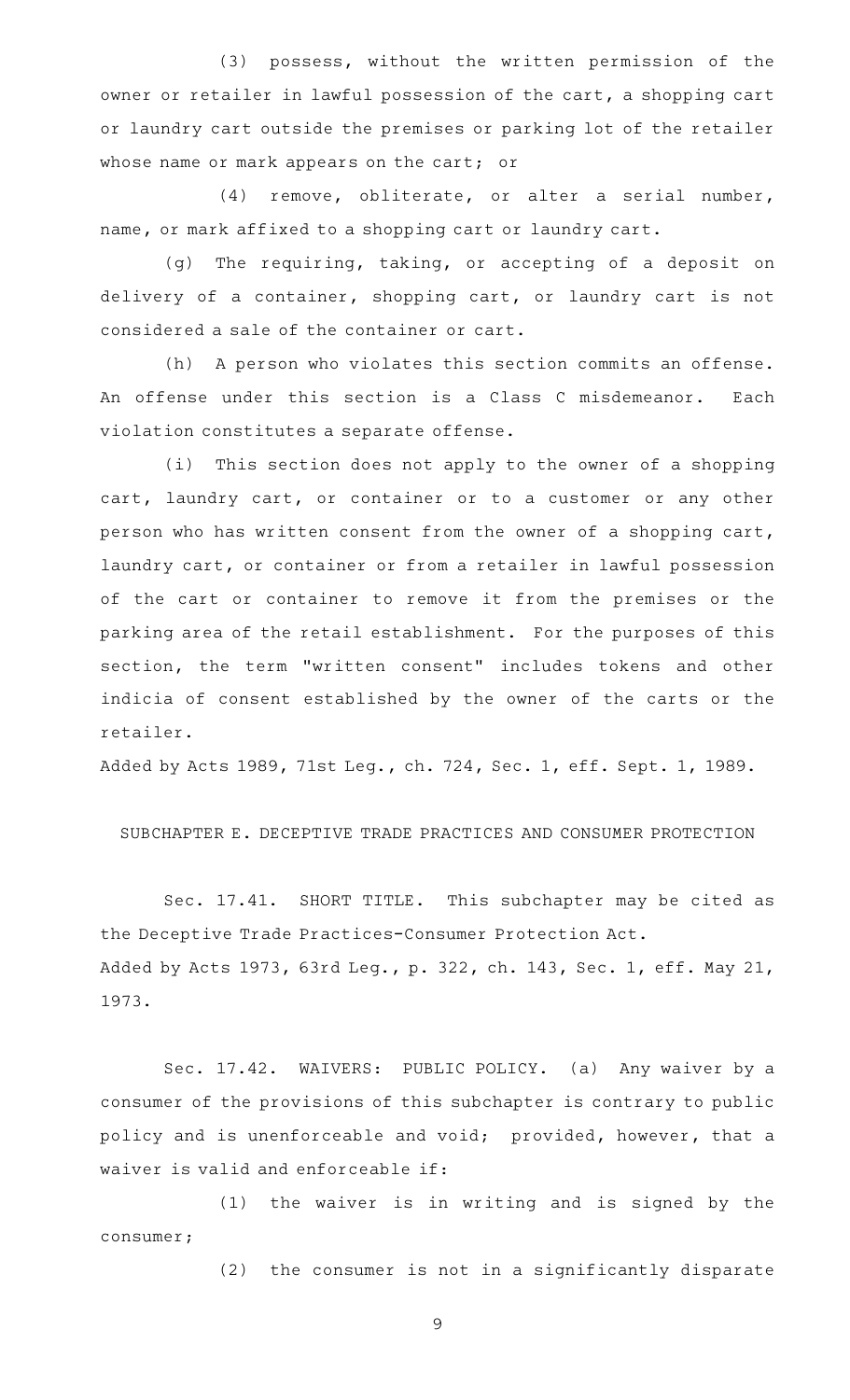bargaining position; and

(3) the consumer is represented by legal counsel in seeking or acquiring the goods or services.

(b) A waiver under Subsection (a) is not effective if the consumer 's legal counsel was directly or indirectly identified, suggested, or selected by a defendant or an agent of the defendant.

 $(c)$  A waiver under this section must be:

(1) conspicuous and in bold-face type of at least 10 points in size;

(2) identified by the heading "Waiver of Consumer Rights," or words of similar meaning; and

(3) in substantially the following form:

"I waive my rights under the Deceptive Trade Practices-Consumer Protection Act, Section 17.41 et seq., Business & Commerce Code, a law that gives consumers special rights and protections. After consultation with an attorney of my own selection, I voluntarily consent to this waiver."

(d) The waiver required by Subsection (c) may be modified to waive only specified rights under this subchapter.

(e) The fact that a consumer has signed a waiver under this section is not a defense to an action brought by the attorney general under Section [17.47](http://www.statutes.legis.state.tx.us/GetStatute.aspx?Code=BC&Value=17.47).

Added by Acts 1973, 63rd Leg., p. 322, ch. 143, Sec. 1, eff. May 21, 1973. Amended by Acts 1981, 67th Leg., p. 863, ch. 307, Sec. 1, eff. Aug. 31, 1981; Acts 1983, 68th Leg., p. 4943, ch. 883, Sec. 1, eff. Aug. 29, 1983; Acts 1987, 70th Leg., ch. 167, Sec. 5.02(6), eff. Sept. 1, 1987; Acts 1989, 71st Leg., ch. 380, Sec. 1, eff. Sept. 1, 1989; Acts 1995, 74th Leg., ch. 414, Sec. 1, eff. Sept. 1, 1995.

Sec. 17.43. CUMULATIVE REMEDIES. The provisions of this subchapter are not exclusive. The remedies provided in this subchapter are in addition to any other procedures or remedies provided for in any other law; provided, however, that no recovery shall be permitted under both this subchapter and another law of both damages and penalties for the same act or practice. A violation of a provision of law other than this subchapter is not in and of itself a violation of this subchapter. An act or practice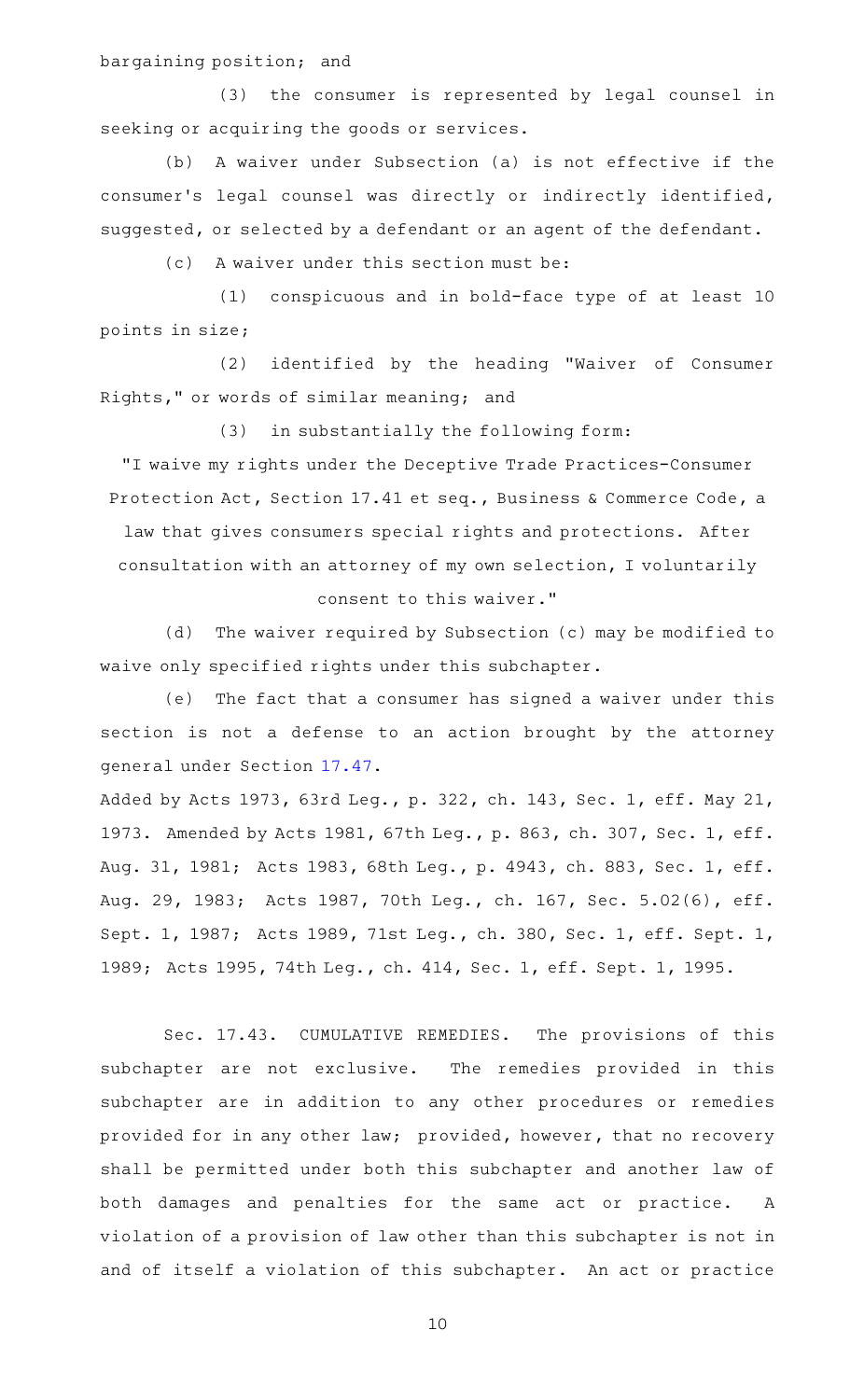that is a violation of a provision of law other than this subchapter may be made the basis of an action under this subchapter if the act or practice is proscribed by a provision of this subchapter or is declared by such other law to be actionable under this subchapter. The provisions of this subchapter do not in any way preclude other political subdivisions of this state from dealing with deceptive trade practices.

Added by Acts 1973, 63rd Leg., p. 322, ch. 143, Sec. 1, eff. May 21, 1973. Amended by Acts 1979, 66th Leg., p. 1327, ch. 603, Sec. 1, eff. Aug. 27, 1979; Acts 1995, 74th Leg., ch. 414, Sec. 1, eff. Sept. 1, 1995.

Sec. 17.44. CONSTRUCTION AND APPLICATION. (a) This subchapter shall be liberally construed and applied to promote its underlying purposes, which are to protect consumers against false, misleading, and deceptive business practices, unconscionable actions, and breaches of warranty and to provide efficient and economical procedures to secure such protection.

(b) Chapter [27](http://www.statutes.legis.state.tx.us/GetStatute.aspx?Code=PR&Value=27), Property Code, prevails over this subchapter to the extent of any conflict. Added by Acts 1973, 63rd Leg., p. 322, ch. 143, Sec. 1, eff. May 21, 1973. Amended by Acts 1995, 74th Leg., ch. 414, Sec. 1, eff. Sept. 1, 1995.

Sec. 17.45. DEFINITIONS. As used in this subchapter:

(1) "Goods" means tangible chattels or real property purchased or leased for use.

(2) "Services" means work, labor, or service purchased or leased for use, including services furnished in connection with the sale or repair of goods.

(3) "Person" means an individual, partnership, corporation, association, or other group, however organized.

(4) "Consumer" means an individual, partnership, corporation, this state, or a subdivision or agency of this state who seeks or acquires by purchase or lease, any goods or services, except that the term does not include a business consumer that has assets of \$25 million or more, or that is owned or controlled by a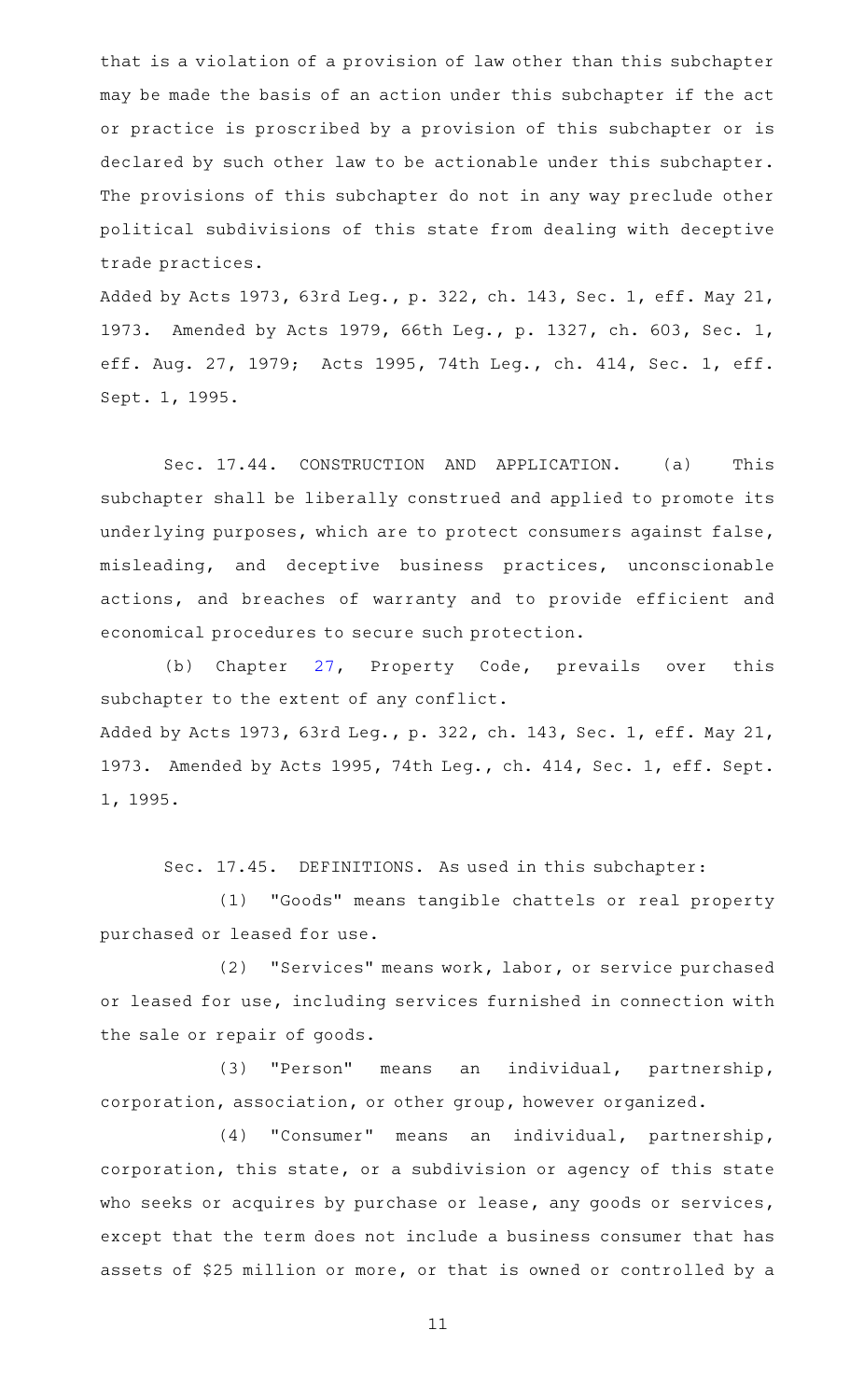corporation or entity with assets of \$25 million or more.

(5) "Unconscionable action or course of action" means an act or practice which, to a consumer's detriment, takes advantage of the lack of knowledge, ability, experience, or capacity of the consumer to a grossly unfair degree.

(6) "Trade" and "commerce" mean the advertising, offering for sale, sale, lease, or distribution of any good or service, of any property, tangible or intangible, real, personal, or mixed, and any other article, commodity, or thing of value, wherever situated, and shall include any trade or commerce directly or indirectly affecting the people of this state.

(7) "Documentary material" includes the original or a copy of any book, record, report, memorandum, paper, communication, tabulation, map, chart, photograph, mechanical transcription, or other tangible document or recording, wherever situated.

(8) "Consumer protection division" means the consumer protection division of the attorney general 's office.

(9) "Knowingly" means actual awareness, at the time of the act or practice complained of, of the falsity, deception, or unfairness of the act or practice giving rise to the consumer 's claim or, in an action brought under Subdivision (2) of Subsection (a) of Section [17.50](http://www.statutes.legis.state.tx.us/GetStatute.aspx?Code=BC&Value=17.50), actual awareness of the act, practice, condition, defect, or failure constituting the breach of warranty, but actual awareness may be inferred where objective manifestations indicate that a person acted with actual awareness.

(10) "Business consumer" means an individual, partnership, or corporation who seeks or acquires by purchase or lease, any goods or services for commercial or business use. The term does not include this state or a subdivision or agency of this state.

(11) "Economic damages" means compensatory damages for pecuniary loss, including costs of repair and replacement. The term does not include exemplary damages or damages for physical pain and mental anguish, loss of consortium, disfigurement, physical impairment, or loss of companionship and society.

(12) "Residence" means a building:

(A) that is a single-family house, duplex,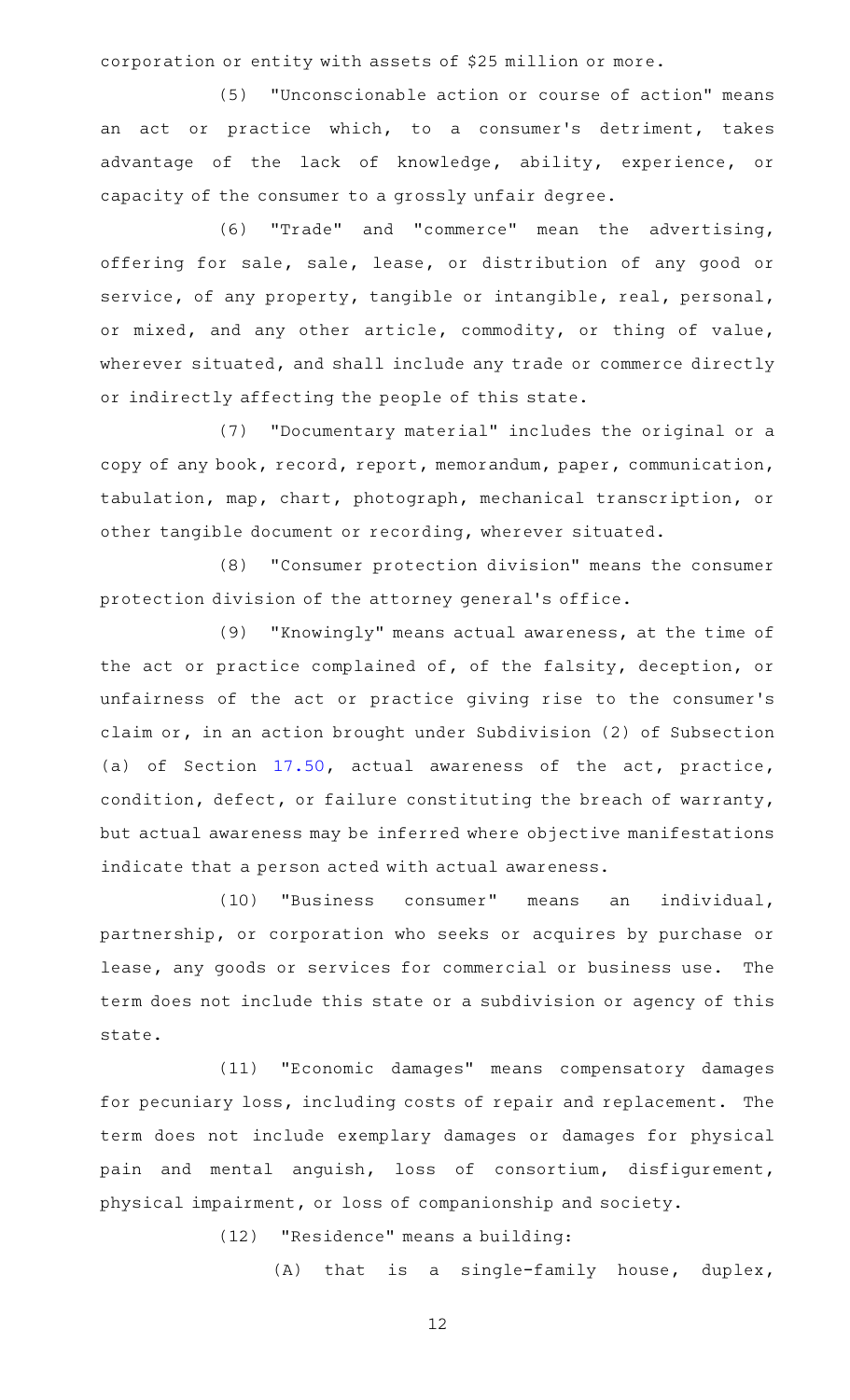triplex, or quadruplex or a unit in a multiunit residential structure in which title to the individual units is transferred to the owners under a condominium or cooperative system; and

(B) that is occupied or to be occupied as the consumer 's residence.

(13) "Intentionally" means actual awareness of the falsity, deception, or unfairness of the act or practice, or the condition, defect, or failure constituting a breach of warranty giving rise to the consumer 's claim, coupled with the specific intent that the consumer act in detrimental reliance on the falsity or deception or in detrimental ignorance of the unfairness. Intention may be inferred from objective manifestations that indicate that the person acted intentionally or from facts showing that a defendant acted with flagrant disregard of prudent and fair business practices to the extent that the defendant should be treated as having acted intentionally.

(14) "Vehicle protection product":

(A) means a product or system, including a written warranty:

 $(i)$  that is:

(a) installed on or applied to a

vehicle; and

(b) designed to prevent loss of or damage to a vehicle from a specific cause; and

(ii) under which, after installation or application of the product or system described by Subparagraph (i), if loss or damage results from the failure of the product or system to perform as represented in the warranty, the warrantor, to the extent agreed on as part of the warranty, is required to pay expenses to the person in this state who purchases or otherwise possesses the product or system for the loss of or damage to the vehicle; and

(B) may also include identity recovery, as defined by Section [1304.003,](http://www.statutes.legis.state.tx.us/GetStatute.aspx?Code=OC&Value=1304.003) Occupations Code, if the product or system described by Paragraph (A) is financed under Chapter [348](http://www.statutes.legis.state.tx.us/GetStatute.aspx?Code=FI&Value=348) or [353,](http://www.statutes.legis.state.tx.us/GetStatute.aspx?Code=FI&Value=353) Finance Code.

(15) "Warrantor" means a person named under the terms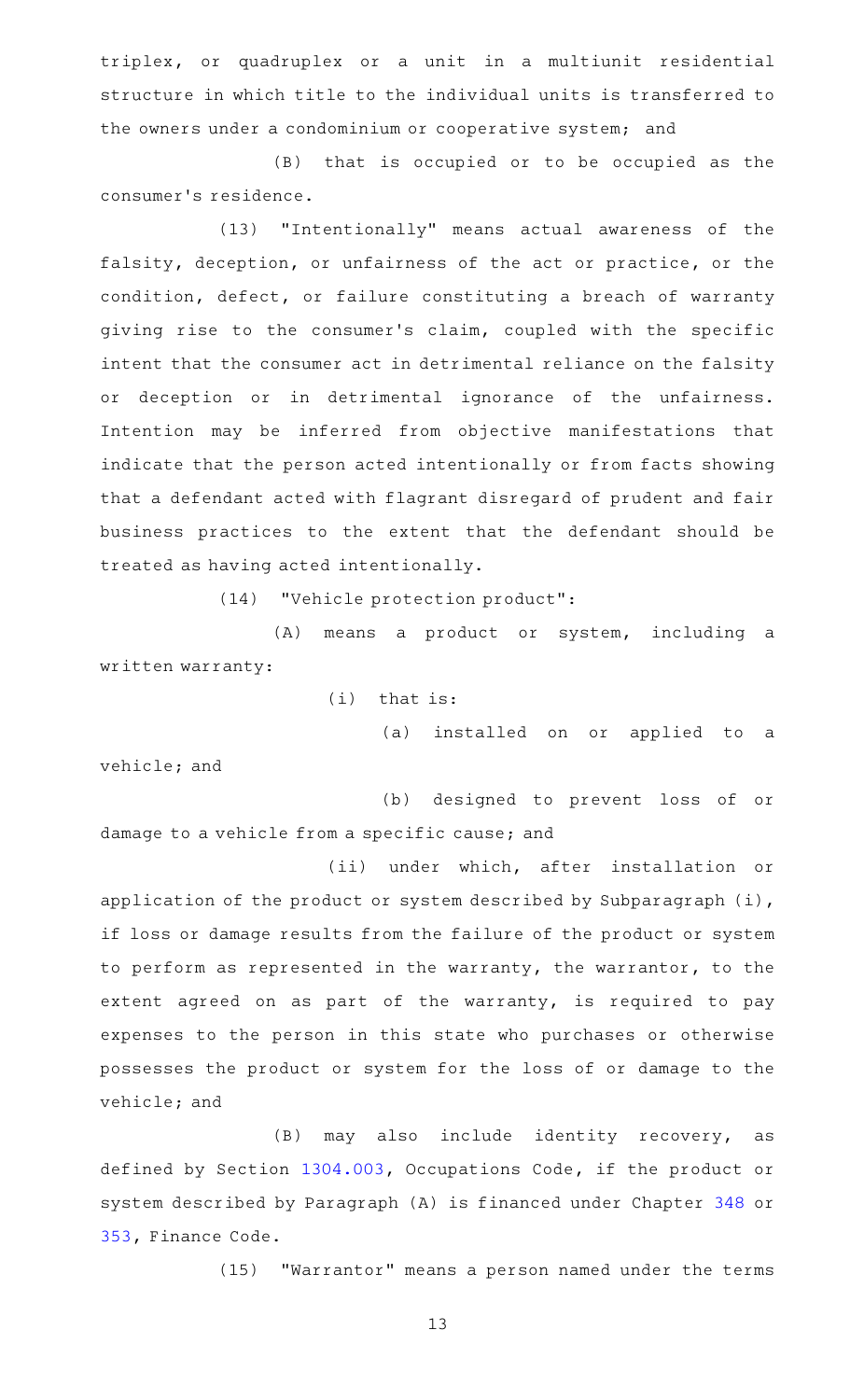of a vehicle protection product warranty as the contractual obligor to a person in this state who purchases or otherwise possesses a vehicle protection product.

(16) "Loss of or damage to the vehicle," for purposes of Subdivision (14)(A)(ii), may also include unreimbursed incidental expenses that may be incurred by the warrantor, including expenses for a replacement vehicle, temporary vehicle rental expenses, and registration expenses for replacement vehicles.

(17) "Building materials" includes lumber, windows, and other materials used in the construction or repair of improvements to real property.

Added by Acts 1973, 63rd Leg., p. 322, ch. 143, Sec. 1, eff. May 21, 1973. Amended by Acts 1975, 64th Leg., p. 149, ch. 62, Sec. 1, eff. Sept. 1, 1975; Acts 1977, 65th Leg., p. 600, ch. 216, Sec. 1, eff. May 23, 1977; Acts 1979, 66th Leg., p. 1327, ch. 603, Sec. 2, eff. Aug. 27, 1979; Acts 1983, 68th Leg., p. 4943, ch. 883, Sec. 2, 3, eff. Aug. 29, 1983; Acts 1995, 74th Leg., ch. 414, Sec. 2, eff. Sept. 1, 1995.

Amended by:

Acts 2007, 80th Leg., R.S., Ch. 411 (S.B. [1047](http://www.legis.state.tx.us/tlodocs/80R/billtext/html/SB01047F.HTM)), Sec. 1, eff. September 1, 2007.

Acts 2017, 85th Leg., R.S., Ch. 967 (S.B. [2065\)](http://www.legis.state.tx.us/tlodocs/85R/billtext/html/SB02065F.HTM), Sec. 1.001, eff. September 1, 2017.

Acts 2019, 86th Leg., R.S., Ch. 759 (H.B. [1152](http://www.legis.state.tx.us/tlodocs/86R/billtext/html/HB01152F.HTM)), Sec. 1, eff. September 1, 2019.

Sec. 17.46. DECEPTIVE TRADE PRACTICES UNLAWFUL. (a) False, misleading, or deceptive acts or practices in the conduct of any trade or commerce are hereby declared unlawful and are subject to action by the consumer protection division under Sections [17.47](http://www.statutes.legis.state.tx.us/GetStatute.aspx?Code=BC&Value=17.47), [17.58,](http://www.statutes.legis.state.tx.us/GetStatute.aspx?Code=BC&Value=17.58) [17.60](http://www.statutes.legis.state.tx.us/GetStatute.aspx?Code=BC&Value=17.60), and [17.61](http://www.statutes.legis.state.tx.us/GetStatute.aspx?Code=BC&Value=17.61) of this code.

(b) Except as provided in Subsection (d) of this section, the term "false, misleading, or deceptive acts or practices" includes, but is not limited to, the following acts:

(1) passing off goods or services as those of another;

(2) causing confusion or misunderstanding as to the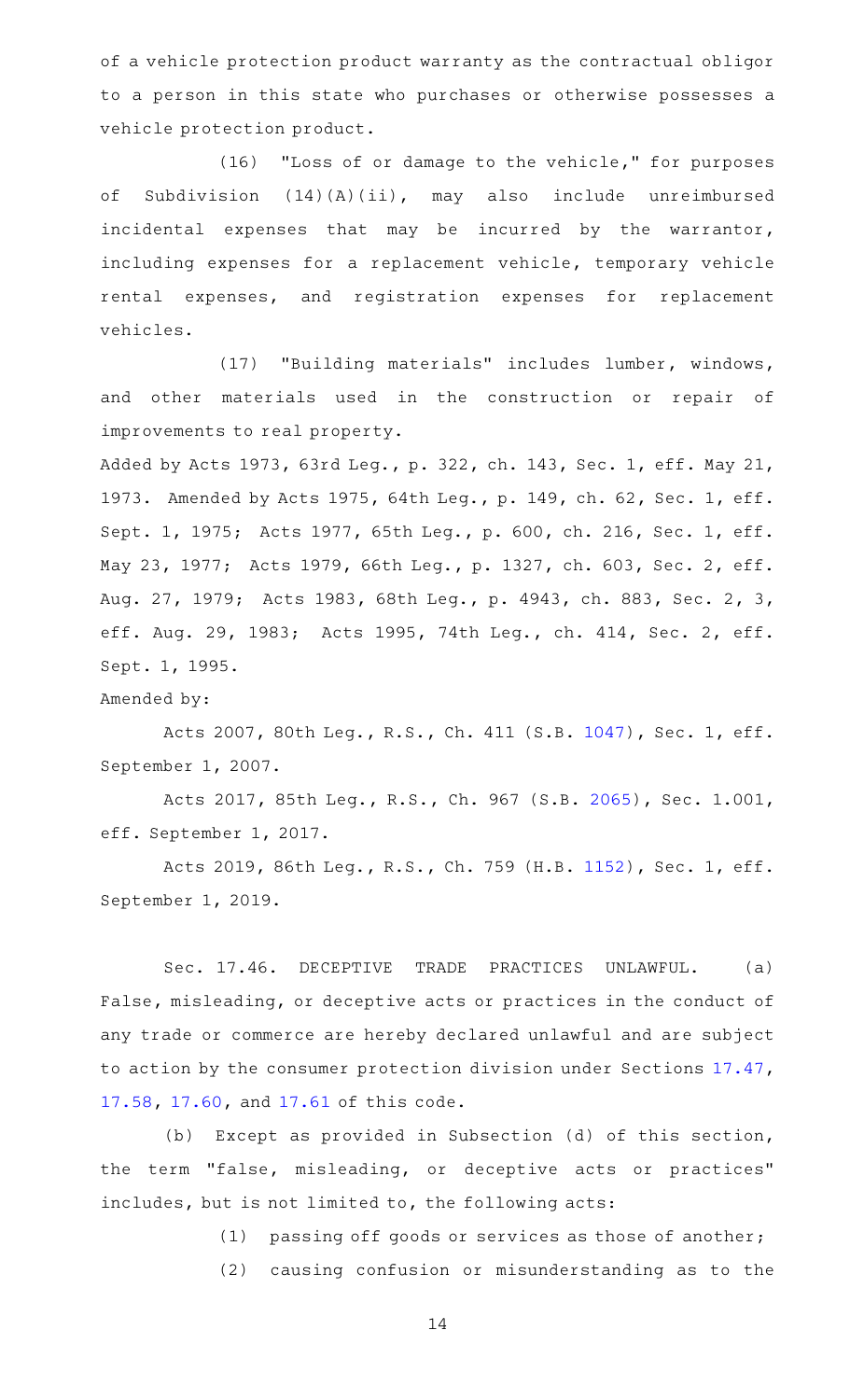source, sponsorship, approval, or certification of goods or services;

(3) causing confusion or misunderstanding as to affiliation, connection, or association with, or certification by, another;

(4) using deceptive representations or designations of geographic origin in connection with goods or services;

(5) representing that goods or services have sponsorship, approval, characteristics, ingredients, uses, benefits, or quantities which they do not have or that a person has a sponsorship, approval, status, affiliation, or connection which the person does not;

(6) representing that goods are original or new if they are deteriorated, reconditioned, reclaimed, used, or secondhand;

(7) representing that goods or services are of a particular standard, quality, or grade, or that goods are of a particular style or model, if they are of another;

 $(8)$  disparaging the goods, services, or business of another by false or misleading representation of facts;

(9) advertising goods or services with intent not to sell them as advertised;

(10) advertising goods or services with intent not to supply a reasonable expectable public demand, unless the advertisements disclosed a limitation of quantity;

(11) making false or misleading statements of fact concerning the reasons for, existence of, or amount of price reductions;

(12) representing that an agreement confers or involves rights, remedies, or obligations which it does not have or involve, or which are prohibited by law;

(13) knowingly making false or misleading statements of fact concerning the need for parts, replacement, or repair service;

(14) misrepresenting the authority of a salesman, representative or agent to negotiate the final terms of a consumer transaction;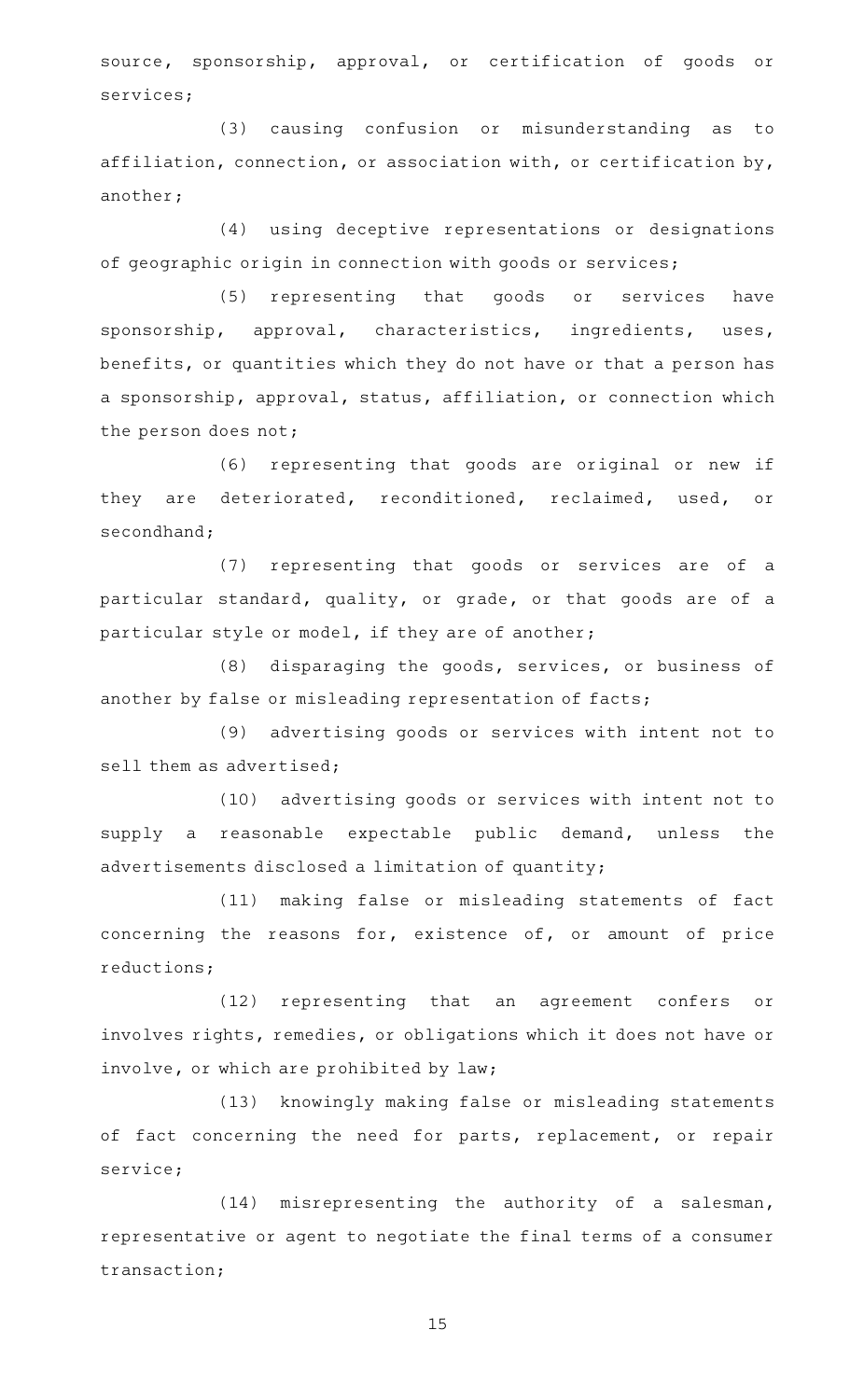(15) basing a charge for the repair of any item in whole or in part on a guaranty or warranty instead of on the value of the actual repairs made or work to be performed on the item without stating separately the charges for the work and the charge for the warranty or guaranty, if any;

(16) disconnecting, turning back, or resetting the odometer of any motor vehicle so as to reduce the number of miles indicated on the odometer gauge;

(17) advertising of any sale by fraudulently representing that a person is going out of business;

(18) advertising, selling, or distributing a card which purports to be a prescription drug identification card issued under Section [4151.152,](http://www.statutes.legis.state.tx.us/GetStatute.aspx?Code=IN&Value=4151.152) Insurance Code, in accordance with rules adopted by the commissioner of insurance, which offers a discount on the purchase of health care goods or services from a third party provider, and which is not evidence of insurance coverage, unless:

(A) the discount is authorized under an agreement between the seller of the card and the provider of those goods and services or the discount or card is offered to members of the seller;

(B) the seller does not represent that the card provides insurance coverage of any kind; and

(C) the discount is not false, misleading, or deceptive;

(19) using or employing a chain referral sales plan in connection with the sale or offer to sell of goods, merchandise, or anything of value, which uses the sales technique, plan, arrangement, or agreement in which the buyer or prospective buyer is offered the opportunity to purchase merchandise or goods and in connection with the purchase receives the seller 's promise or representation that the buyer shall have the right to receive compensation or consideration in any form for furnishing to the seller the names of other prospective buyers if receipt of the compensation or consideration is contingent upon the occurrence of an event subsequent to the time the buyer purchases the merchandise or goods;

(20) representing that a guaranty or warranty confers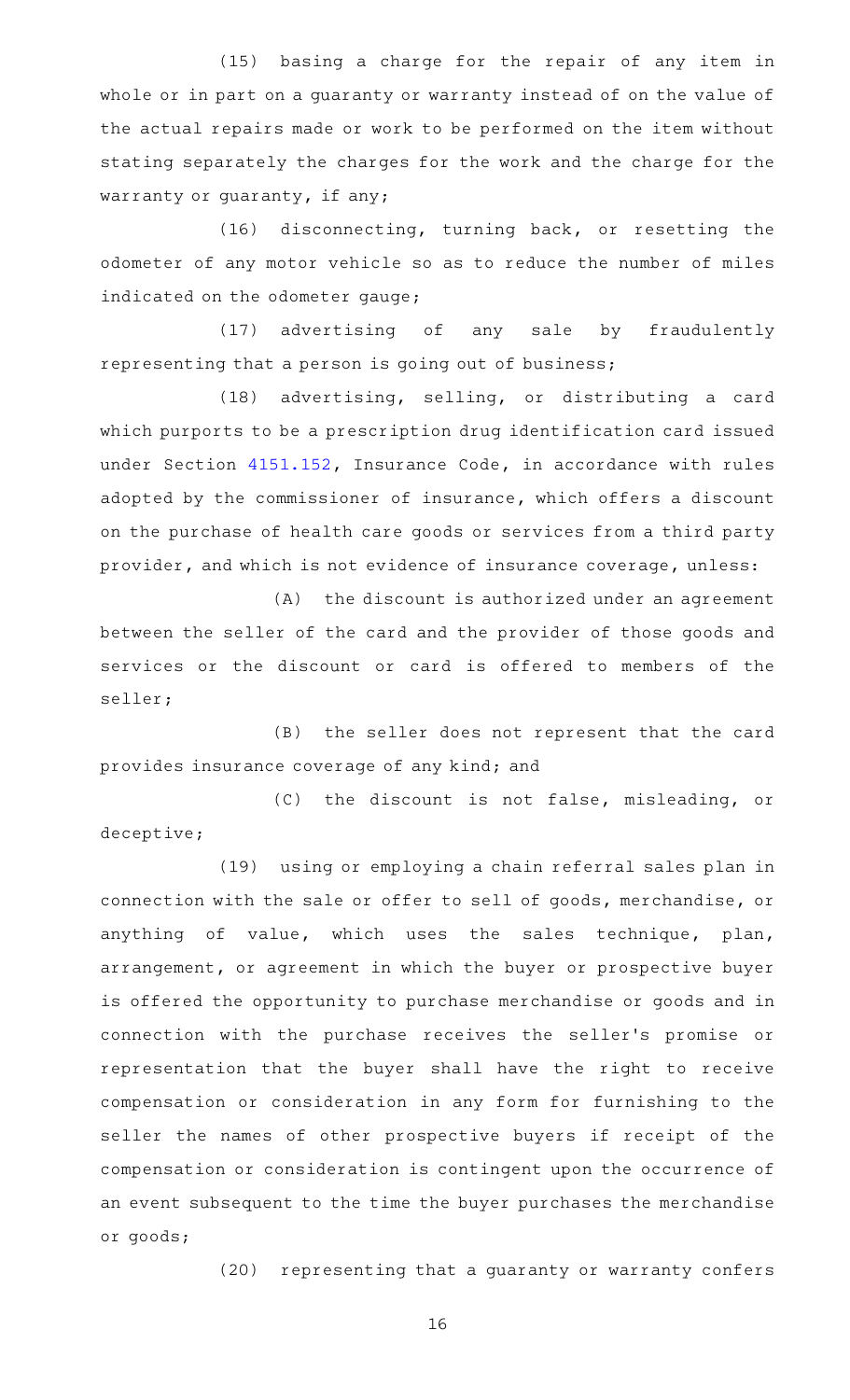or involves rights or remedies which it does not have or involve, provided, however, that nothing in this subchapter shall be construed to expand the implied warranty of merchantability as defined in Sections [2.314](http://www.statutes.legis.state.tx.us/GetStatute.aspx?Code=BC&Value=2.314) through [2.318](http://www.statutes.legis.state.tx.us/GetStatute.aspx?Code=BC&Value=2.318) and Sections [2A.212](http://www.statutes.legis.state.tx.us/GetStatute.aspx?Code=BC&Value=2A.212) through [2A.216](http://www.statutes.legis.state.tx.us/GetStatute.aspx?Code=BC&Value=2A.216) to involve obligations in excess of those which are appropriate to the goods;

 $(21)$  promoting a pyramid promotional scheme, as defined by Section [17.461](http://www.statutes.legis.state.tx.us/GetStatute.aspx?Code=BC&Value=17.461);

(22) representing that work or services have been performed on, or parts replaced in, goods when the work or services were not performed or the parts replaced;

(23) filing suit founded upon a written contractual obligation of and signed by the defendant to pay money arising out of or based on a consumer transaction for goods, services, loans, or extensions of credit intended primarily for personal, family, household, or agricultural use in any county other than in the county in which the defendant resides at the time of the commencement of the action or in the county in which the defendant in fact signed the contract; provided, however, that a violation of this subsection shall not occur where it is shown by the person filing such suit that the person neither knew or had reason to know that the county in which such suit was filed was neither the county in which the defendant resides at the commencement of the suit nor the county in which the defendant in fact signed the contract;

(24) failing to disclose information concerning goods or services which was known at the time of the transaction if such failure to disclose such information was intended to induce the consumer into a transaction into which the consumer would not have entered had the information been disclosed;

(25) using the term "corporation," "incorporated," or an abbreviation of either of those terms in the name of a business entity that is not incorporated under the laws of this state or another jurisdiction;

(26) selling, offering to sell, or illegally promoting an annuity contract under Chapter [22,](http://www.statutes.legis.state.tx.us/GetStatute.aspx?Code=BC&Value=22) Acts of the 57th Legislature, 3rd Called Session, 1962 (Article [6228a-5](http://www.statutes.legis.state.tx.us/GetStatute.aspx?Code=CV&Value=6228a-5), Vernon's Texas Civil Statutes), with the intent that the annuity contract will be the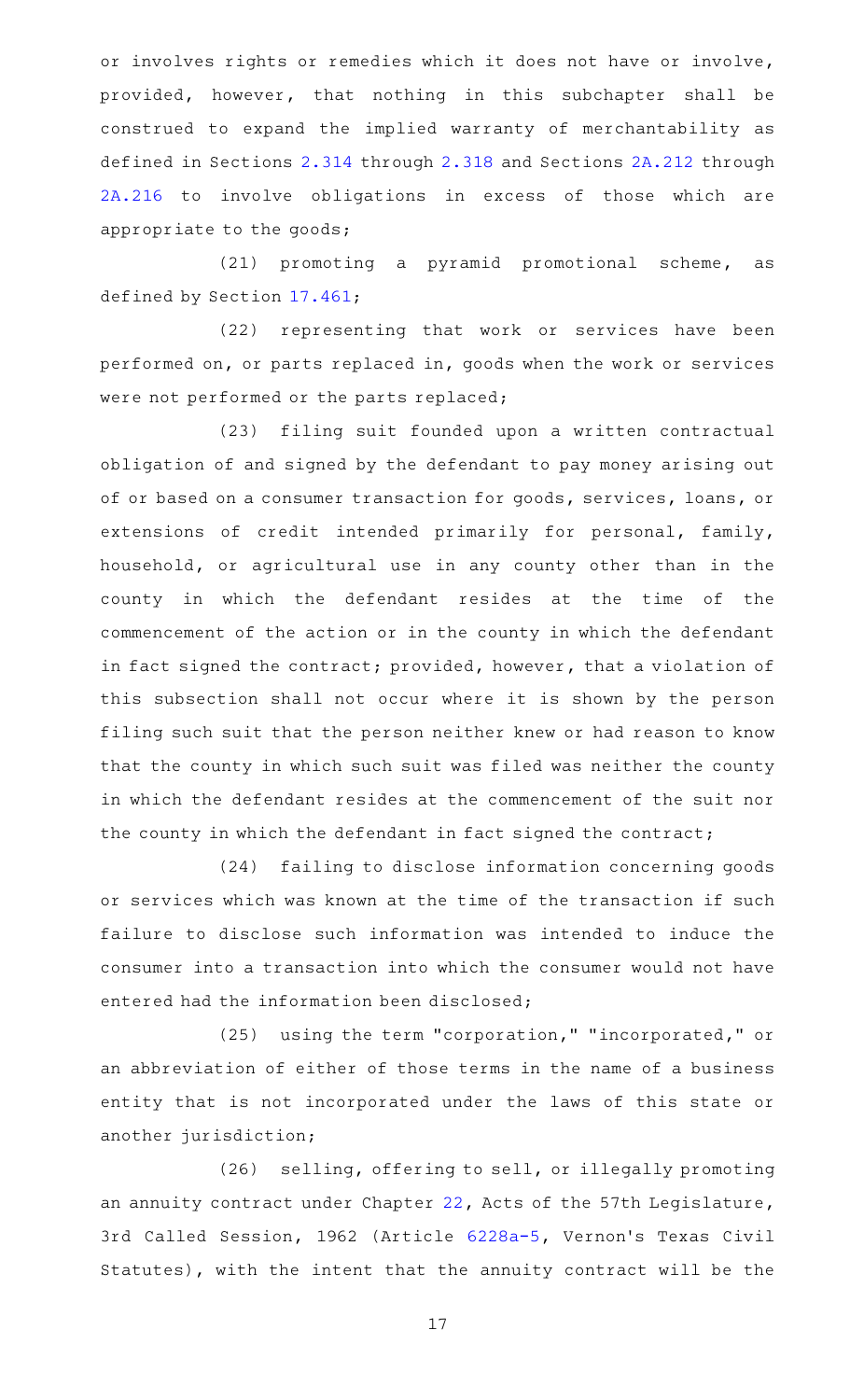subject of a salary reduction agreement, as defined by that Act, if the annuity contract is not an eligible qualified investment under that Act;

 $(27)$  subject to Section [17.4625](http://www.statutes.legis.state.tx.us/GetStatute.aspx?Code=BC&Value=17.4625), taking advantage of a disaster declared by the governor under Chapter [418](http://www.statutes.legis.state.tx.us/GetStatute.aspx?Code=GV&Value=418), Government Code, or by the president of the United States by:

(A) selling or leasing fuel, food, medicine, lodging, building materials, construction tools, or another necessity at an exorbitant or excessive price; or

(B) demanding an exorbitant or excessive price in connection with the sale or lease of fuel, food, medicine, lodging, building materials, construction tools, or another necessity;

(28) using the translation into a foreign language of a title or other word, including "attorney," "immigration consultant," "immigration expert," "lawyer," "licensed," "notary," and "notary public," in any written or electronic material, including an advertisement, a business card, a letterhead, stationery, a website, or an online video, in reference to a person who is not an attorney in order to imply that the person is authorized to practice law in the United States;

(29) delivering or distributing a solicitation in connection with a good or service that:

(A) represents that the solicitation is sent on behalf of a governmental entity when it is not; or

(B) resembles a governmental notice or form that represents or implies that a criminal penalty may be imposed if the recipient does not remit payment for the good or service;

(30) delivering or distributing a solicitation in connection with a good or service that resembles a check or other negotiable instrument or invoice, unless the portion of the solicitation that resembles a check or other negotiable instrument or invoice includes the following notice, clearly and conspicuously printed in at least 18-point type:

"SPECIMEN-NON-NEGOTIABLE";

(31) in the production, sale, distribution, or promotion of a synthetic substance that produces and is intended to produce an effect when consumed or ingested similar to, or in excess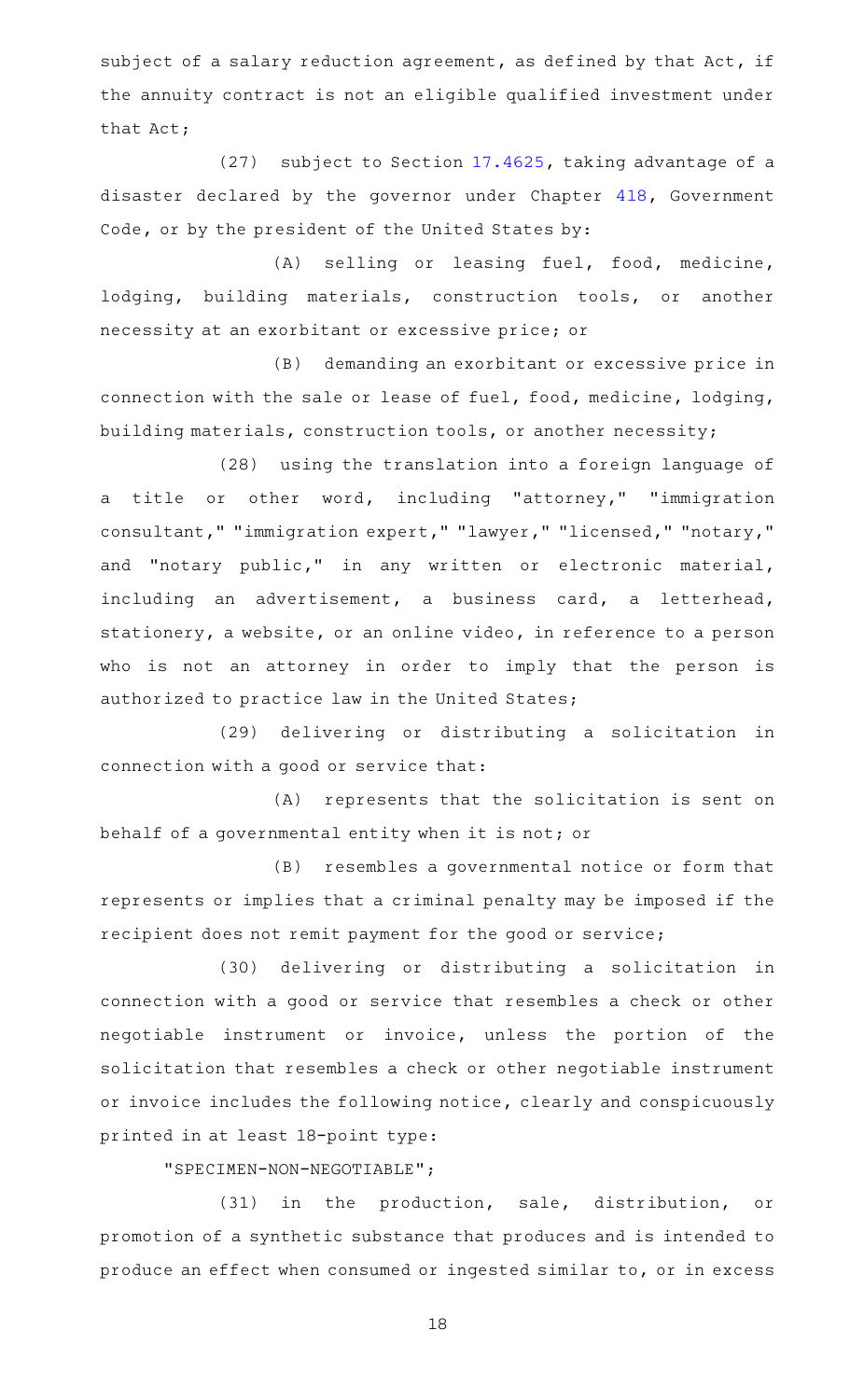of, the effect of a controlled substance or controlled substance analogue, as those terms are defined by Section [481.002](http://www.statutes.legis.state.tx.us/GetStatute.aspx?Code=HS&Value=481.002), Health and Safety Code:

(A) making a deceptive representation or designation about the synthetic substance; or

(B) causing confusion or misunderstanding as to the effects the synthetic substance causes when consumed or ingested;

(32) a licensed public insurance adjuster directly or indirectly soliciting employment, as defined by Section [38.01](http://www.statutes.legis.state.tx.us/GetStatute.aspx?Code=PE&Value=38.01), Penal Code, for an attorney, or a licensed public insurance adjuster entering into a contract with an insured for the primary purpose of referring the insured to an attorney without the intent to actually perform the services customarily provided by a licensed public insurance adjuster, provided that this subdivision may not be construed to prohibit a licensed public insurance adjuster from recommending a particular attorney to an insured;

(33) owning, operating, maintaining, or advertising a massage establishment, as defined by Section [455.001,](http://www.statutes.legis.state.tx.us/GetStatute.aspx?Code=OC&Value=455.001) Occupations Code, that:

(A) is not appropriately licensed under Chapter [455,](http://www.statutes.legis.state.tx.us/GetStatute.aspx?Code=OC&Value=455) Occupations Code, or is not in compliance with the applicable licensing and other requirements of that chapter; or

(B) is not in compliance with an applicable local ordinance relating to the licensing or regulation of massage establishments; or

(34) a warrantor of a vehicle protection product warranty using, in connection with the product, a name that includes "casualty," "surety," "insurance," "mutual," or any other word descriptive of an insurance business, including property or casualty insurance, or a surety business.

(c)(1) It is the intent of the legislature that in construing Subsection (a) of this section in suits brought under Section [17.47](http://www.statutes.legis.state.tx.us/GetStatute.aspx?Code=BC&Value=17.47) of this subchapter the courts to the extent possible will be guided by Subsection (b) of this section and the interpretations given by the Federal Trade Commission and federal courts to Section 5(a)(1) of the Federal Trade Commission Act [15 U.S.C.A. Sec. 45(a)(1)].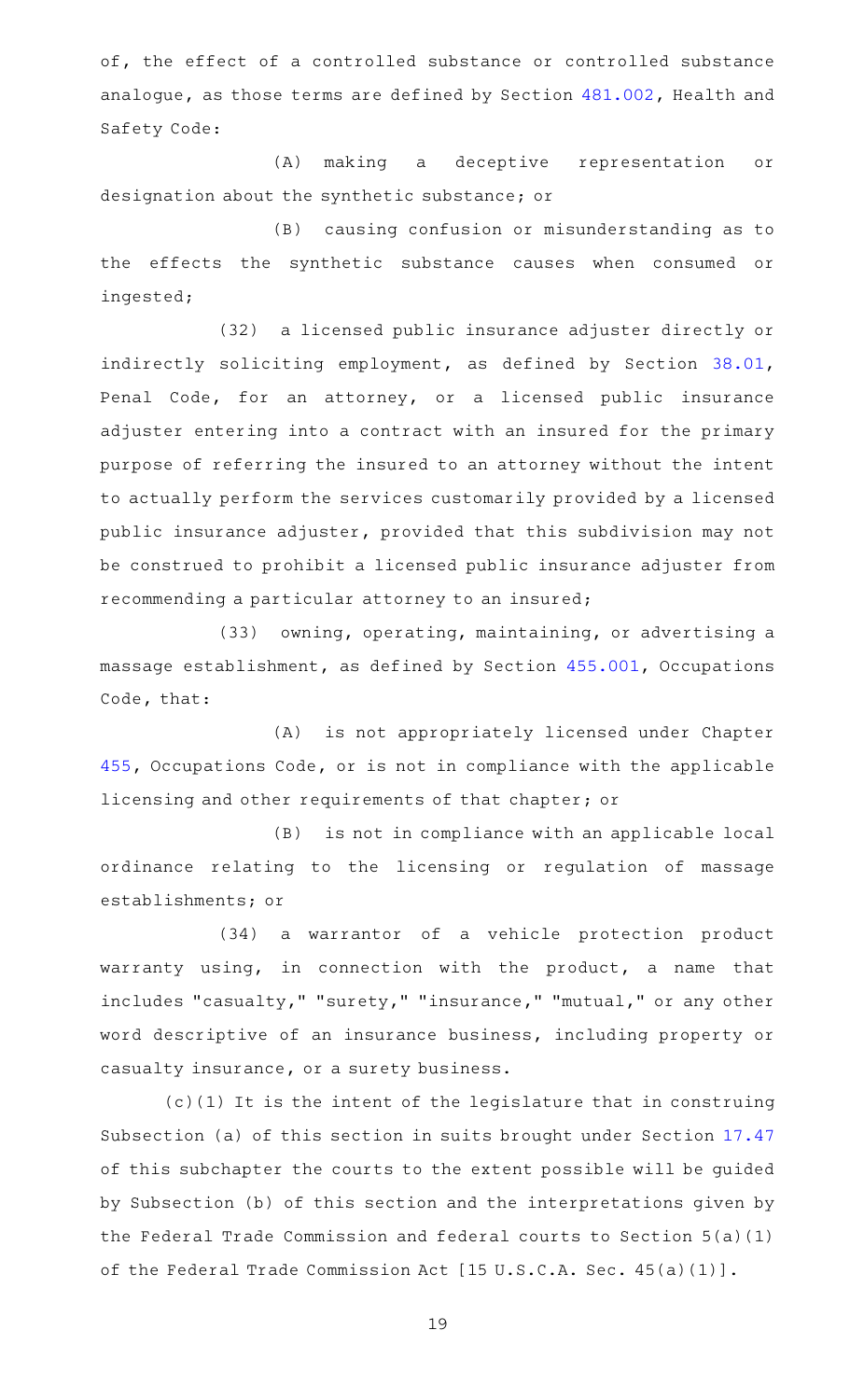(2) In construing this subchapter the court shall not be prohibited from considering relevant and pertinent decisions of courts in other jurisdictions.

(d) For the purposes of the relief authorized in Subdivision (1) of Subsection (a) of Section 17.50 of this subchapter, the term "false, misleading, or deceptive acts or practices" is limited to the acts enumerated in specific subdivisions of Subsection (b) of this section.

Added by Acts 1973, 63rd Leg., p. 322, ch. 143, Sec. 1, eff. May 21, 1973. Amended by Acts 1977, 65th Leg., p. 601, ch. 216, Sec. 2, 3, eff. May 23, 1977; Acts 1977, 65th Leg., p. 892, ch. 336, Sec. 1, eff. Aug. 29, 1977; Acts 1979, 66th Leg., p. 1327, ch. 603, Sec. 3, eff. Aug. 27, 1979; Acts 1987, 70th Leg., ch. 280, Sec. 1, eff. Sept. 1, 1987; Acts 1993, 73rd Leg., ch. 570, Sec. 6, eff. Sept. 1, 1993; Acts 1995, 74th Leg., ch. 414, Sec. 3, eff. Sept. 1, 1995; Acts 1995, 74th Leg., ch. 463, Sec. 1, eff. Sept. 1, 1995; Acts 2001, 77th Leg., ch. 962, Sec. 1, eff. Sept. 1, 2001; Acts 2001, 77th Leg., ch. 1229, Sec. 27, eff. June 1, 2002; Acts 2003, 78th Leg., ch. 1276, Sec. 4.001(a), eff. Sept. 1, 2003. Amended by:

Acts 2005, 79th Leg., Ch. 728 (H.B. [2018\)](http://www.legis.state.tx.us/tlodocs/79R/billtext/html/HB02018F.HTM), Sec. 11.101, eff. September 1, 2005.

Acts 2007, 80th Leg., R.S., Ch. 1230 (H.B. [2427](http://www.legis.state.tx.us/tlodocs/80R/billtext/html/HB02427F.HTM)), Sec. 26, eff. September 1, 2007.

Acts 2015, 84th Leg., R.S., Ch. 1023 (H.B. [1265](http://www.legis.state.tx.us/tlodocs/84R/billtext/html/HB01265F.HTM)), Sec. 1, eff. September 1, 2015.

Acts 2015, 84th Leg., R.S., Ch. 1080 (H.B. [2573](http://www.legis.state.tx.us/tlodocs/84R/billtext/html/HB02573F.HTM)), Sec. 1, eff. September 1, 2015.

Acts 2017, 85th Leg., R.S., Ch. 324 (S.B. [1488\)](http://www.legis.state.tx.us/tlodocs/85R/billtext/html/SB01488F.HTM), Sec. 3.001, eff. September 1, 2017.

Acts 2017, 85th Leg., R.S., Ch. 858 (H.B. [2552](http://www.legis.state.tx.us/tlodocs/85R/billtext/html/HB02552F.HTM)), Sec. 1, eff. September 1, 2017.

Acts 2017, 85th Leg., R.S., Ch. 967 (S.B. [2065\)](http://www.legis.state.tx.us/tlodocs/85R/billtext/html/SB02065F.HTM), Sec. 1.002, eff. September 1, 2017.

Acts 2017, 85th Leg., R.S., Ch. 967 (S.B. [2065\)](http://www.legis.state.tx.us/tlodocs/85R/billtext/html/SB02065F.HTM), Sec. 2.001, eff. September 1, 2017.

Acts 2019, 86th Leg., R.S., Ch. 203 (H.B. [2820\)](http://www.legis.state.tx.us/tlodocs/86R/billtext/html/HB02820F.HTM), Sec. 2.01,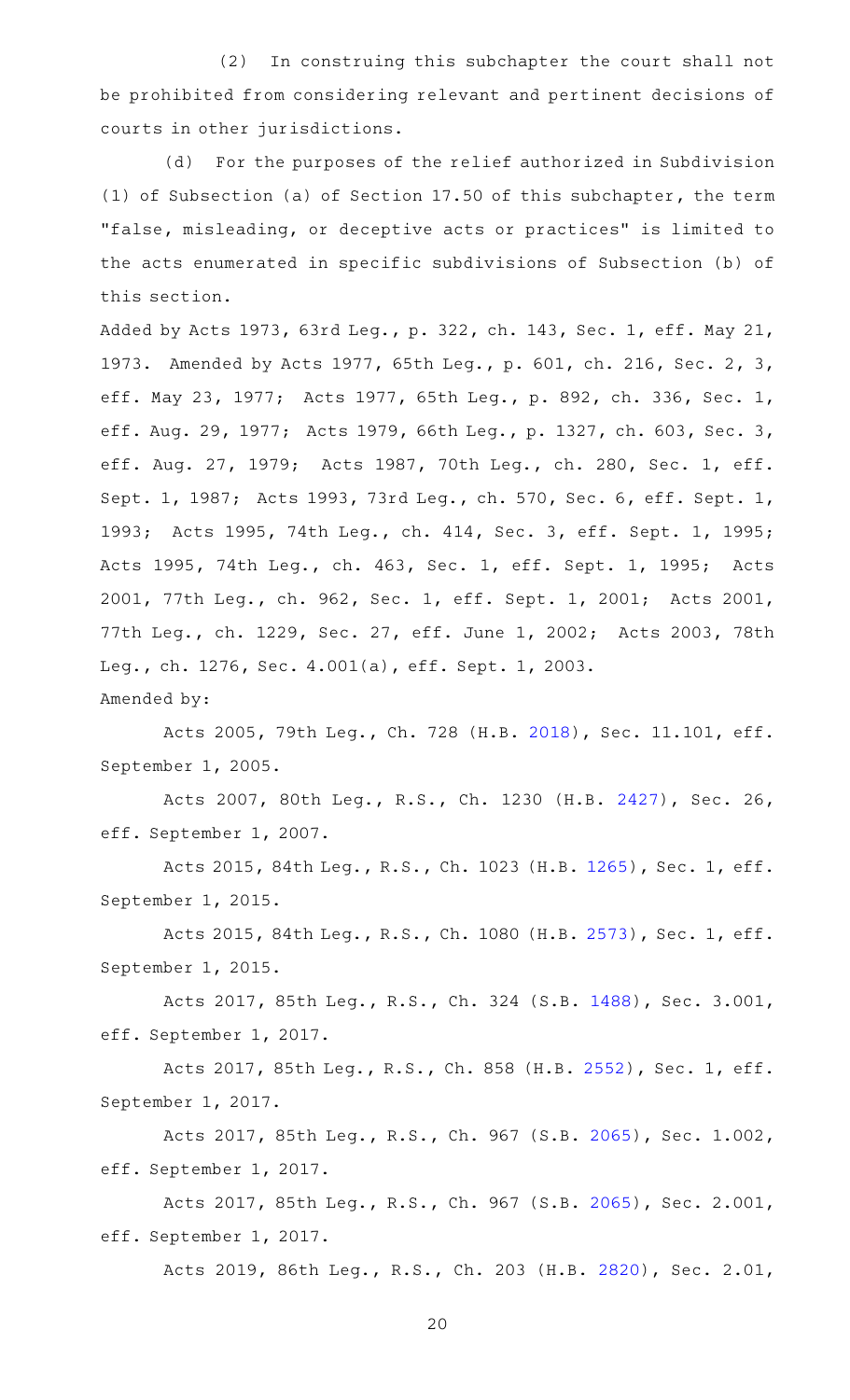eff. September 1, 2019.

Acts 2019, 86th Leg., R.S., Ch. 467 (H.B. [4170\)](http://www.legis.state.tx.us/tlodocs/86R/billtext/html/HB04170F.HTM), Sec. 3.001, eff. September 1, 2019.

Acts 2019, 86th Leg., R.S., Ch. 759 (H.B. [1152](http://www.legis.state.tx.us/tlodocs/86R/billtext/html/HB01152F.HTM)), Sec. 2, eff. September 1, 2019.

Sec. 17.461. PYRAMID PROMOTIONAL SCHEME. (a) In this section:

 $(1)$  "Compensation" means payment of money, a financial benefit, or another thing of value. The term does not include payment based on sale of a product to a person, including a participant, who purchases the product for actual use or consumption.

(2) "Consideration" means the payment of cash or the purchase of a product. The term does not include:

(A) a purchase of a product furnished at cost to be used in making a sale and not for resale;

(B) a purchase of a product subject to a repurchase agreement that complies with Subsection (b); or

(C) time and effort spent in pursuit of a sale or in a recruiting activity.

(3) "Participate" means to contribute money into a pyramid promotional scheme without promoting, organizing, or operating the scheme.

(4) "Product" means a good, a service, or intangible property of any kind.

(5) "Promoting a pyramid promotional scheme" means:

(A) inducing or attempting to induce one or more other persons to participate in a pyramid promotional scheme; or

(B) assisting another person in inducing or attempting to induce one or more other persons to participate in a pyramid promotional scheme, including by providing references.

(6) "Pyramid promotional scheme" means a plan or operation by which a person gives consideration for the opportunity to receive compensation that is derived primarily from a person 's introduction of other persons to participate in the plan or operation rather than from the sale of a product by a person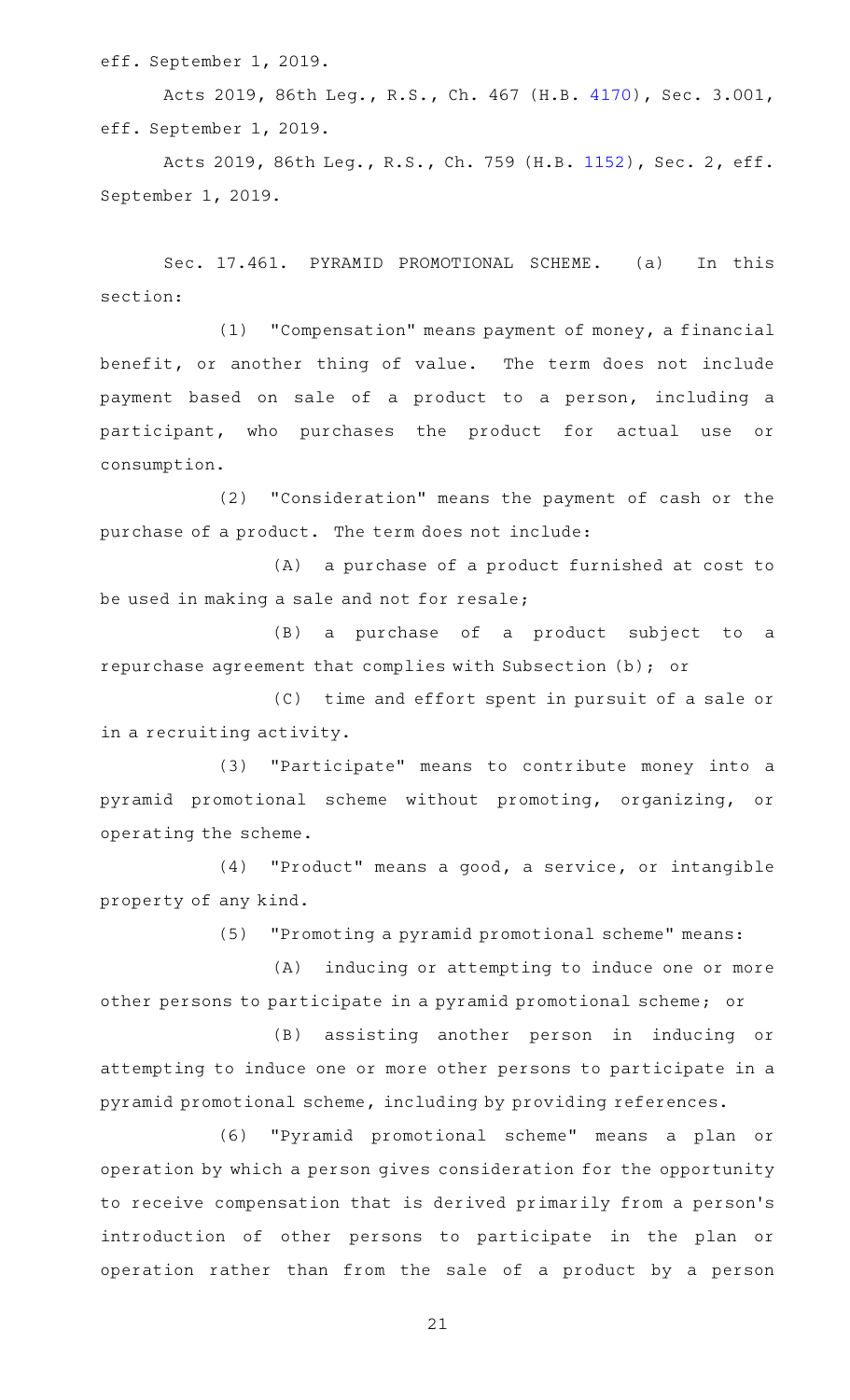introduced into the plan or operation.

(b) To qualify as a repurchase agreement for the purposes of Subsection (a)(2)(B), an agreement must be an enforceable agreement by the seller to repurchase, on written request of the purchaser and not later than the first anniversary of the purchaser 's date of purchase, all unencumbered products that are in an unused, commercially resalable condition at a price not less than 90 percent of the amount actually paid by the purchaser for the products being returned, less any consideration received by the purchaser for purchase of the products being returned. A product that is no longer marketed by the seller is considered resalable if the product is otherwise in an unused, commercially resalable condition and is returned to the seller not later than the first anniversary of the purchaser 's date of purchase, except that the product is not considered resalable if before the purchaser purchased the product it was clearly disclosed to the purchaser that the product was sold as a nonreturnable, discontinued, seasonal, or special promotion item.

(c) A person commits an offense if the person contrives, prepares, establishes, operates, advertises, sells, or promotes a pyramid promotional scheme. An offense under this subsection is a state jail felony.

(d) It is not a defense to prosecution for an offense under this section that the pyramid promotional scheme involved both a franchise to sell a product and the authority to sell additional franchises if the emphasis of the scheme is on the sale of additional franchises.

Added by Acts 1995, 74th Leg., ch. 463, Sec. 2, eff. Sept. 1, 1995.

Sec. 17.462. LISTING OF BUSINESS LOCATION OF CERTAIN BUSINESSES. (a) A person may not misrepresent the geographical location of a business that derives 50 percent or more of its gross income from the sale or arranging for the sale of flowers or floral arrangements in the listing of the business:

(1) in a telephone directory or other directory assistance database;

(2) on an Internet website; or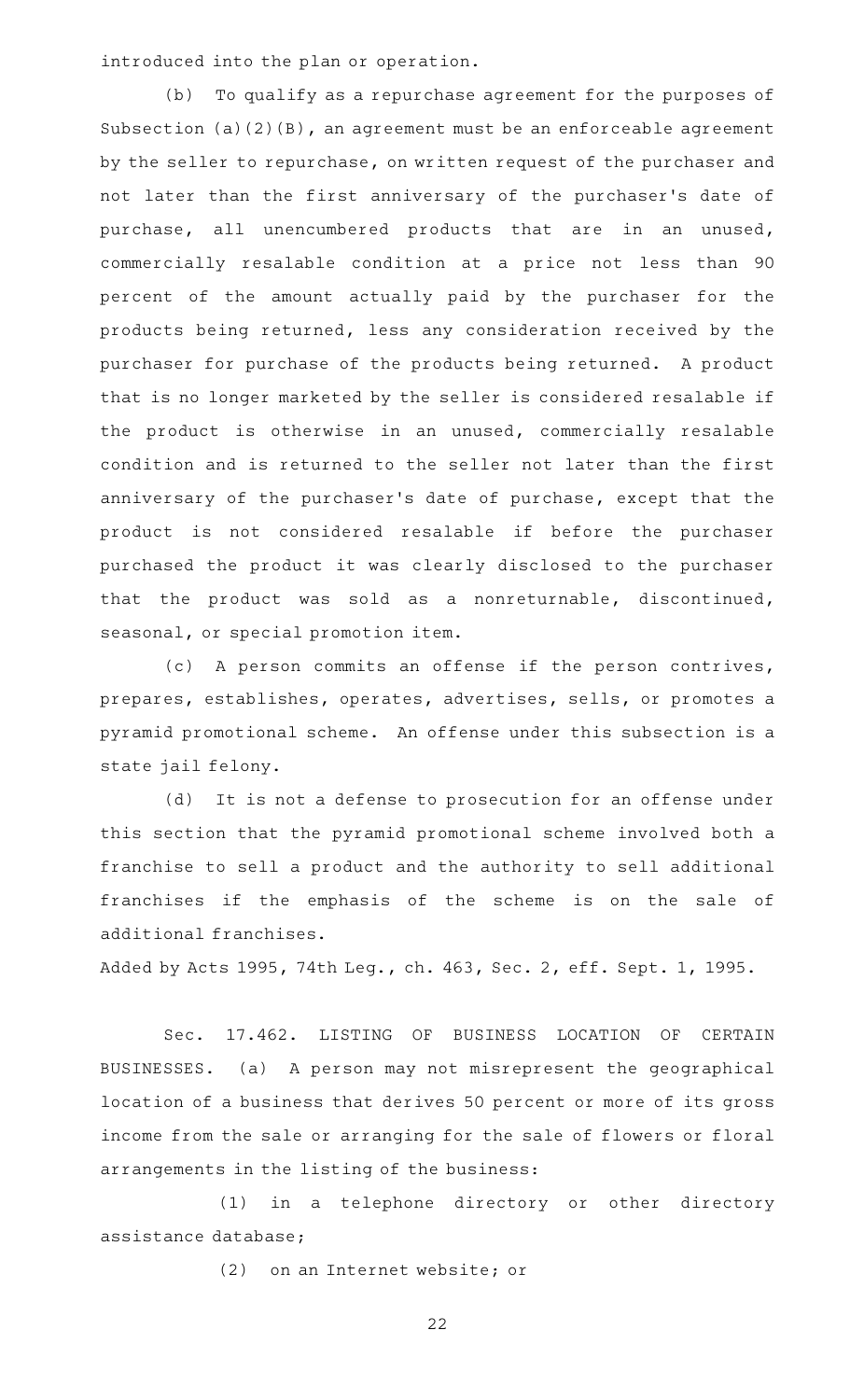(3) in a print advertisement.

(b) A person is considered to misrepresent the geographical location of a business for purposes of Subsection (a) if the name of the business indicates that the business is located in a geographical area and:

(1) the business is not located within the geographical area indicated;

(2) the listing fails to identify the municipality and state of the business's geographical location; and

(3) a telephone call to the local telephone number:

(A) listed in the directory or database routinely is forwarded or transferred to a location that is outside the calling area covered by the directory or database in which the number is listed; or

(B) provided on the Internet website or in a print advertisement routinely is forwarded or transferred to a location that is outside the calling area of the geographical area as indicated by the name of the business.

(c) A person may place a listing for a business described by Subsection (a) the name of which indicates that it is located in a geographical area that is different from the geographical area in which the business is located if a conspicuous notice in the listing states the municipality and state in which the business is located.

 $(d)$  This section does not apply to:

(1) a publisher of a telephone directory or other publication or a provider of a directory assistance service publishing or providing information about another business;

(2) an Internet website that aggregates and provides information about other businesses;

(3) an owner or publisher of a print medium providing information about other businesses;

(4) an Internet service provider; or

(5) an Internet service that displays or distributes advertisements for other businesses.

(e) This section creates no duty and imposes no obligation upon anyone other than the business that is the subject of the advertisement or listing.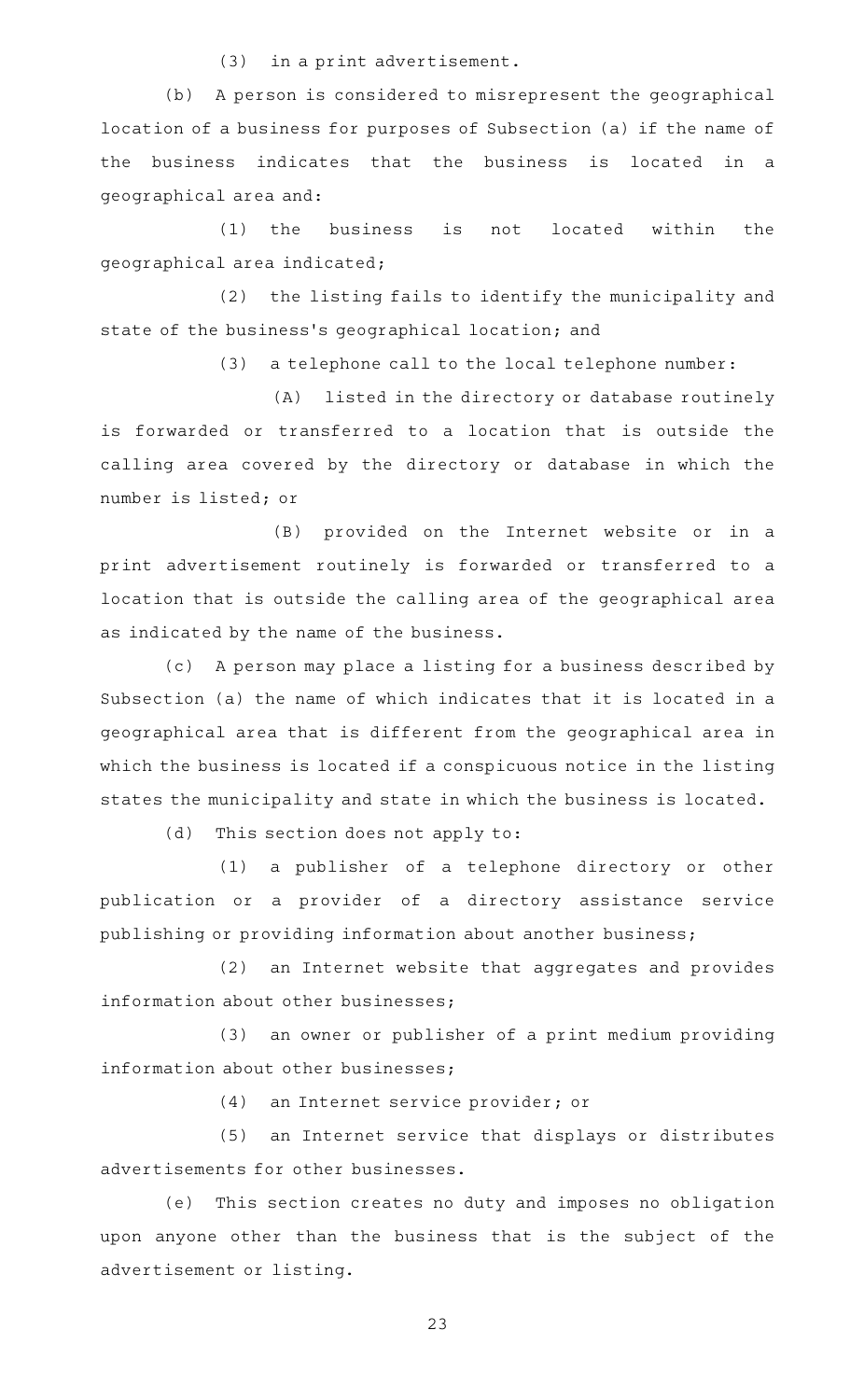(f) A violation of this section is a false, misleading, or deceptive act or practice under this subchapter, and any public or private right or remedy prescribed by this subchapter may be used to enforce this section.

Added by Acts 2003, 78th Leg., ch. 138, Sec. 1, eff. Sept. 1, 2003. Amended by:

Acts 2011, 82nd Leg., R.S., Ch. 489 (H.B. [989](http://www.legis.state.tx.us/tlodocs/82R/billtext/html/HB00989F.HTM)), Sec. 1, eff. September 1, 2011.

Acts 2011, 82nd Leg., R.S., Ch. 489 (H.B. [989](http://www.legis.state.tx.us/tlodocs/82R/billtext/html/HB00989F.HTM)), Sec. 2, eff. September 1, 2011.

Sec. 17.4625. PRICE GOUGING DURING DECLARED DISASTER. (a) In this section, "designated disaster period" means the period:

 $(1)$  beginning on the earliest of:

 $(A)$  the date the disaster occurs; or

 $(B)$  the date of:

(i) the proclamation or executive order of the governor declaring the disaster; or

(ii) the declaration of the disaster by the president of the United States, if any part of this state is named in the federally declared disaster area; and

(2) ending on the 30th day after the date the disaster declaration expires or is terminated.

 $(b)$  Notwithstanding any other provision of this subchapter, Section [17.46\(](http://www.statutes.legis.state.tx.us/GetStatute.aspx?Code=BC&Value=17.46)b)(27) applies only to an act described by that subdivision that occurs during a designated disaster period in this state.

Added by Acts 2019, 86th Leg., R.S., Ch. 759 (H.B. [1152](http://www.legis.state.tx.us/tlodocs/86R/billtext/html/HB01152F.HTM)), Sec. 3, eff. September 1, 2019.

Sec. 17.463. PRODUCTION, SALE, DISTRIBUTION, OR PROMOTION OF CERTAIN SYNTHETIC SUBSTANCES. (a) This section applies only to an act described by Section [17.46\(](http://www.statutes.legis.state.tx.us/GetStatute.aspx?Code=BC&Value=17.46)b)(31).

(b) Subject to Subsection (e) and except as otherwise provided by this section, an act to which this section applies is subject to action by a district or county attorney under Sections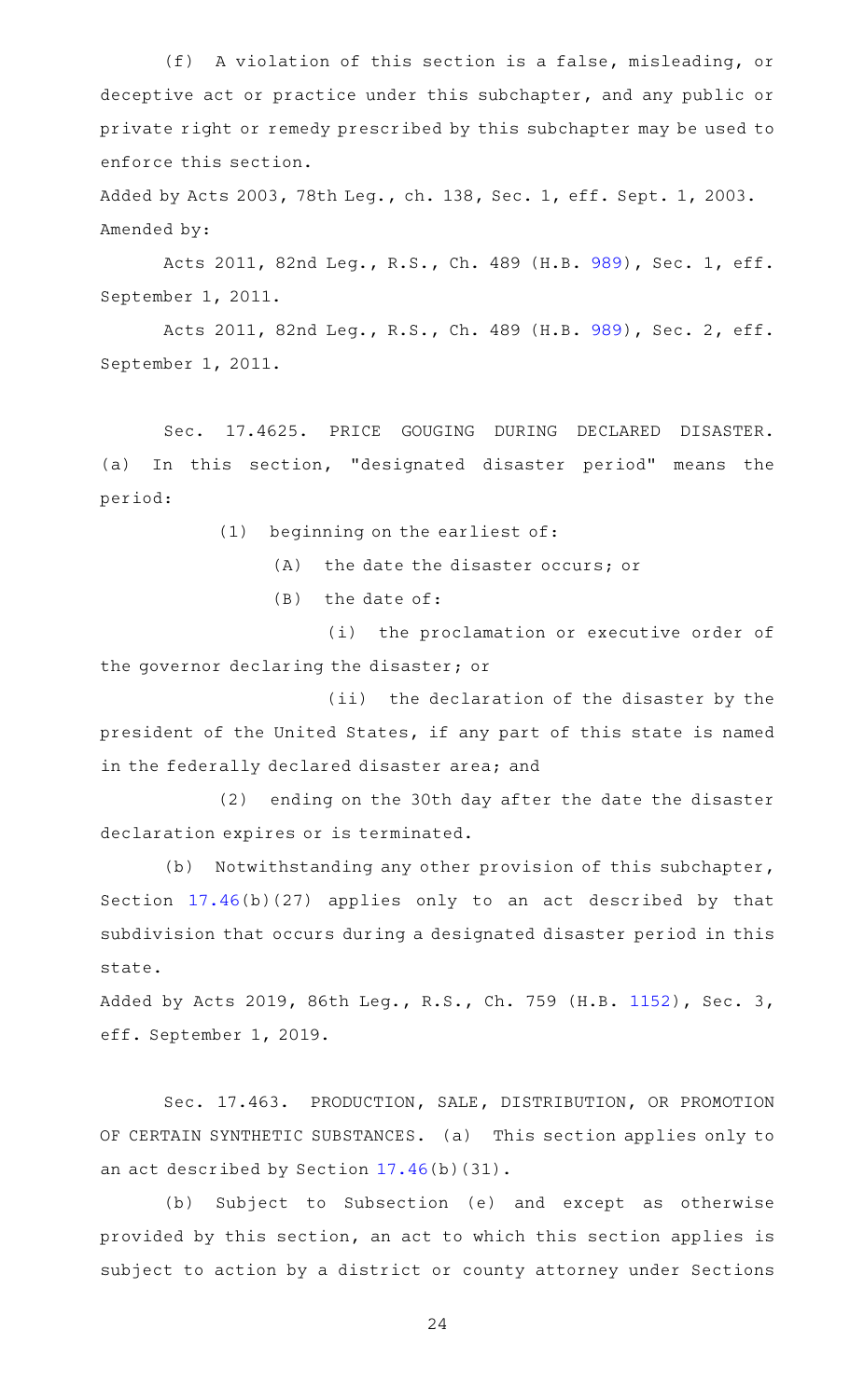[17.47,](http://www.statutes.legis.state.tx.us/GetStatute.aspx?Code=BC&Value=17.47) [17.58](http://www.statutes.legis.state.tx.us/GetStatute.aspx?Code=BC&Value=17.58), [17.60](http://www.statutes.legis.state.tx.us/GetStatute.aspx?Code=BC&Value=17.60), and [17.61](http://www.statutes.legis.state.tx.us/GetStatute.aspx?Code=BC&Value=17.61) to the same extent as the act is subject to action by the consumer protection division under those sections.

(c) If a district or county attorney, under the authority of this section, accepts assurance of voluntary compliance under Section [17.58,](http://www.statutes.legis.state.tx.us/GetStatute.aspx?Code=BC&Value=17.58) the district or county attorney must file the assurance of voluntary compliance in the district court in the county in which the alleged violator resides or does business.

(d) If a district or county attorney, under the authority of this section, executes and serves a civil investigative demand and files a petition described by Section [17.61](http://www.statutes.legis.state.tx.us/GetStatute.aspx?Code=BC&Value=17.61)(g), the petition must be filed in the district court in the county where the parties reside.

(e) A district or county attorney may act under this section so long as the consumer protection division does not intend to act with respect to that matter. Further, consistent with Section [17.48\(](http://www.statutes.legis.state.tx.us/GetStatute.aspx?Code=BC&Value=17.48)b) of this subchapter, the consumer protection division shall, upon request and to the extent it has the resources available, provide assistance to a district or county attorney in any action taken under this subchapter. A district or county attorney may institute a suit described by this section on or after the 90th day after the date the attorney general receives the notice required by Section [17.48](http://www.statutes.legis.state.tx.us/GetStatute.aspx?Code=BC&Value=17.48) unless before the 90th day after the date the notice is received the attorney general responds that it is actively investigating or litigating at least one of the alleged violations set forth in the notice. The consumer protection division shall notify the district or county attorney it no longer intends to actively investigate or litigate an alleged violation within a reasonable time of such determination.

 $(f)$  Notwithstanding any other law, in an action brought by a district or county attorney under this section, all settlements or penalties collected by the district or county attorney shall be divided between the state and the county in which the attorney brought suit, with:

(1) 50 percent of the amount collected paid to the comptroller for deposit to the credit of the basic civil legal services account established by Section [51.943](http://www.statutes.legis.state.tx.us/GetStatute.aspx?Code=GV&Value=51.943), Government Code;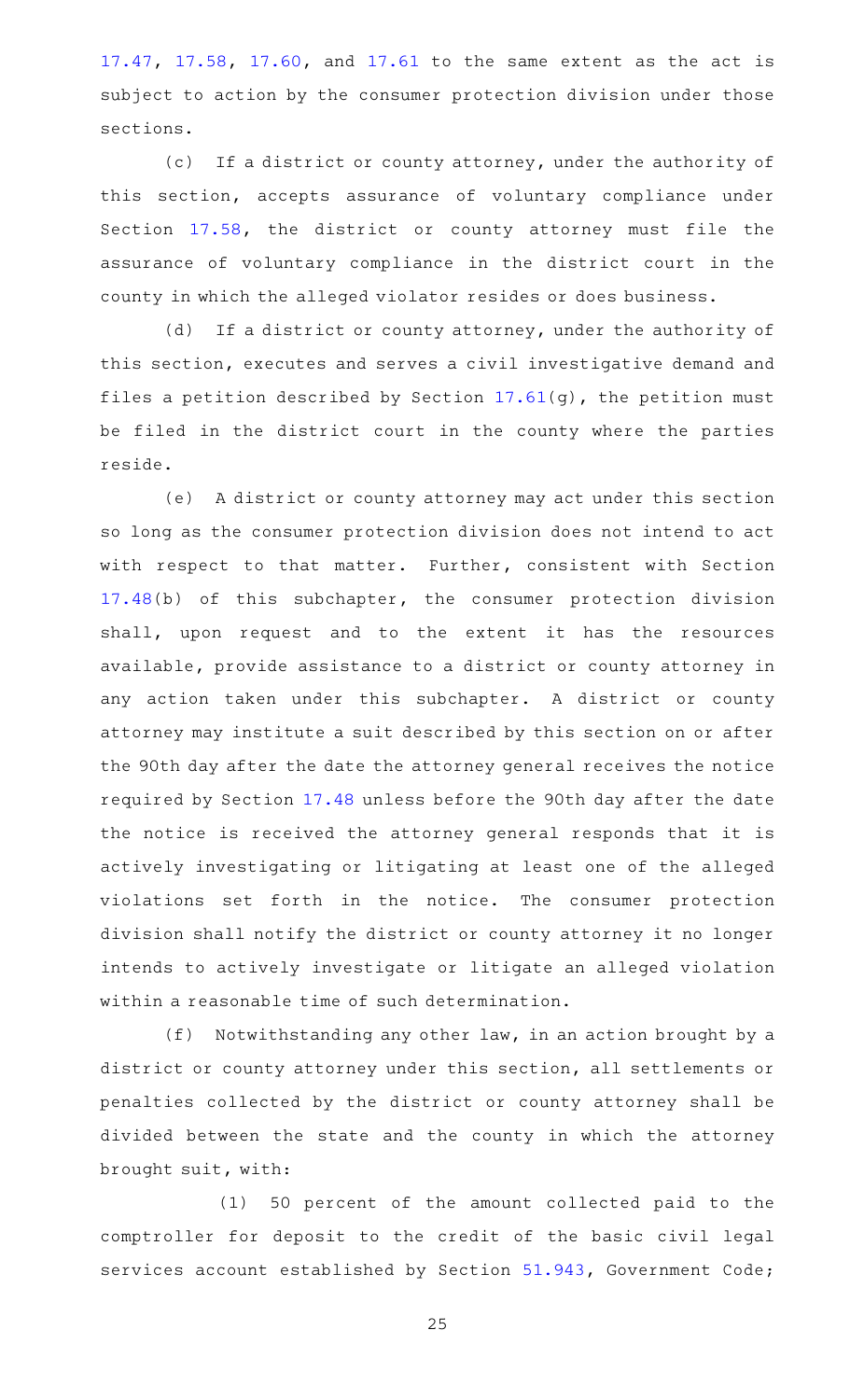and

(2) 50 percent of the amount collected paid to the county shall be deposited by the county in a segregated account and the funds shall be used only for law enforcement, public health programs, or drug abuse prevention programs.

Added by Acts 2017, 85th Leg., R.S., Ch. 861 (H.B. [2612](http://www.legis.state.tx.us/tlodocs/85R/billtext/html/HB02612F.HTM)), Sec. 2, eff. September 1, 2017.

Sec. 17.464. UNCONSCIONABLE PRICE FOR CARE AT EMERGENCY FACILITY. (a) In this section:

(1) "Emergency care" means health care services provided in an emergency facility to evaluate and stabilize medical conditions of a recent onset and severity, including severe pain, that would lead a prudent layperson possessing an average knowledge of medicine and health to believe that the individual 's condition, sickness, or injury is of such a nature that failure to get immediate medical care could:

(A) place the individual's health in serious

jeopardy;

(B) result in serious impairment to bodily functions;

(C) result in serious dysfunction of a bodily organ or part;

(D) result in serious disfigurement; or

(E) for a pregnant woman, result in serious jeopardy to the health of the fetus.

(2) "Emergency facility":

 $(A)$  means:

(i) a freestanding emergency medical care facility licensed under Chapter [254](http://www.statutes.legis.state.tx.us/GetStatute.aspx?Code=HS&Value=254), Health and Safety Code; or

(ii) a hospital that does not meet the conditions of participation for certification under Title XVIII of the Social Security Act (42 U.S.C. Section 1395 et seq.); and

 $(B)$  does not include a hospital that:

(i) has been operating as a hospital for less than one year;

(ii) has submitted an application to a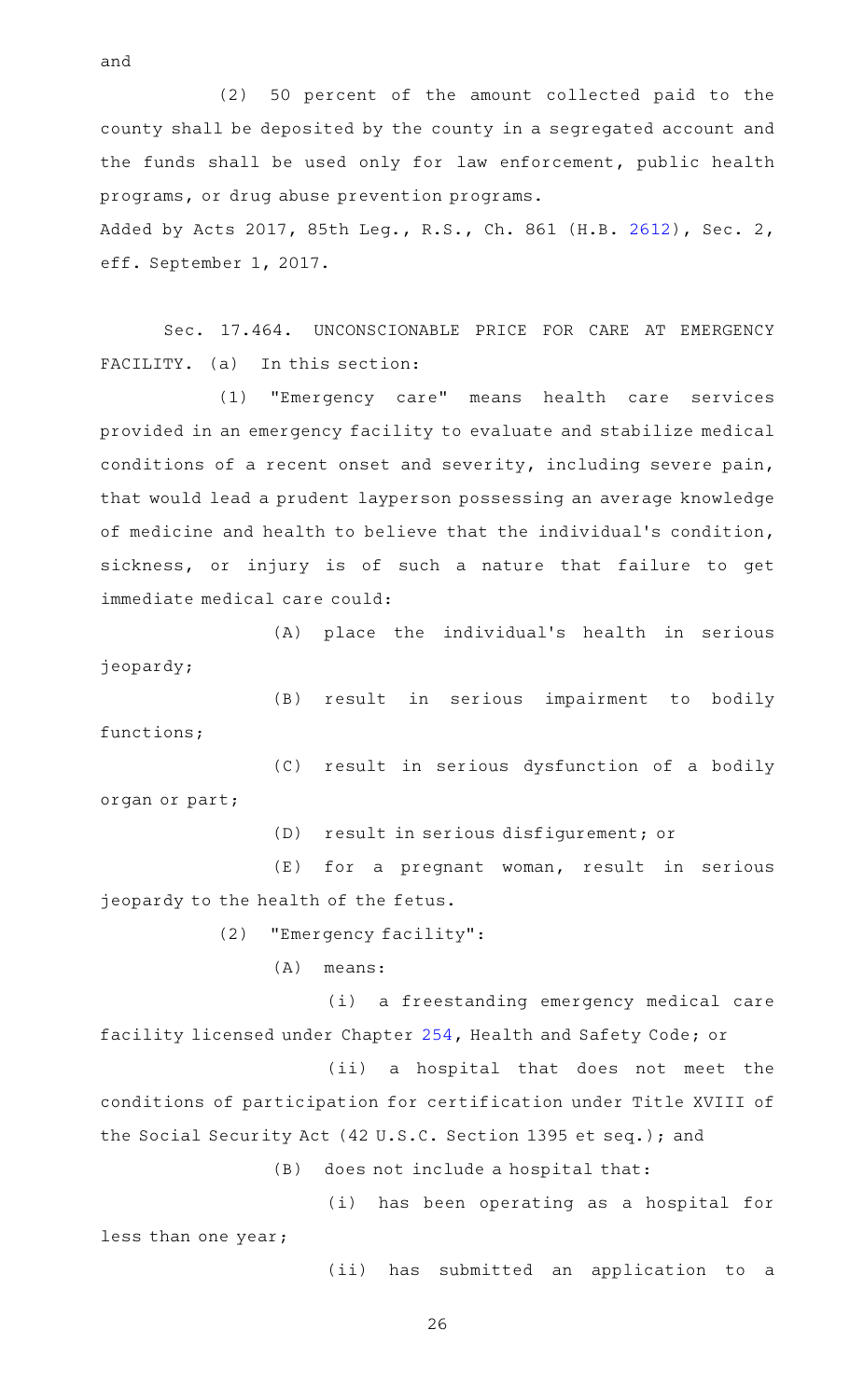federally recognized accreditation program for certification under Title XVIII of the Social Security Act (42 U.S.C. Section 1395 et seq.); and

(iii) has not failed an accreditation for certification.

(b) For purposes of Section  $17.46(a)$  $17.46(a)$ , the term "false, misleading, or deceptive acts or practices" includes an emergency facility that:

(1) provides emergency care at an unconscionable price; or

(2) demands or charges an unconscionable price for or in connection with emergency care or other care at the facility.

(c) The consumer protection division may not bring an action under Section [17.47](http://www.statutes.legis.state.tx.us/GetStatute.aspx?Code=BC&Value=17.47) for an act or practice described by Subsection (b) if the price alleged to be unconscionable is less than 200 percent of the average charge for the same or substantially similar care provided to other individuals by emergency rooms of hospitals located in the same county or nearest county in which the emergency facility is located, as applicable, according to data collected by the Department of State Health Services under Chapter [108](http://www.statutes.legis.state.tx.us/GetStatute.aspx?Code=HS&Value=108), Health and Safety Code, and made available to the division, except as provided by Subsection (d). The consumer protection division may not use data that includes prices for care provided in an urgent care setting or physician practice to establish the division 's authority to investigate and pursue an action under this subchapter.

(d) If the attorney general determines that the consumer protection division is unable to obtain the charge data described by Subsection (c), the attorney general may adopt rules designating another source of hospital charge data for use by the division in establishing the average charge for emergency care or other care provided by hospital emergency rooms for purposes of Subsection (c).

(e) In an action brought under Section  $17.47$  to enforce this section, the consumer protection division may request, and the trier of fact may award the recovery of:

(1) reasonable attorney's fees and court costs; and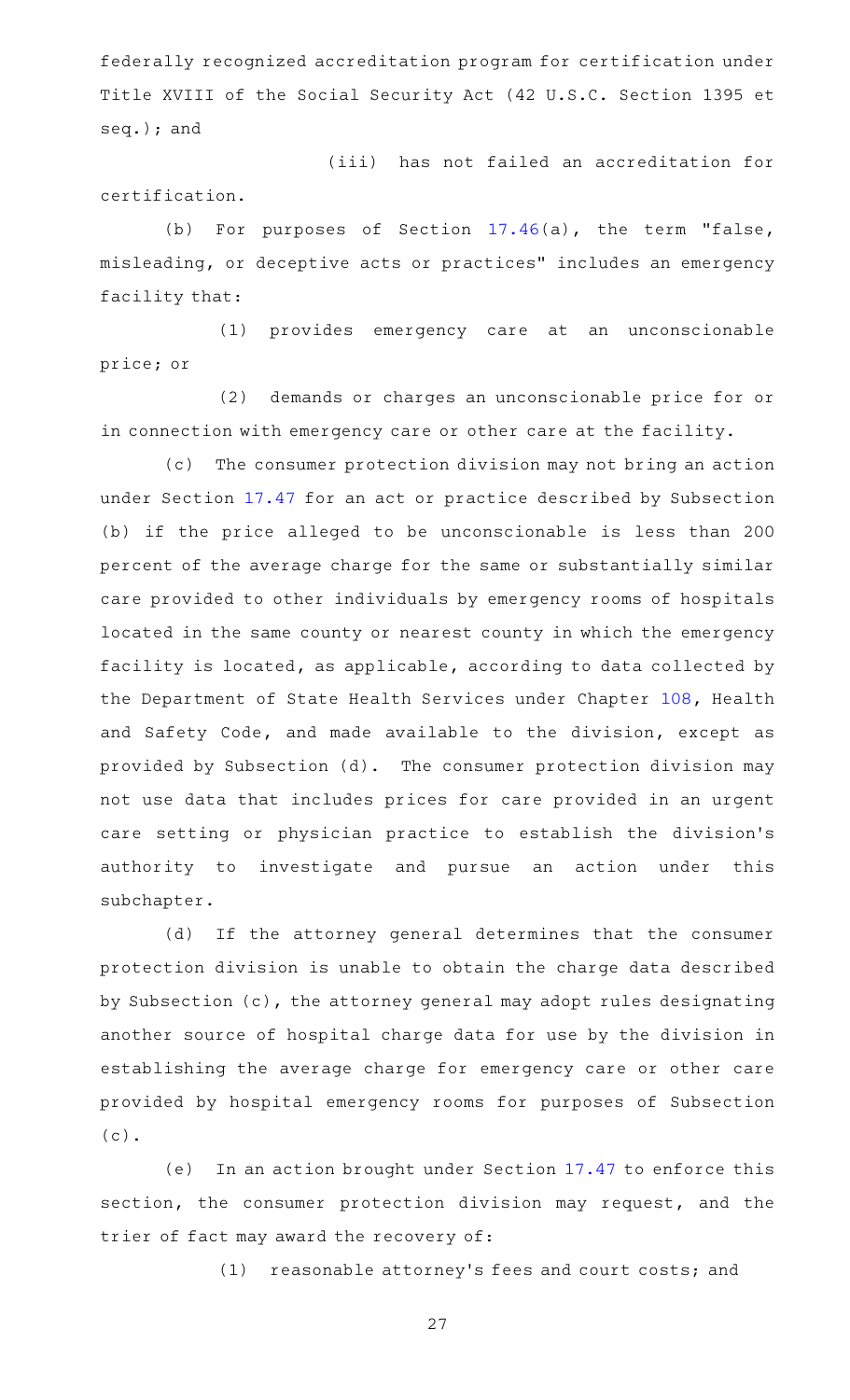(2) the reasonable expenses incurred by the division in obtaining any remedy available under Section [17.47,](http://www.statutes.legis.state.tx.us/GetStatute.aspx?Code=BC&Value=17.47) including the cost of investigation, witness fees, and deposition expenses.

(f) This section does not create a private cause of action for a false, misleading, or deceptive act or practice described by Subsection (b).

Added by Acts 2019, 86th Leg., R.S., Ch. 1090 (H.B. [1941\)](http://www.legis.state.tx.us/tlodocs/86R/billtext/html/HB01941F.HTM), Sec. 1, eff. September 1, 2019.

Sec. 17.47. RESTRAINING ORDERS. (a) Whenever the consumer protection division has reason to believe that any person is engaging in, has engaged in, or is about to engage in any act or practice declared to be unlawful by this subchapter, and that proceedings would be in the public interest, the division may bring an action in the name of the state against the person to restrain by temporary restraining order, temporary injunction, or permanent injunction the use of such method, act, or practice.

Nothing herein shall require the consumer protection division to notify such person that court action is or may be under consideration. Provided, however, the consumer protection division shall, at least seven days prior to instituting such court action, contact such person to inform him in general of the alleged unlawful conduct. Cessation of unlawful conduct after such prior contact shall not render such court action moot under any circumstances, and such injunctive relief shall lie even if such person has ceased such unlawful conduct after such prior contact. Such prior contact shall not be required if, in the opinion of the consumer protection division, there is good cause to believe that such person would evade service of process if prior contact were made or that such person would destroy relevant records if prior contact were made, or that such an emergency exists that immediate and irreparable injury, loss, or damage would occur as a result of such delay in obtaining a temporary restraining order.

(b) An action brought under Subsection (a) of this section which alleges a claim to relief under this section may be commenced in the district court of the county in which the person against whom it is brought resides, has his principal place of business, has done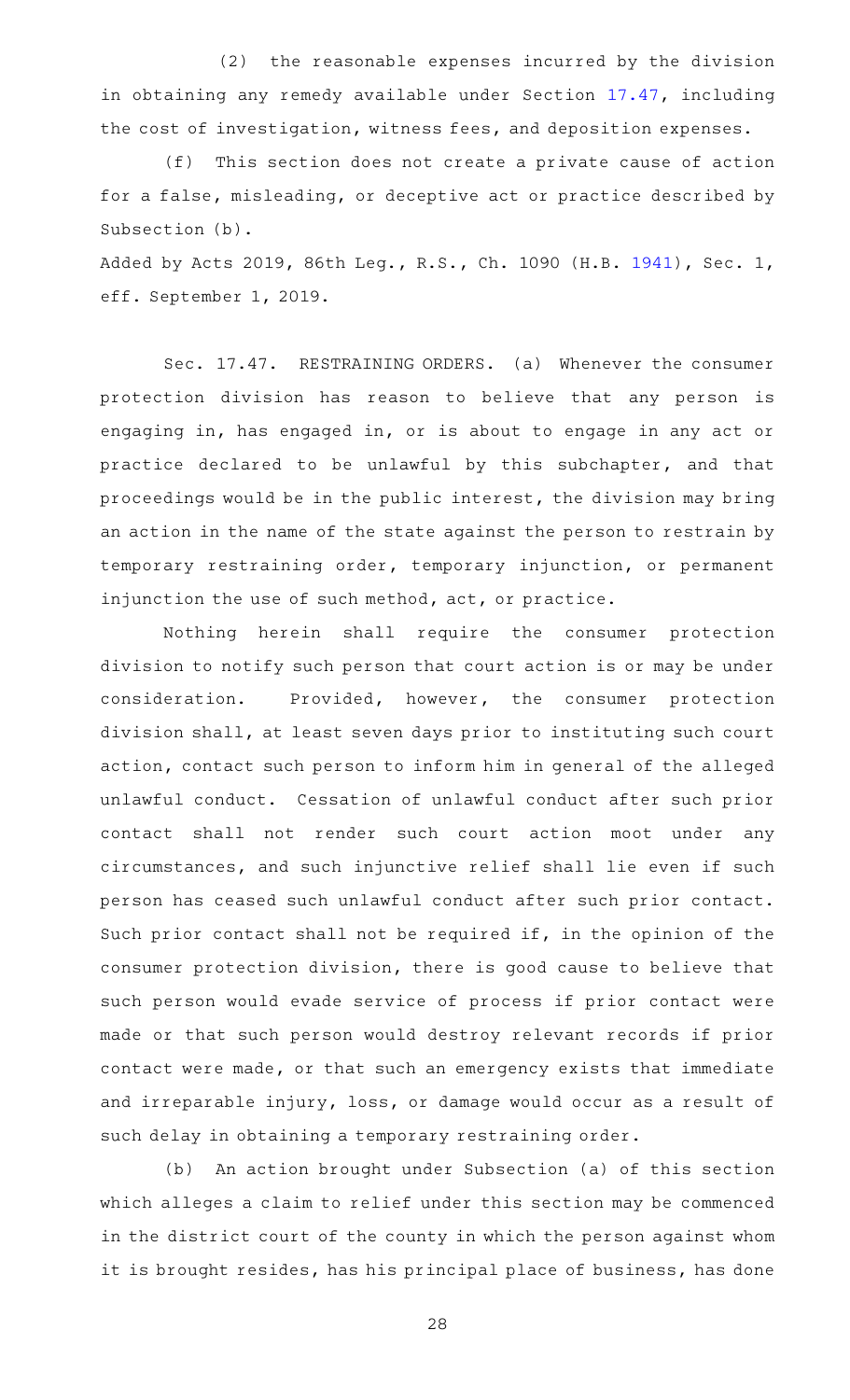business, or in the district court of the county where the transaction occurred, or, on the consent of the parties, in a district court of Travis County. The court may issue temporary restraining orders, temporary or permanent injunctions to restrain and prevent violations of this subchapter and such injunctive relief shall be issued without bond.

(c) In addition to the request for a temporary restraining order, or permanent injunction in a proceeding brought under Subsection (a) of this section, the consumer protection division may request, and the trier of fact may award, a civil penalty to be paid to the state in an amount of:

(1) not more than \$10,000 per violation; and

 $(2)$  if the act or practice that is the subject of the proceeding was calculated to acquire or deprive money or other property from a consumer who was 65 years of age or older when the act or practice occurred, an additional amount of not more than \$250,000.

(d) The court may make such additional orders or judgments as are necessary to compensate identifiable persons for actual damages or to restore money or property, real or personal, which may have been acquired by means of any unlawful act or practice. Damages may not include any damages incurred beyond a point two years prior to the institution of the action by the consumer protection division. Orders of the court may also include the appointment of a receiver or a sequestration of assets if a person who has been ordered by a court to make restitution under this section has failed to do so within three months after the order to make restitution has become final and nonappealable.

(e) Any person who violates the terms of an injunction under this section shall forfeit and pay to the state a civil penalty of not more than \$10,000 per violation, not to exceed \$50,000. In determining whether or not an injunction has been violated the court shall take into consideration the maintenance of procedures reasonably adapted to insure compliance with the injunction. For the purposes of this section, the district court issuing the injunction shall retain jurisdiction, and the cause shall be continued, and in these cases, the consumer protection division, or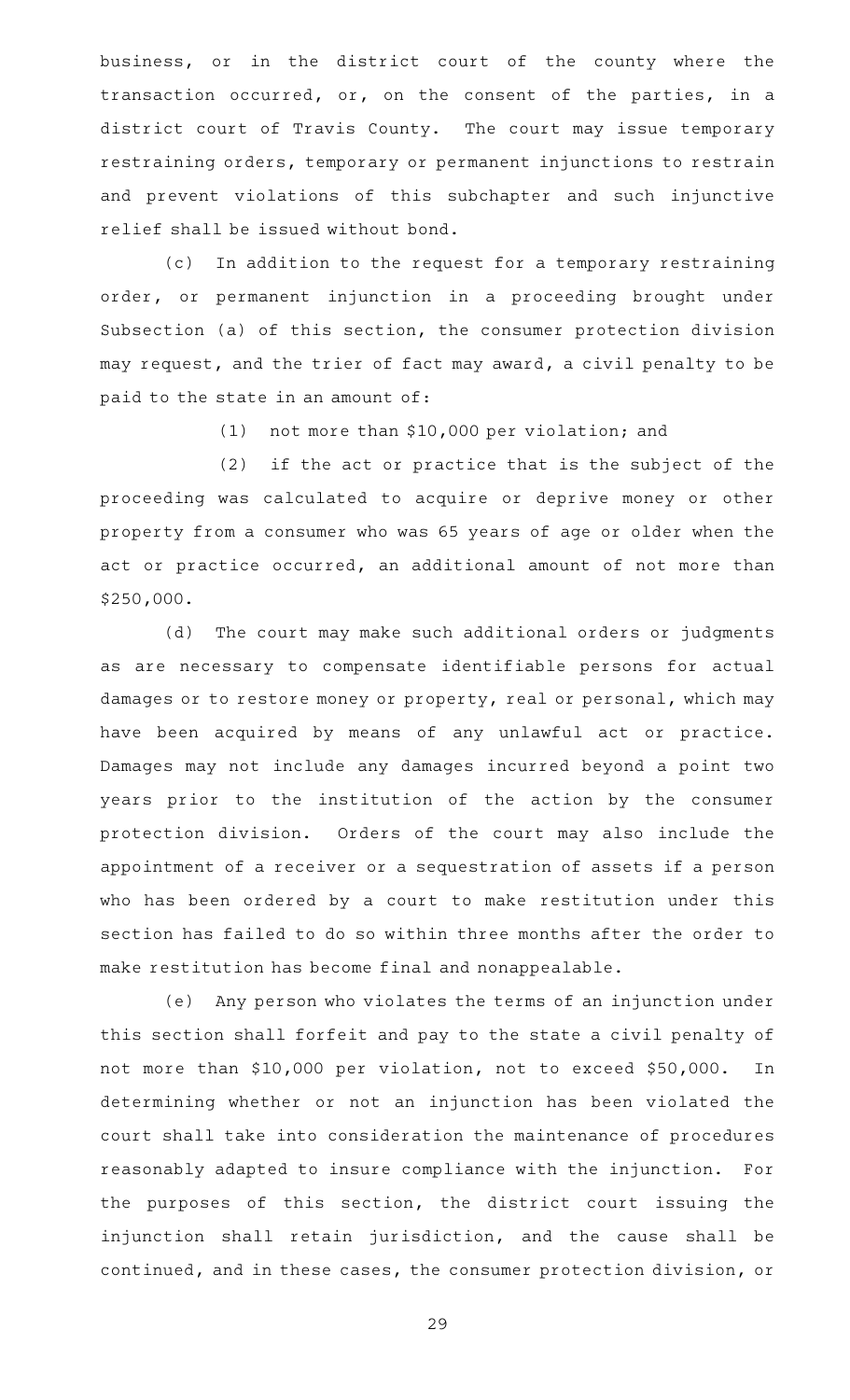the district or county attorney with prior notice to the consumer protection division, acting in the name of the state, may petition for recovery of civil penalties under this section.

(f) An order of the court awarding civil penalties under Subsection (e) of this section applies only to violations of the injunction incurred prior to the awarding of the penalty order. Second or subsequent violations of an injunction issued under this section are subject to the same penalties set out in Subsection (e) of this section.

(g) In determining the amount of penalty imposed under Subsection (c), the trier of fact shall consider:

 $(1)$  the seriousness of the violation, including the nature, circumstances, extent, and gravity of any prohibited act or practice;

(2) the history of previous violations;

 $(3)$  the amount necessary to deter future violations;

(4) the economic effect on the person against whom the penalty is to be assessed;

(5) knowledge of the illegality of the act or practice; and

(6) any other matter that justice may require.

(h) In bringing or participating in an action under this subchapter, the consumer protection division acts in the name of the state and does not establish an attorney-client relationship with another person, including a person to whom the consumer protection division requests that the court award relief. Added by Acts 1973, 63rd Leg., p. 322, ch. 143, Sec. 1, eff. May 21, 1973. Amended by Acts 1977, 65th Leg., p. 602, ch. 216, Sec. 4, eff. May 23, 1977; Acts 1985, 69th Leg., ch. 564, Sec. 1, eff. Aug. 26, 1985; Acts 1989, 71st Leg., ch. 1082, Sec. 8.01, eff. Jan. 1, 1991; Acts 1991, 72nd Leg., ch. 242, Sec. 11.18, eff. Sept. 1, 1991; Acts 1997, 75th Leg., ch. 388, Sec. 1, eff. May 28, 1997; Acts 2003, 78th Leg., ch. 360, Sec. 1, eff. Sept. 1, 2003. Amended by:

Acts 2019, 86th Leg., R.S., Ch. 237 (S.B. [2140](http://www.legis.state.tx.us/tlodocs/86R/billtext/html/SB02140F.HTM)), Sec. 1, eff. September 1, 2019.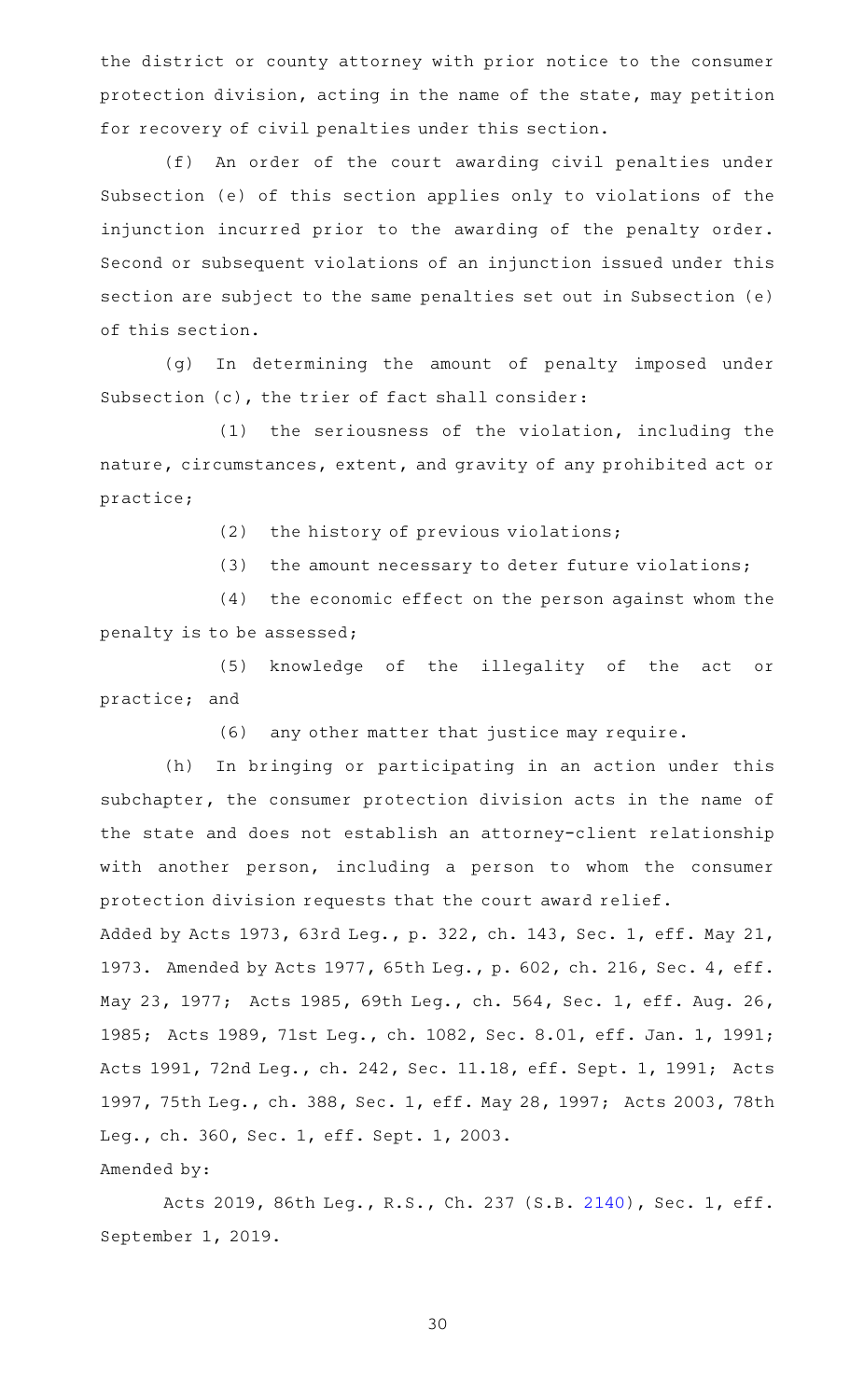Sec. 17.48. DUTY OF DISTRICT AND COUNTY ATTORNEY. (a) It is the duty of the district and county attorneys to lend to the consumer protection division any assistance requested in the commencement and prosecutions of action under this subchapter.

(b) A district or county attorney, with prior written notice to the consumer protection division, may institute and prosecute actions seeking injunctive relief under this subchapter, after complying with the prior contact provisions of Subsection (a) of Section [17.47](http://www.statutes.legis.state.tx.us/GetStatute.aspx?Code=BC&Value=17.47) of this subchapter. On request, the consumer protection division shall assist the district or county attorney in any action taken under this subchapter. If an action is prosecuted by a district or county attorney alone, he shall make a full report to the consumer protection division including the final disposition of the matter. No district or county attorney may bring an action under this section against any licensed insurer or licensed insurance agent transacting business under the authority and jurisdiction of the State Board of Insurance unless first requested in writing to do so by the State Board of Insurance, the commissioner of insurance, or the consumer protection division pursuant to a request by the State Board of Insurance or commissioner of insurance.

(c) In an action prosecuted by a district or county attorney under this subchapter for a violation of Section [17.46\(](http://www.statutes.legis.state.tx.us/GetStatute.aspx?Code=BC&Value=17.46)b)(28), three-fourths of any civil penalty awarded by a court must be paid to the county where the court is located.

(d) A district or county attorney is not required to obtain the permission of the consumer protection division to prosecute an action under this subchapter for a violation of Section [17.46\(](http://www.statutes.legis.state.tx.us/GetStatute.aspx?Code=BC&Value=17.46)b)(28), if the district or county attorney provides prior written notice to the division as required by Subsection (b). Added by Acts 1973, 63rd Leg., p. 322, ch. 143, Sec. 1, eff. May 21, 1973.

### Amended by:

Acts 2015, 84th Leg., R.S., Ch. 1080 (H.B. [2573](http://www.legis.state.tx.us/tlodocs/84R/billtext/html/HB02573F.HTM)), Sec. 2, eff. September 1, 2015.

Sec. 17.49. EXEMPTIONS. (a) Nothing in this subchapter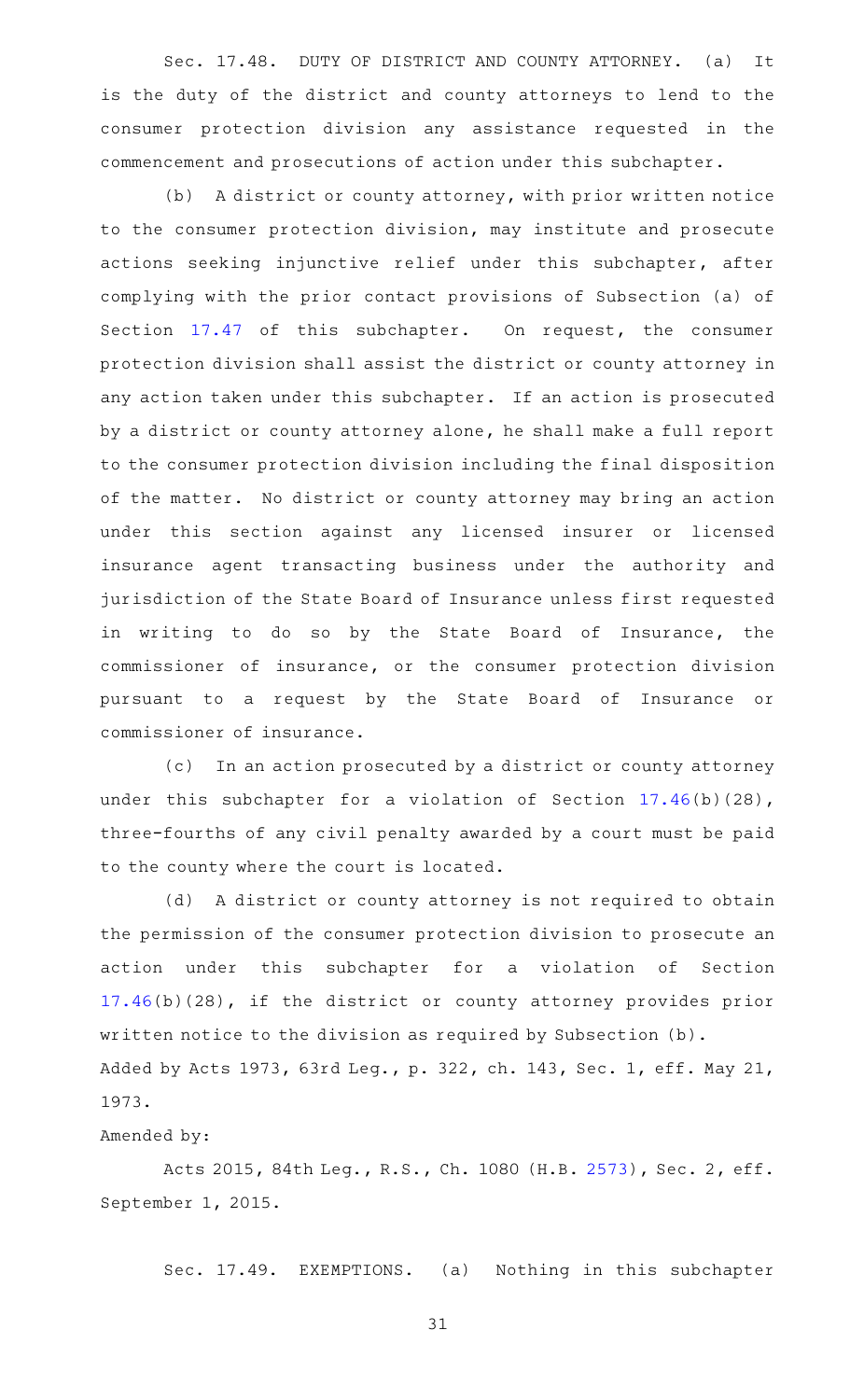shall apply to the owner or employees of a regularly published newspaper, magazine, or telephone directory, or broadcast station, or billboard, wherein any advertisement in violation of this subchapter is published or disseminated, unless it is established that the owner or employees of the advertising medium have knowledge of the false, deceptive, or misleading acts or practices declared to be unlawful by this subchapter, or had a direct or substantial financial interest in the sale or distribution of the unlawfully advertised good or service. Financial interest as used in this section relates to an expectation which would be the direct result of such advertisement.

(b) Nothing in this subchapter shall apply to acts or practices authorized under specific rules or regulations promulgated by the Federal Trade Commission under Section 5(a)(1) of the Federal Trade Commission Act [15 U.S.C.A. 45(a)(1)]. The provisions of this subchapter do apply to any act or practice prohibited or not specifically authorized by a rule or regulation of the Federal Trade Commission. An act or practice is not specifically authorized if no rule or regulation has been issued on the act or practice.

(c) Nothing in this subchapter shall apply to a claim for damages based on the rendering of a professional service, the essence of which is the providing of advice, judgment, opinion, or similar professional skill. This exemption does not apply to:

(1) an express misrepresentation of a material fact that cannot be characterized as advice, judgment, or opinion;

(2) a failure to disclose information in violation of Section [17.46\(](http://www.statutes.legis.state.tx.us/GetStatute.aspx?Code=BC&Value=17.46)b)(24);

 $(3)$  an unconscionable action or course of action that cannot be characterized as advice, judgment, or opinion;

(4) breach of an express warranty that cannot be characterized as advice, judgment, or opinion; or

(5) a violation of Section  $17.46(b)(26)$  $17.46(b)(26)$ .

(d) Subsection (c) applies to a cause of action brought against the person who provided the professional service and a cause of action brought against any entity that could be found to be vicariously liable for the person 's conduct.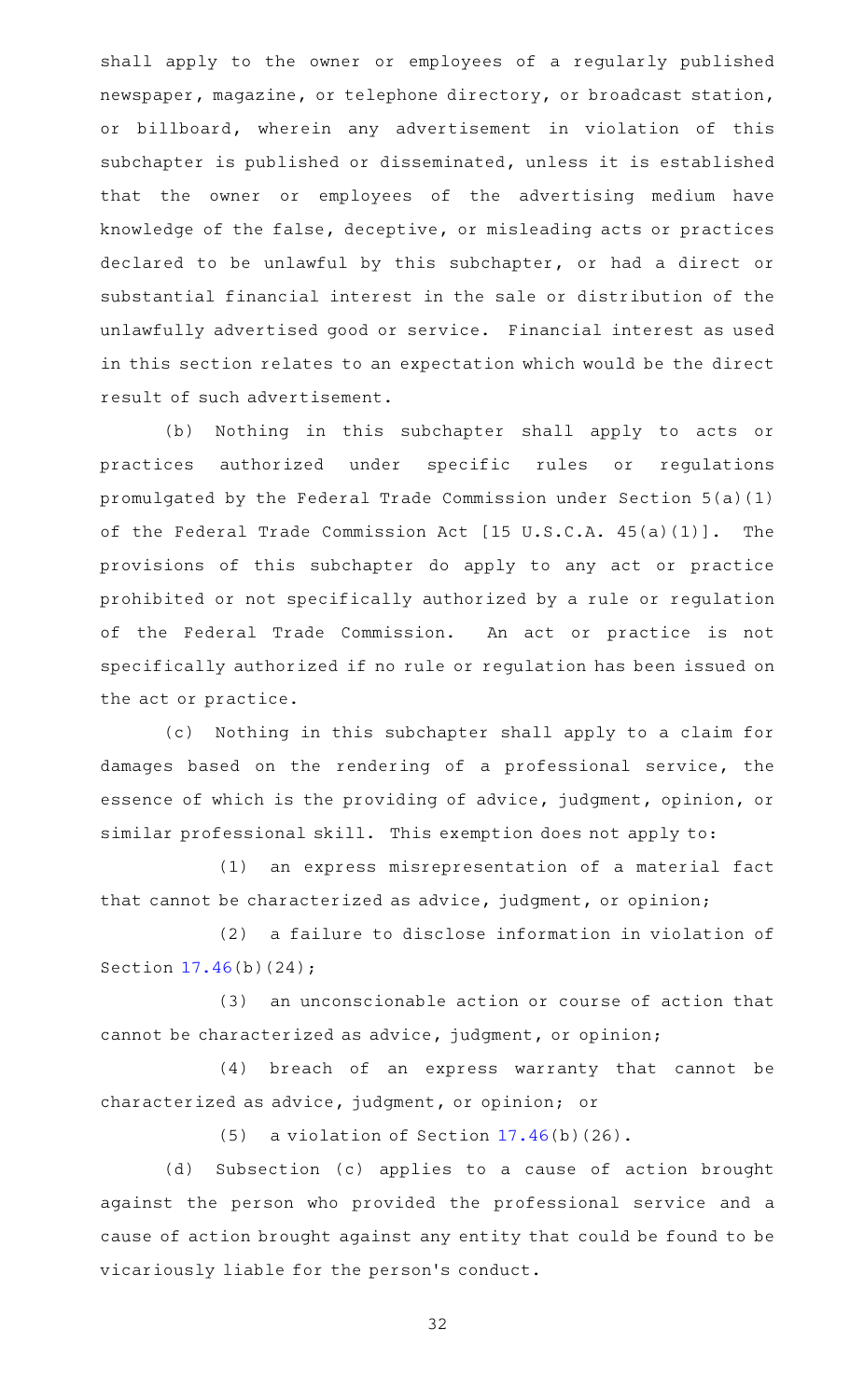(e) Except as specifically provided by Subsections (b) and (h), Section [17.50,](http://www.statutes.legis.state.tx.us/GetStatute.aspx?Code=BC&Value=17.50) nothing in this subchapter shall apply to a cause of action for bodily injury or death or for the infliction of mental anguish.

(f) Nothing in the subchapter shall apply to a claim arising out of a written contract if:

(1) the contract relates to a transaction, a project, or a set of transactions related to the same project involving total consideration by the consumer of more than \$100,000;

 $(2)$  in negotiating the contract the consumer is represented by legal counsel who is not directly or indirectly identified, suggested, or selected by the defendant or an agent of the defendant; and

(3) the contract does not involve the consumer's residence.

(g) Nothing in this subchapter shall apply to a cause of action arising from a transaction, a project, or a set of transactions relating to the same project, involving total consideration by the consumer of more than \$500,000, other than a cause of action involving a consumer 's residence.

(h) A person who violates Section  $17.46(b)$  $17.46(b)$  (26) is jointly and severally liable under that subdivision for actual damages, court costs, and attorney's fees. Subject to Chapter [41,](http://www.statutes.legis.state.tx.us/GetStatute.aspx?Code=CP&Value=41) Civil Practice and Remedies Code, exemplary damages may be awarded in the event of fraud or malice.

(i) Nothing in this subchapter shall apply to a claim against a person licensed as a broker or salesperson under Chapter [1101](http://www.statutes.legis.state.tx.us/GetStatute.aspx?Code=OC&Value=1101), Occupations Code, arising from an act or omission by the person while acting as a broker or salesperson. This exemption does not apply to:

(1) an express misrepresentation of a material fact that cannot be characterized as advice, judgment, or opinion;

(2) a failure to disclose information in violation of Section [17.46\(](http://www.statutes.legis.state.tx.us/GetStatute.aspx?Code=BC&Value=17.46)b)(24); or

 $(3)$  an unconscionable action or course of action that cannot be characterized as advice, judgment, or opinion. Added by Acts 1973, 63rd Leg., p. 322, ch. 143, Sec. 1, eff. May 21,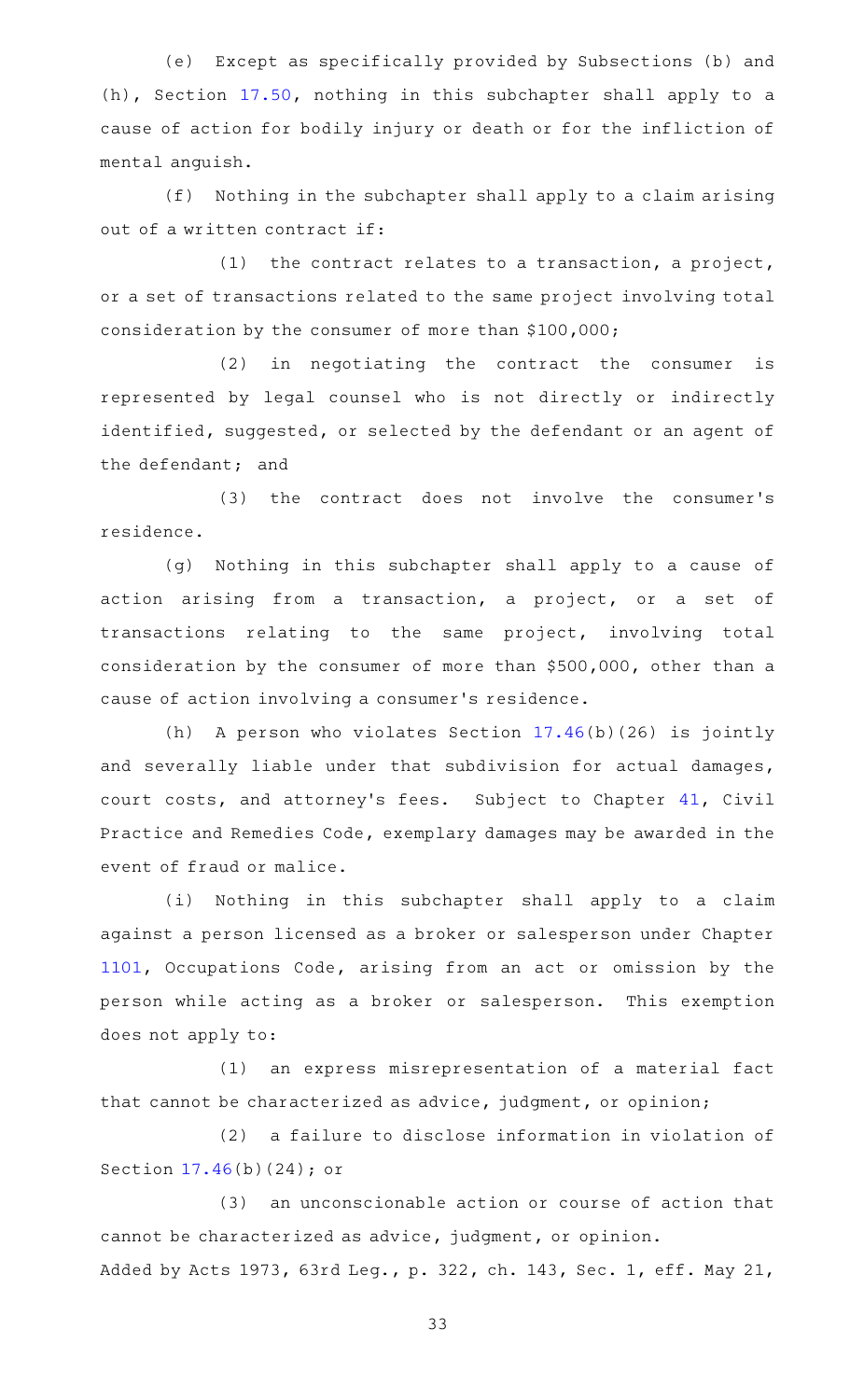1973. Amended by Acts 1995, 74th Leg., ch. 414, Sec. 4, eff. Sept. 1, 1995; Acts 2001, 77th Leg., ch. 1229, Sec. 28, eff. June 1, 2002; Acts 2003, 78th Leg., ch. 1276, Sec. 4.001(b), eff. Sept. 1, 2003. Amended by:

Acts 2011, 82nd Leg., R.S., Ch. 189 (S.B. [1353](http://www.legis.state.tx.us/tlodocs/82R/billtext/html/SB01353F.HTM)), Sec. 1, eff. May 28, 2011.

Sec. 17.50. RELIEF FOR CONSUMERS. (a) A consumer may maintain an action where any of the following constitute a producing cause of economic damages or damages for mental anguish:

(1) the use or employment by any person of a false, misleading, or deceptive act or practice that is:

(A) specifically enumerated in a subdivision of Subsection (b) of Section [17.46](http://www.statutes.legis.state.tx.us/GetStatute.aspx?Code=BC&Value=17.46) of this subchapter; and

(B) relied on by a consumer to the consumer's detriment;

(2) breach of an express or implied warranty;

(3) any unconscionable action or course of action by any person; or

(4) the use or employment by any person of an act or practice in violation of Chapter [541](http://www.statutes.legis.state.tx.us/GetStatute.aspx?Code=IN&Value=541), Insurance Code.

(b) In a suit filed under this section, each consumer who prevails may obtain:

(1) the amount of economic damages found by the trier of fact. If the trier of fact finds that the conduct of the defendant was committed knowingly, the consumer may also recover damages for mental anguish, as found by the trier of fact, and the trier of fact may award not more than three times the amount of economic damages; or if the trier of fact finds the conduct was committed intentionally, the consumer may recover damages for mental anguish, as found by the trier of fact, and the trier of fact may award not more than three times the amount of damages for mental anguish and economic damages;

 $(2)$  an order enjoining such acts or failure to act;

(3) orders necessary to restore to any party to the suit any money or property, real or personal, which may have been acquired in violation of this subchapter; and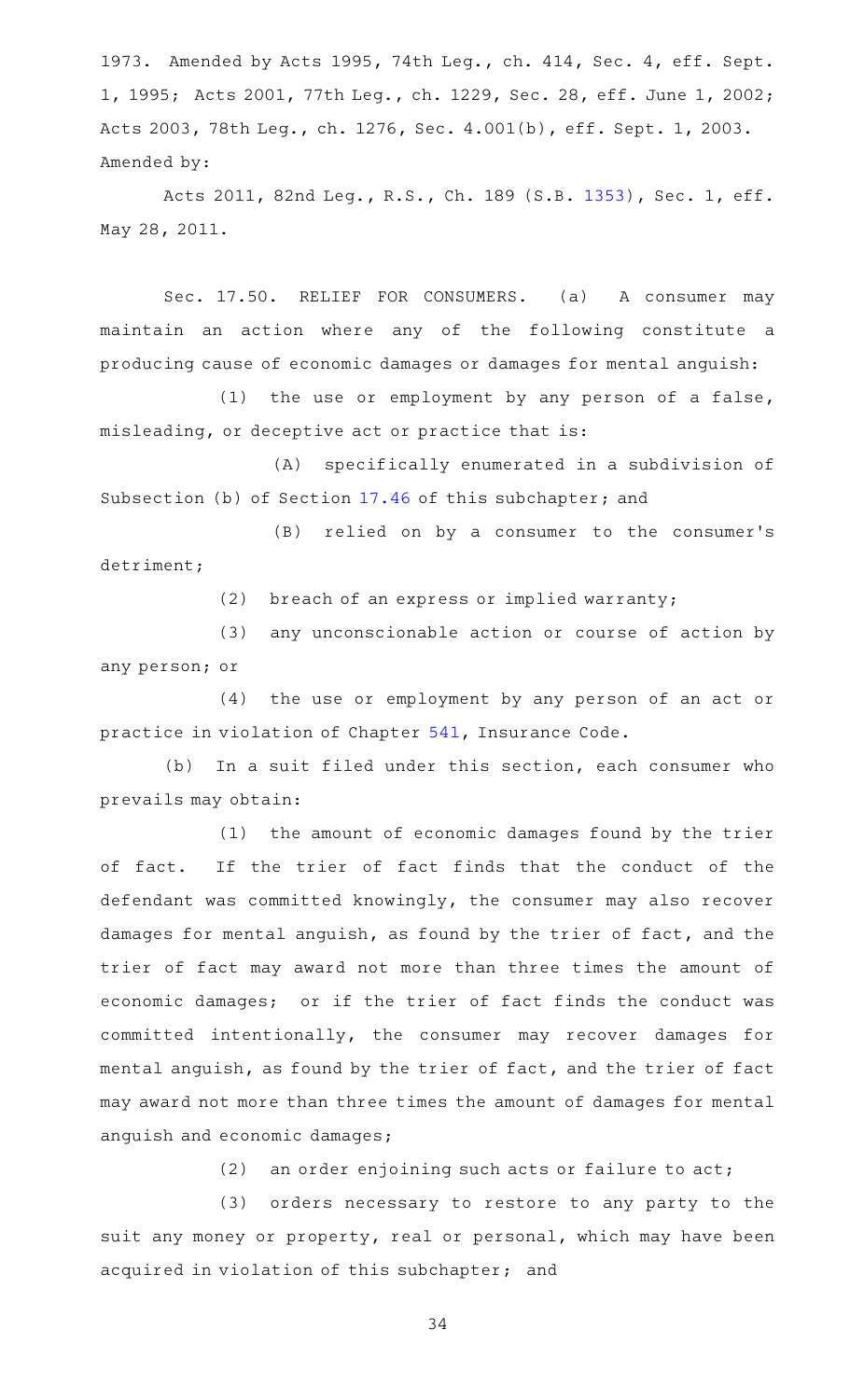$(4)$  any other relief which the court deems proper, including the appointment of a receiver or the revocation of a license or certificate authorizing a person to engage in business in this state if the judgment has not been satisfied within three months of the date of the final judgment. The court may not revoke or suspend a license to do business in this state or appoint a receiver to take over the affairs of a person who has failed to satisfy a judgment if the person is a licensee of or regulated by a state agency which has statutory authority to revoke or suspend a license or to appoint a receiver or trustee. Costs and fees of such receivership or other relief shall be assessed against the defendant.

(c) On a finding by the court that an action under this section was groundless in fact or law or brought in bad faith, or brought for the purpose of harassment, the court shall award to the defendant reasonable and necessary attorneys' fees and court costs.

(d) Each consumer who prevails shall be awarded court costs and reasonable and necessary attorneys' fees.

(e) In computing additional damages under Subsection (b), attorneys' fees, costs, and prejudgment interest may not be considered.

(f) A court may not award prejudgment interest applicable to:

(1) damages for future loss under this subchapter; or

(2) additional damages under Subsection (b).

(g) Chapter [41](http://www.statutes.legis.state.tx.us/GetStatute.aspx?Code=CP&Value=41), Civil Practice and Remedies Code, does not apply to a cause of action brought under this subchapter.

(h) Notwithstanding any other provision of this subchapter, if a claimant is granted the right to bring a cause of action under this subchapter by another law, the claimant is not limited to recovery of economic damages only, but may recover any actual damages incurred by the claimant, without regard to whether the conduct of the defendant was committed intentionally. For the purpose of the recovery of damages for a cause of action described by this subsection only, a reference in this subchapter to economic damages means actual damages. In applying Subsection (b)(1) to an award of damages under this subsection, the trier of fact is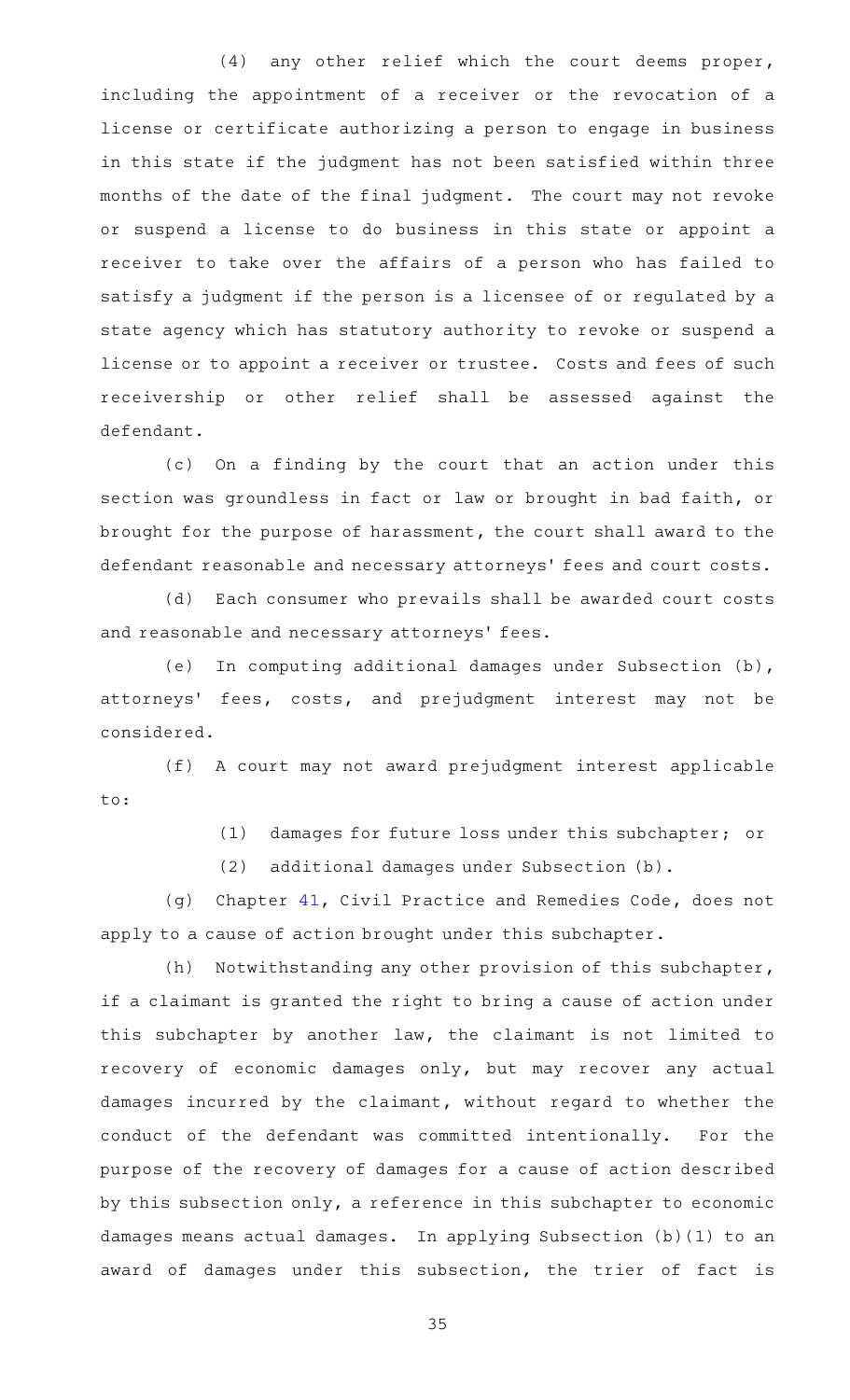authorized to award a total of not more than three times actual damages, in accordance with that subsection.

Added by Acts 1973, 63rd Leg., p. 322, ch. 143, Sec. 1, eff. May 21, 1973. Amended by Acts 1977, 65th Leg., p. 603, ch. 216, Sec. 5, eff. May 23, 1977; Acts 1979, 66th Leg., p. 1329, ch. 603, Sec. 4, eff. Aug. 27, 1979; Acts 1989, 71st Leg., ch. 380, Sec. 2, eff. Sept. 1, 1989; Acts 1995, 74th Leg., ch. 414, Sec. 5, eff. Sept. 1, 1995. Amended by:

Acts 2005, 79th Leg., Ch. 728 (H.B. [2018\)](http://www.legis.state.tx.us/tlodocs/79R/billtext/html/HB02018F.HTM), Sec. 11.102, eff. September 1, 2005.

Sec. 17.501. CONSUMER PROTECTION DIVISION PARTICIPATION IN CLASS ACTION. (a) A consumer filing an action under Section [17.50](http://www.statutes.legis.state.tx.us/GetStatute.aspx?Code=BC&Value=17.50) that is to be maintained as a class action shall send to the consumer protection division:

(1) a copy of the notice required by Section [17.505](http://www.statutes.legis.state.tx.us/GetStatute.aspx?Code=BC&Value=17.505)(a), by registered or certified mail, at the same time the notice is given to the person complained against; and

 $(2)$  a copy of the petition in the action not later than the earlier of:

(A) the 30th day after the date the petition is filed; or

(B) the 10th day before the date of any hearing on class certification or a proposed settlement.

(b) The court shall abate the action for 60 days if the court finds that notice was not provided to the consumer protection division as required by Subsection (a).

(c) The court, on a showing of good cause, may allow the consumer protection division, as representative of the public, to intervene in an action to which this section applies. The consumer protection division shall file its motion for intervention with the court before which the action is pending and serve a copy of the motion on each party to the action.

Added by Acts 2003, 78th Leg., ch. 360, Sec. 2, eff. Sept. 1, 2003.

Sec. 17.505. NOTICE; INSPECTION. (a) As a prerequisite to filing a suit seeking damages under Subdivision (1) of Subsection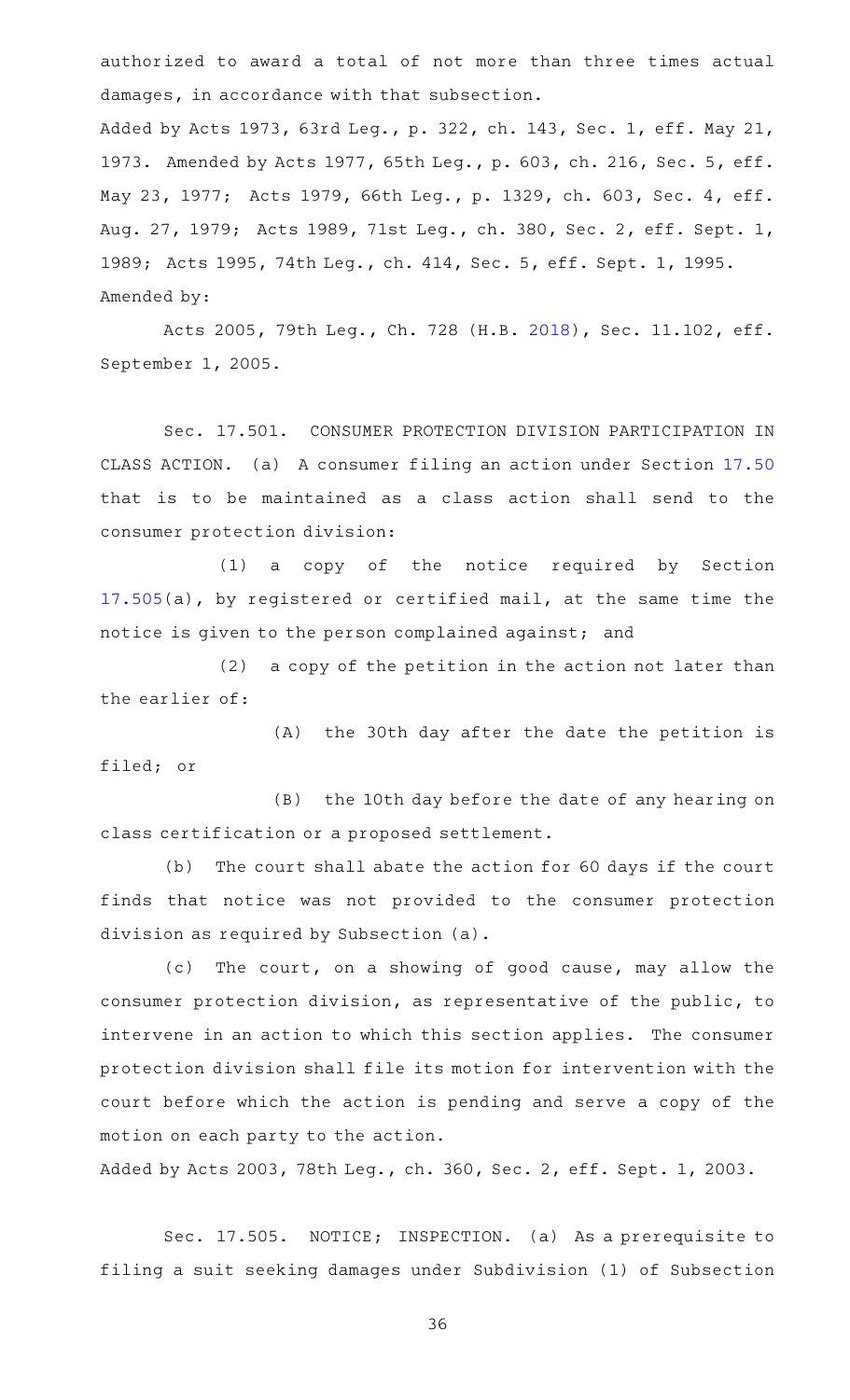(b) of Section [17.50](http://www.statutes.legis.state.tx.us/GetStatute.aspx?Code=BC&Value=17.50) of this subchapter against any person, a consumer shall give written notice to the person at least 60 days before filing the suit advising the person in reasonable detail of the consumer 's specific complaint and the amount of economic damages, damages for mental anguish, and expenses, including attorneys' fees, if any, reasonably incurred by the consumer in asserting the claim against the defendant. During the 60-day period a written request to inspect, in a reasonable manner and at a reasonable time and place, the goods that are the subject of the consumer 's action or claim may be presented to the consumer.

(b) If the giving of 60 days' written notice is rendered impracticable by reason of the necessity of filing suit in order to prevent the expiration of the statute of limitations or if the consumer 's claim is asserted by way of counterclaim, the notice provided for in Subsection (a) of this section is not required, but the tender provided for by Subsection (d), Section [17.506](http://www.statutes.legis.state.tx.us/GetStatute.aspx?Code=BC&Value=17.506) of this subchapter may be made within 60 days after service of the suit or counterclaim.

(c)AAA person against whom a suit is pending who does not receive written notice, as required by Subsection (a), may file a plea in abatement not later than the 30th day after the date the person files an original answer in the court in which the suit is pending. This subsection does not apply if Subsection (b) applies.

(d) The court shall abate the suit if the court, after a hearing, finds that the person is entitled to an abatement because notice was not provided as required by this section. A suit is automatically abated without the order of the court beginning on the 11th day after the date a plea in abatement is filed under Subsection (c) if the plea in abatement:

(1) is verified and alleges that the person against whom the suit is pending did not receive the written notice as required by Subsection (a); and

(2) is not controverted by an affidavit filed by the consumer before the 11th day after the date on which the plea in abatement is filed.

(e) An abatement under Subsection (d) continues until the 60th day after the date that written notice is served in compliance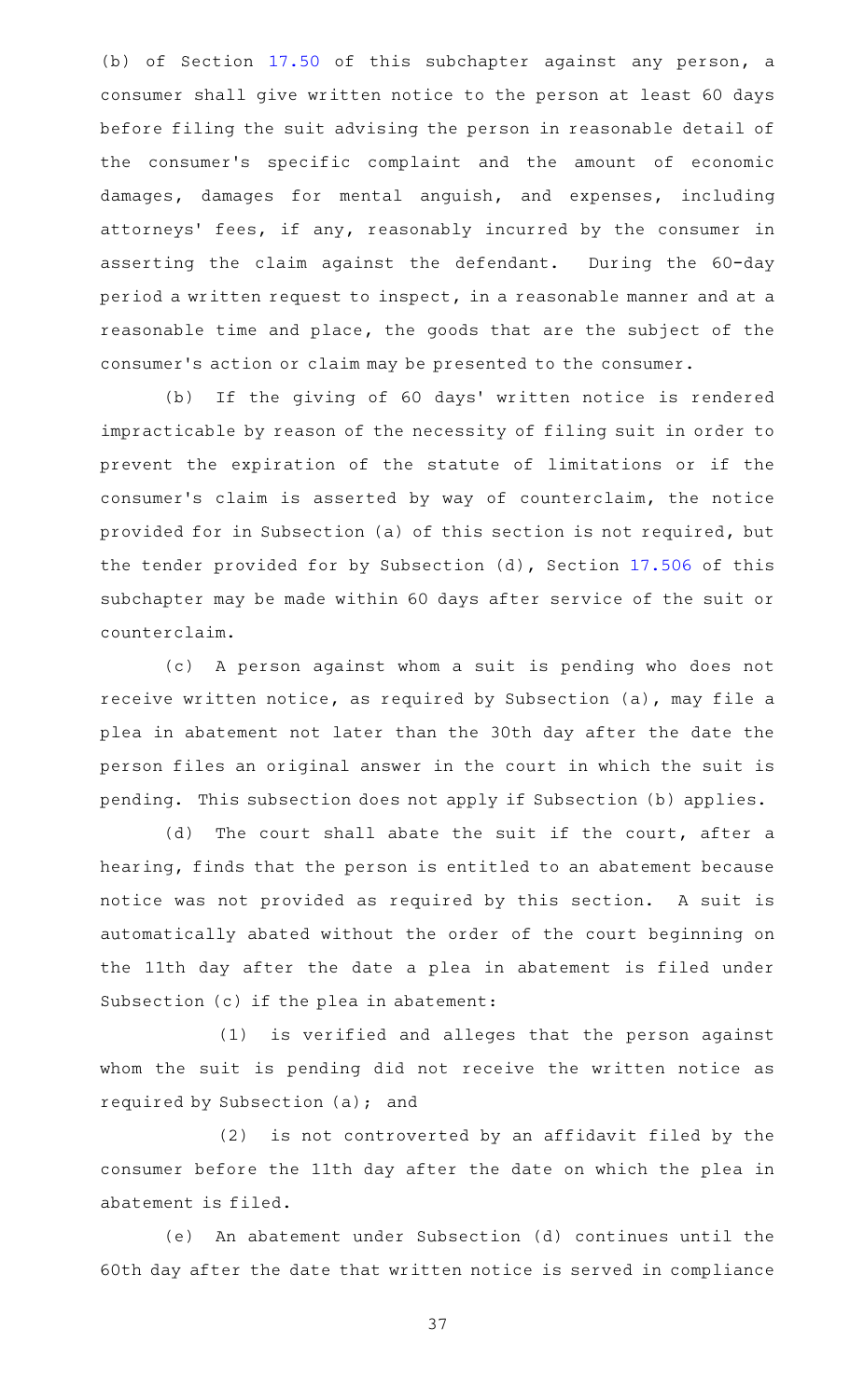with Subsection (a).

Added by Acts 1977, 65th Leg., p. 604, ch. 216, Sec. 6, eff. May 23, 1977. Amended by Acts 1979, 66th Leg., p. 1330, ch. 603, Sec. 5, eff. Aug. 27, 1979. Renumbered from Bus. & C. Code Sec. 17.50A and amended by Acts 1987, 70th Leg., ch. 167, Sec. 5.02(4), (5), eff. Sept. 1, 1987. Amended by Acts 1989, 71st Leg., ch. 380, Sec. 3, eff. Sept. 1, 1989; Acts 1995, 74th Leg., ch. 414, Sec. 6, eff. Sept. 1, 1995.

Sec. 17.5051. MEDIATION. (a) A party may, not later than the 90th day after the date of service of a pleading in which relief under this subchapter is sought, file a motion to compel mediation of the dispute in the manner provided by this section.

(b) The court shall, not later than the 30th day after the date a motion under this section is filed, sign an order setting the time and place of the mediation.

(c) If the parties do not agree on a mediator, the court shall appoint the mediator.

(d) Mediation shall be held within 30 days after the date the order is signed, unless the parties agree otherwise or the court determines that additional time, not to exceed an additional 30 days, is warranted.

(e) Except as agreed to by all parties who have appeared in the action, each party who has appeared shall participate in the mediation and, except as provided by Subsection (f), shall share the mediation fee.

(f) A party may not compel mediation under this section if the amount of economic damages claimed is less than \$15,000, unless the party seeking to compel mediation agrees to pay the costs of the mediation.

(g) Except as provided in this section, Section [154.023](http://www.statutes.legis.state.tx.us/GetStatute.aspx?Code=CP&Value=154.023), Civil Practice and Remedies Code, and Subchapters C and D, Chapter [154,](http://www.statutes.legis.state.tx.us/GetStatute.aspx?Code=CP&Value=154) Civil Practice and Remedies Code, apply to the appointment of a mediator and to the mediation process provided by this section.

(h) This section does not apply to an action brought by the attorney general under Section [17.47.](http://www.statutes.legis.state.tx.us/GetStatute.aspx?Code=BC&Value=17.47) Added by Acts 1995, 74th Leg., ch. 414, Sec. 7, eff. Sept. 1, 1995.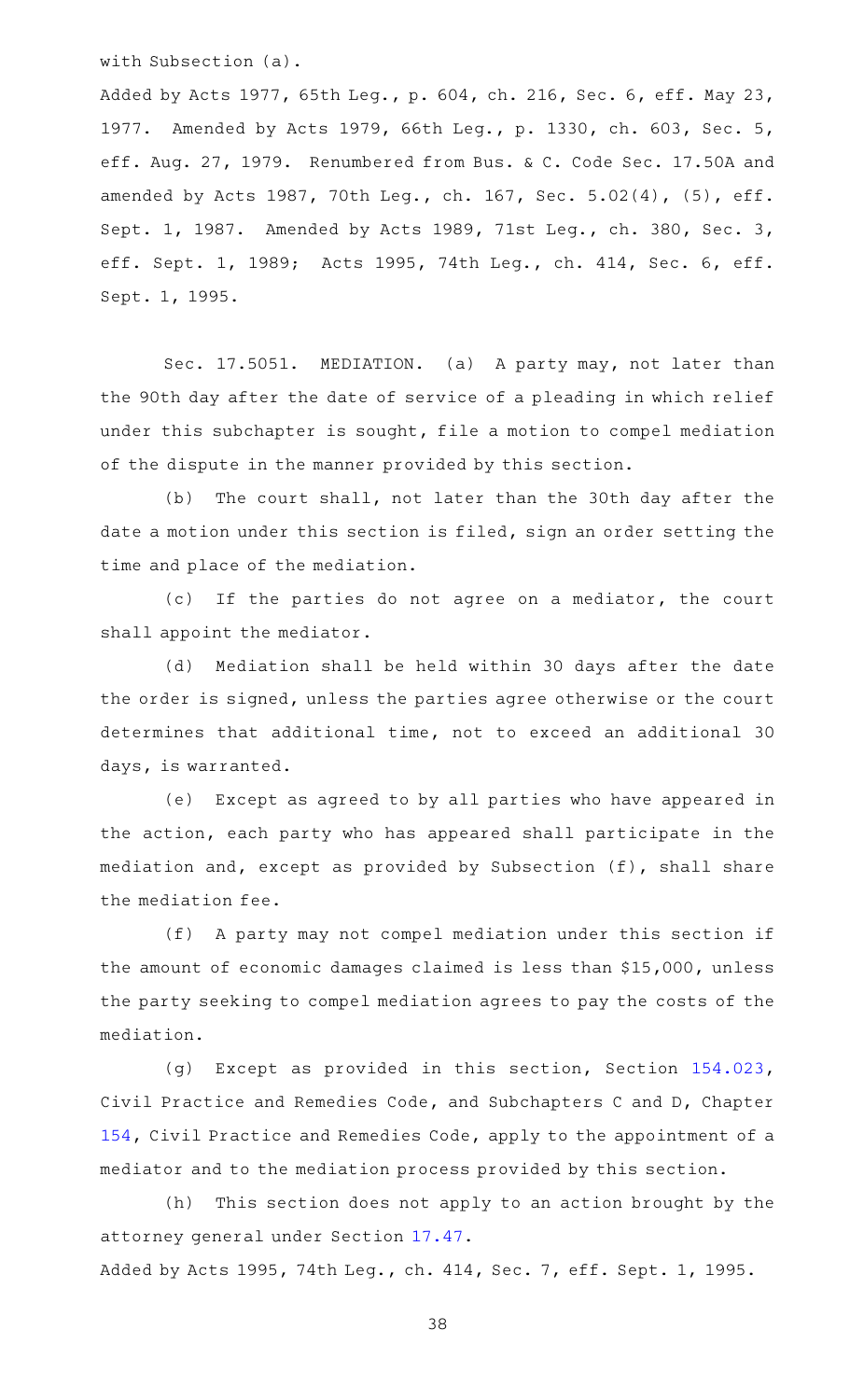Sec. 17.5052. OFFERS OF SETTLEMENT. (a) A person who receives notice under Section [17.505](http://www.statutes.legis.state.tx.us/GetStatute.aspx?Code=BC&Value=17.505) may tender an offer of settlement at any time during the period beginning on the date the notice is received and ending on the 60th day after that date.

(b) If a mediation under Section  $17.5051$  is not conducted, the person may tender an offer of settlement at any time during the period beginning on the date an original answer is filed and ending on the 90th day after that date.

(c) If a mediation under Section [17.5051](http://www.statutes.legis.state.tx.us/GetStatute.aspx?Code=BC&Value=17.5051) is conducted, a person against whom a claim under this subchapter is pending may tender an offer of settlement during the period beginning on the day after the date that the mediation ends and ending on the 20th day after that date.

(d) An offer of settlement tendered by a person against whom a claim under this subchapter is pending must include an offer to pay the following amounts of money, separately stated:

 $(1)$  an amount of money or other consideration, reduced to its cash value, as settlement of the consumer 's claim for damages; and

(2) an amount of money to compensate the consumer for the consumer 's reasonable and necessary attorneys ' fees incurred as of the date of the offer.

(e) Unless both parts of an offer of settlement required under Subsection (d) are accepted by the consumer not later than the 30th day after the date the offer is made, the offer is rejected.

(f) A settlement offer tendered by a person against whom a claim under this subchapter is pending that complies with this section and that has been rejected by the consumer may be filed with the court with an affidavit certifying its rejection.

(g) If the court finds that the amount tendered in the settlement offer for damages under Subsection (d)(1) is the same as, substantially the same as, or more than the damages found by the trier of fact, the consumer may not recover as damages any amount in excess of the lesser of:

(1) the amount of damages tendered in the settlement offer; or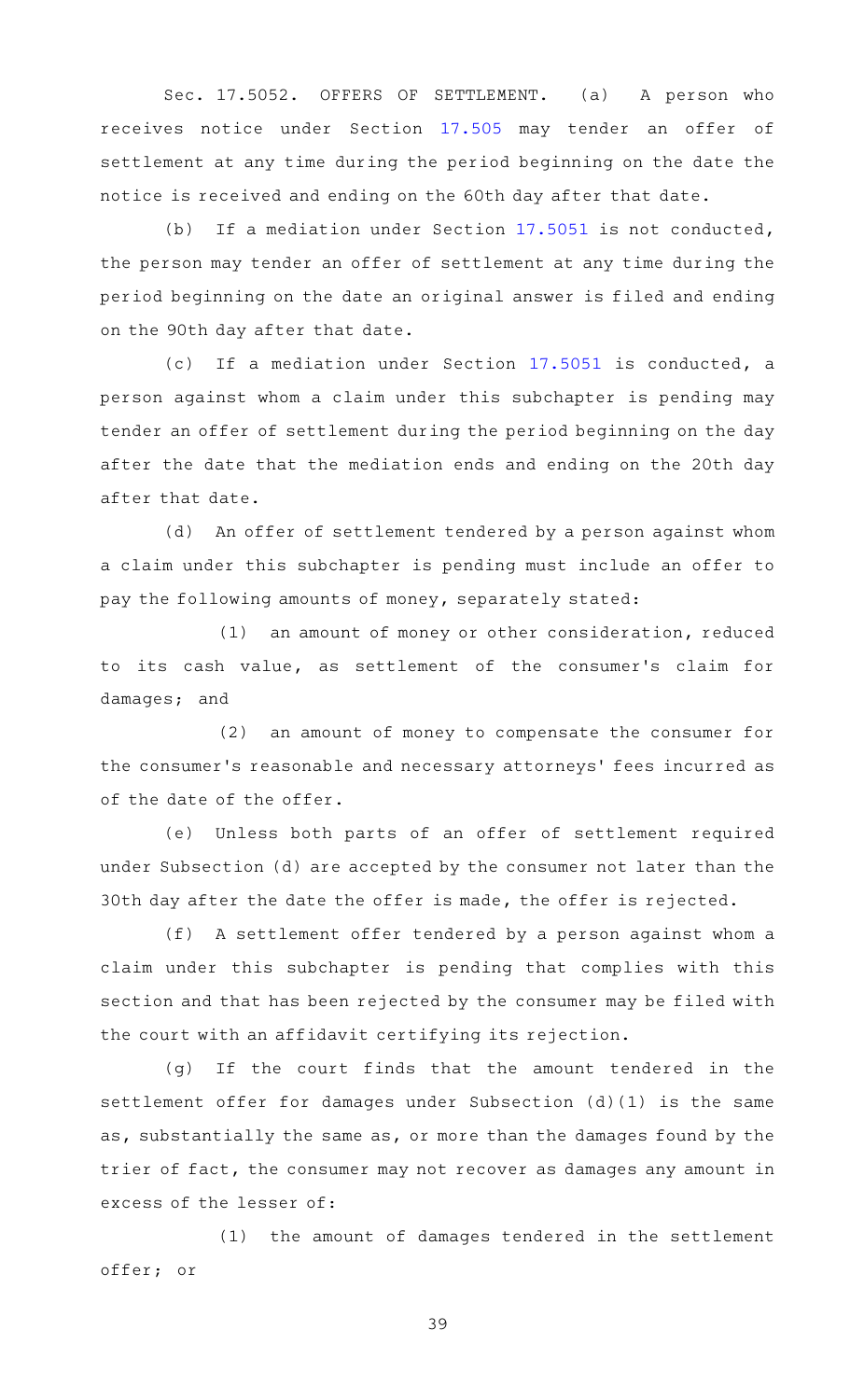(2) the amount of damages found by the trier of fact.

(h) If the court makes the finding described by Subsection (g), the court shall determine reasonable and necessary attorneys ' fees to compensate the consumer for attorneys' fees incurred before the date and time of the rejected settlement offer. If the court finds that the amount tendered in the settlement offer to compensate the consumer for attorneys' fees under Subsection (d)(2) is the same as, substantially the same as, or more than the amount of reasonable and necessary attorneys' fees incurred by the consumer as of the date of the offer, the consumer may not recover attorneys' fees greater than the amount of fees tendered in the settlement offer.

(i) If the court finds that the offering party could not perform the offer at the time the offer was made or that the offering party substantially misrepresented the cash value of the offer, Subsections (g) and (h) do not apply.

(j) If Subsection (g) does not apply, the court shall award as damages the amount of economic damages and damages for mental anguish found by the trier of fact, subject to Sections [17.50](http://www.statutes.legis.state.tx.us/GetStatute.aspx?Code=BC&Value=17.50) and [17.501](http://www.statutes.legis.state.tx.us/GetStatute.aspx?Code=BC&Value=17.501). If Subsection (h) does not apply, the court shall award attorneys' fees as provided by Section [17.50](http://www.statutes.legis.state.tx.us/GetStatute.aspx?Code=BC&Value=17.50)(d).

 $(k)$  An offer of settlement is not an admission of engaging in an unlawful act or practice or liability under this subchapter. Except as otherwise provided by this section, an offer or a rejection of an offer may not be offered in evidence at trial for any purpose.

Added by Acts 1995, 74th Leg., ch. 414, Sec. 7, eff. Sept. 1, 1995.

Sec. 17.506. DAMAGES: DEFENSES. (a) In an action brought under Section [17.50](http://www.statutes.legis.state.tx.us/GetStatute.aspx?Code=BC&Value=17.50) of this subchapter, it is a defense to the award of any damages or attorneys' fees if the defendant proves that before consummation of the transaction he gave reasonable and timely written notice to the plaintiff of the defendant 's reliance on:

(1) written information relating to the particular goods or service in question obtained from official government records if the written information was false or inaccurate and the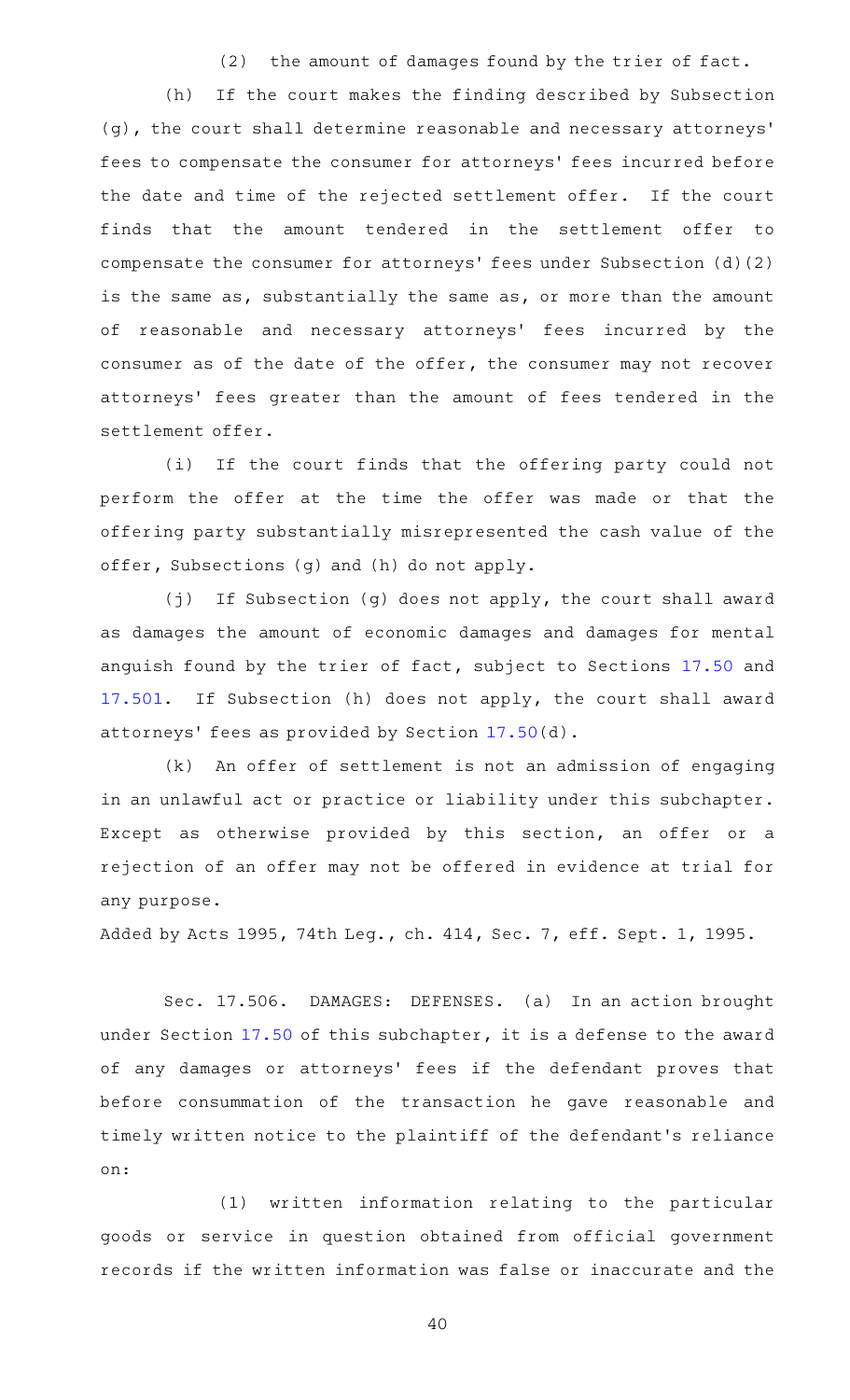defendant did not know and could not reasonably have known of the falsity or inaccuracy of the information;

(2) written information relating to the particular goods or service in question obtained from another source if the information was false or inaccurate and the defendant did not know and could not reasonably have known of the falsity or inaccuracy of the information; or

(3) written information concerning a test required or prescribed by a government agency if the information from the test was false or inaccurate and the defendant did not know and could not reasonably have known of the falsity or inaccuracy of the information.

(b) In asserting a defense under Subdivision  $(1)$ ,  $(2)$ , or (3) of Subsection (a) of Section [17.506](http://www.statutes.legis.state.tx.us/GetStatute.aspx?Code=BC&Value=17.506) above, the defendant shall prove the written information was a producing cause of the alleged damage. A finding of one producing cause does not bar recovery if other conduct of the defendant not the subject of a defensive finding under Subdivision (1), (2), or (3) of Subsection (a) of Section [17.506](http://www.statutes.legis.state.tx.us/GetStatute.aspx?Code=BC&Value=17.506) above was a producing cause of damages of the plaintiff.

(c) In a suit where a defense is asserted under Subdivision (2) of Subsection (a) of Section [17.506](http://www.statutes.legis.state.tx.us/GetStatute.aspx?Code=BC&Value=17.506) above, suit may be asserted against the third party supplying the written information without regard to privity where the third party knew or should have reasonably foreseen that the information would be provided to a consumer; provided no double recovery may result.

(d) In an action brought under Section [17.50](http://www.statutes.legis.state.tx.us/GetStatute.aspx?Code=BC&Value=17.50) of this subchapter, it is a defense to a cause of action if the defendant proves that he received notice from the consumer advising the defendant of the nature of the consumer 's specific complaint and of the amount of economic damages, damages for mental anguish, and expenses, including attorneys' fees, if any, reasonably incurred by the consumer in asserting the claim against the defendant, and that within 30 days after the day on which the defendant received the notice the defendant tendered to the consumer:

(1) the amount of economic damages and damages for mental anguish claimed; and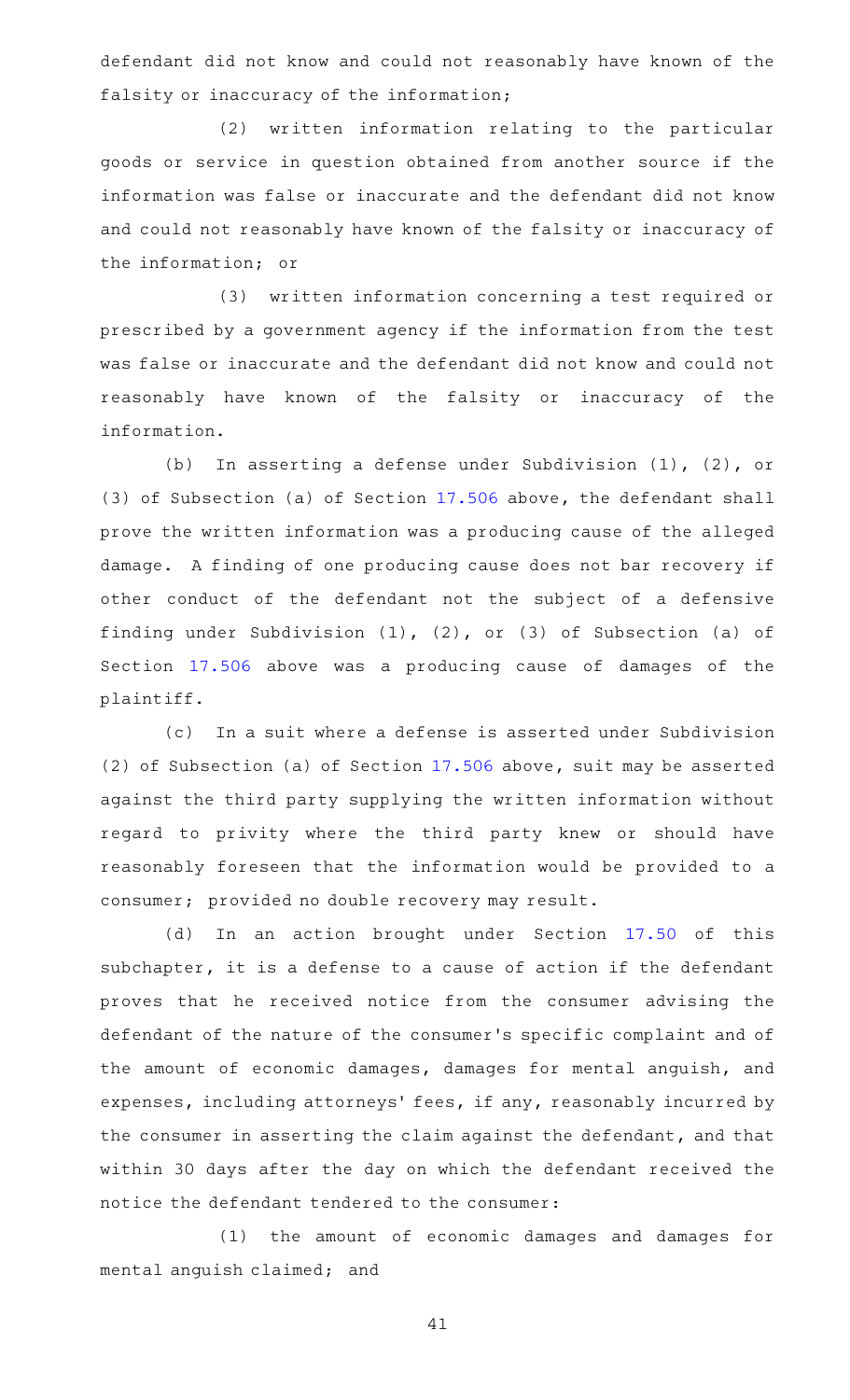(2) the expenses, including attorneys' fees, if any, reasonably incurred by the consumer in asserting the claim against the defendant.

Added by Acts 1979, 66th Leg., p. 1331, ch. 603, Sec. 6, eff. Aug. 27, 1979. Renumbered from Bus. & C. Code Sec. 17.50B and amended by Acts 1987, 70th Leg., ch. 167, Sec. 5.02(5), eff. Sept. 1, 1987. Amended by Acts 1995, 74th Leg., ch. 414, Sec. 8, eff. Sept. 1, 1995.

Sec. 17.55. PROMOTIONAL MATERIAL. If damages or civil penalties are assessed against the seller of goods or services for advertisements or promotional material in a suit filed under Section [17.47,](http://www.statutes.legis.state.tx.us/GetStatute.aspx?Code=BC&Value=17.47) [17.48,](http://www.statutes.legis.state.tx.us/GetStatute.aspx?Code=BC&Value=17.48) [17.50](http://www.statutes.legis.state.tx.us/GetStatute.aspx?Code=BC&Value=17.50), or 17.51 of this subchapter, the seller of the goods or services has a cause of action against a third party for the amount of damages or civil penalties assessed against the seller plus attorneys' fees on a showing that:

(1) the seller received the advertisements or promotional material from the third party;

(2) the seller's only action with regard to the advertisements or promotional material was to disseminate the material; and

(3) the seller has ceased disseminating the material. Added by Acts 1973, 63rd Leg., p. 322, ch. 143, Sec. 1, eff. May 21, 1973.

Sec. 17.555. INDEMNITY. A person against whom an action has been brought under this subchapter may seek contribution or indemnity from one who, under the statute law or at common law, may have liability for the damaging event of which the consumer complains. A person seeking indemnity as provided by this section may recover all sums that he is required to pay as a result of the action, his attorney 's fees reasonable in relation to the amount of work performed in maintaining his action for indemnity, and his costs.

Added by Acts 1977, 65th Leg., p. 604, ch. 216, Sec. 7, eff. May 23, 1977. Renumbered from Sec. 17.55A by Acts 1987, 70th Leg., ch. 167, Sec. 5.02(6), eff. Sept. 1, 1987.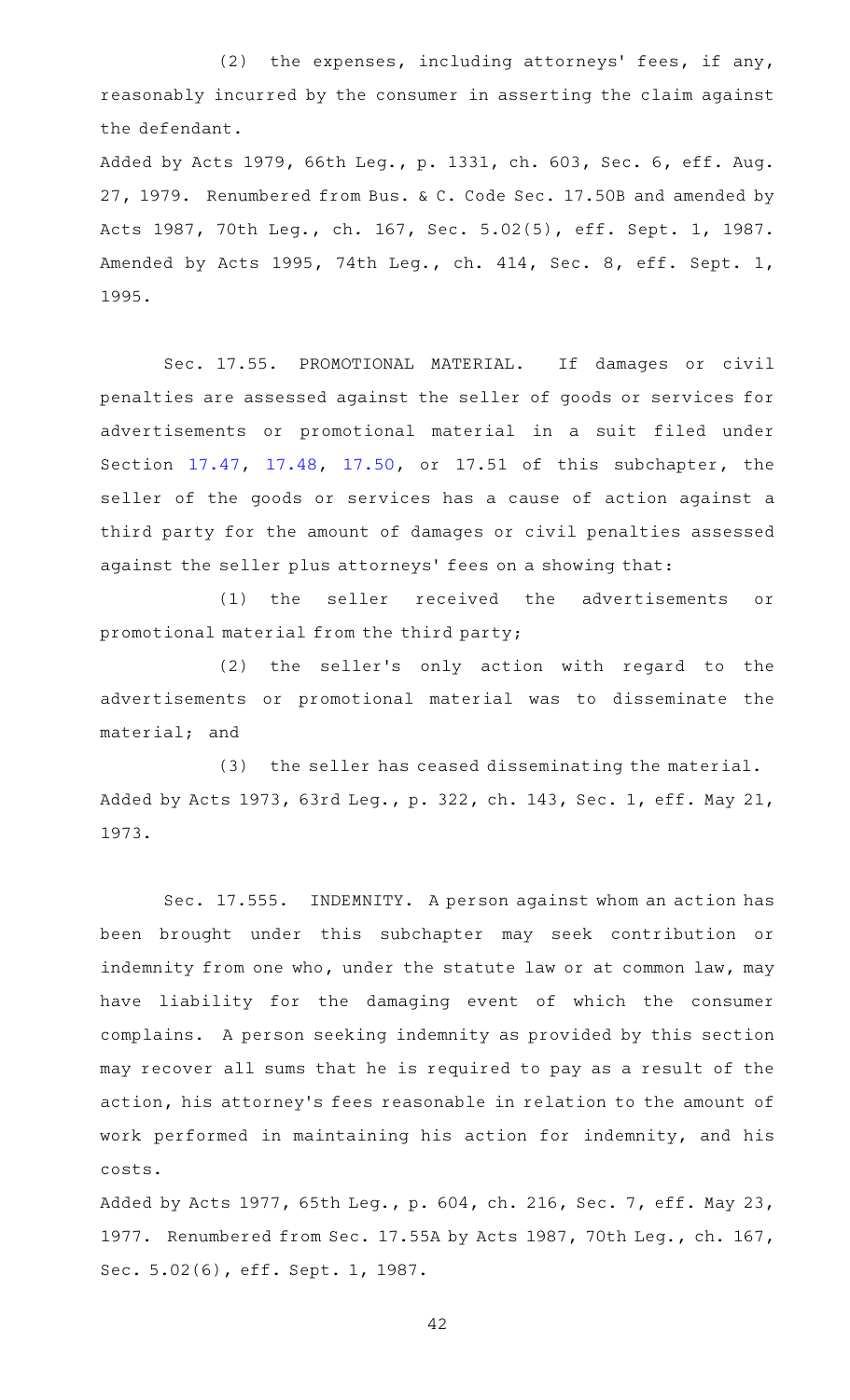Text of section as amended by Acts 1995, 74th Leg., ch. 138, Sec. 7.

Sec. 17.56. VENUE. Except as provided by Article 5.06-1(8), Insurance Code, an action brought which alleges a claim to relief under Section [17.50](http://www.statutes.legis.state.tx.us/GetStatute.aspx?Code=BC&Value=17.50) of this subchapter shall be brought as provided by Chapter [15,](http://www.statutes.legis.state.tx.us/GetStatute.aspx?Code=CP&Value=15) Civil Practice and Remedies Code. Added by Acts 1973, 63rd Leg., p. 322, ch. 143, Sec. 1, eff. May 21, 1973. Amended by Acts 1977, 65th Leg., p. 604, ch. 216, Sec. 8, eff. May 23, 1977; Acts 1979, 66th Leg., p. 1332, ch. 603, Sec. 7, eff.

Aug. 27, 1979; Acts 1995, 74th Leg., ch. 138, Sec. 7, eff. Aug. 28, 1995.

Text of section as amended by Acts 1995, 74th Leg., ch. 414, Sec. 9.

Sec. 17.56. VENUE. An action brought under this subchapter may be brought:

(1) in any county in which venue is proper under Chapter [15,](http://www.statutes.legis.state.tx.us/GetStatute.aspx?Code=CP&Value=15) Civil Practice and Remedies Code; or

 $(2)$  in a county in which the defendant or an authorized agent of the defendant solicited the transaction made the subject of the action at bar.

Added by Acts 1973, 63rd Leg., p. 322, ch. 143, Sec. 1, eff. May 21, 1973. Amended by Acts 1977, 65th Leg., p. 604, ch. 216, Sec. 8, eff. May 23, 1977; Acts 1979, 66th Leg., p. 1332, ch. 603, Sec. 7, eff. Aug. 27, 1979; Acts 1995, 74th Leg., ch. 414, Sec. 9, eff. Sept. 1, 1995.

Sec. 17.565. LIMITATION. All actions brought under this subchapter must be commenced within two years after the date on which the false, misleading, or deceptive act or practice occurred or within two years after the consumer discovered or in the exercise of reasonable diligence should have discovered the occurrence of the false, misleading, or deceptive act or practice. The period of limitation provided in this section may be extended for a period of 180 days if the plaintiff proves that failure timely to commence the action was caused by the defendant 's knowingly engaging in conduct solely calculated to induce the plaintiff to refrain from or postpone the commencement of the action.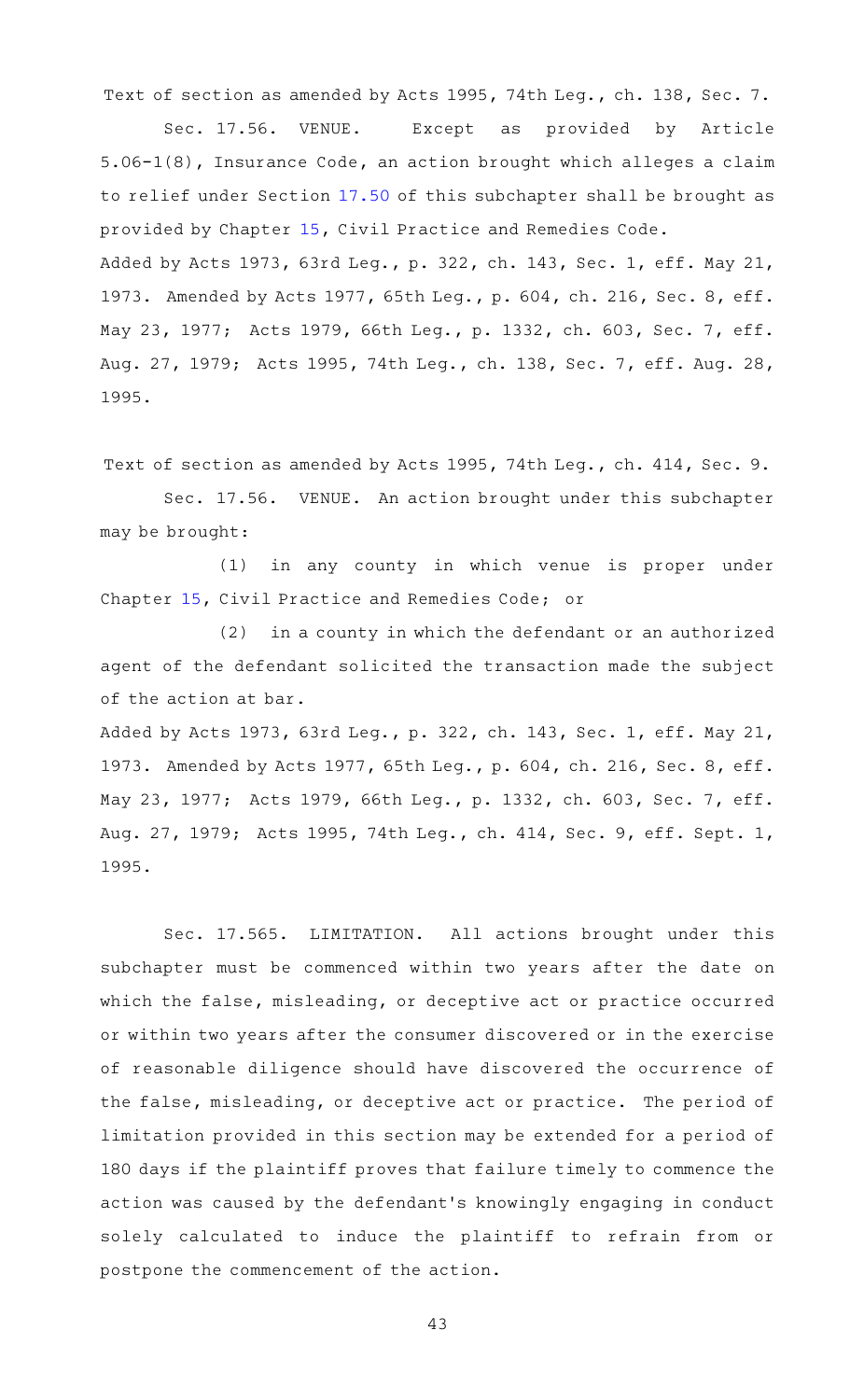Added by Acts 1979, 66th Leg., p. 1332, ch. 603, Sec. 8, eff. Aug. 27, 1979. Renumbered from Bus. & C. Code Sec. 17.56A by Acts 1987, 70th Leg., ch. 167, Sec. 5.02(7), eff. Sept. 1, 1987.

Sec. 17.57. SUBPOENAS. The clerk of a district court at the request of any party to a suit pending in his court which is brought under this subchapter shall issue a subpoena for any witness or witnesses who may be represented to reside within 100 miles of the courthouse of the county in which the suit is pending or who may be found within such distance at the time of trial. The clerk shall issue a separate subpoena and a copy thereof for each witness subpoenaed. When an action is pending in Travis County on the consent of the parties a subpoena may be issued for any witness or witnesses who may be represented to reside within 100 miles of the courthouse of a county in which the suit could otherwise have been brought or who may be found within such distance at the time of the trial.

Added by Acts 1973, 63rd Leg., p. 322, ch. 143, Sec. 1, eff. May 21, 1973.

Sec. 17.58. VOLUNTARY COMPLIANCE. (a) In the administration of this subchapter the consumer protection division may accept assurance of voluntary compliance with respect to any act or practice which violates this subchapter from any person who is engaging in, has engaged in, or is about to engage in the act or practice. The assurance shall be in writing and shall be filed with and subject to the approval of the district court in the county in which the alleged violator resides or does business or in the district court of Travis County.

(b) The acceptance of an assurance of voluntary compliance may be conditioned on the stipulation that the person in violation of this subchapter restore to any person in interest any money or property, real or personal, which may have been acquired by means of acts or practices which violate this subchapter.

(c) An assurance of voluntary compliance shall not be considered an admission of prior violation of this subchapter. However, unless an assurance has been rescinded by agreement of the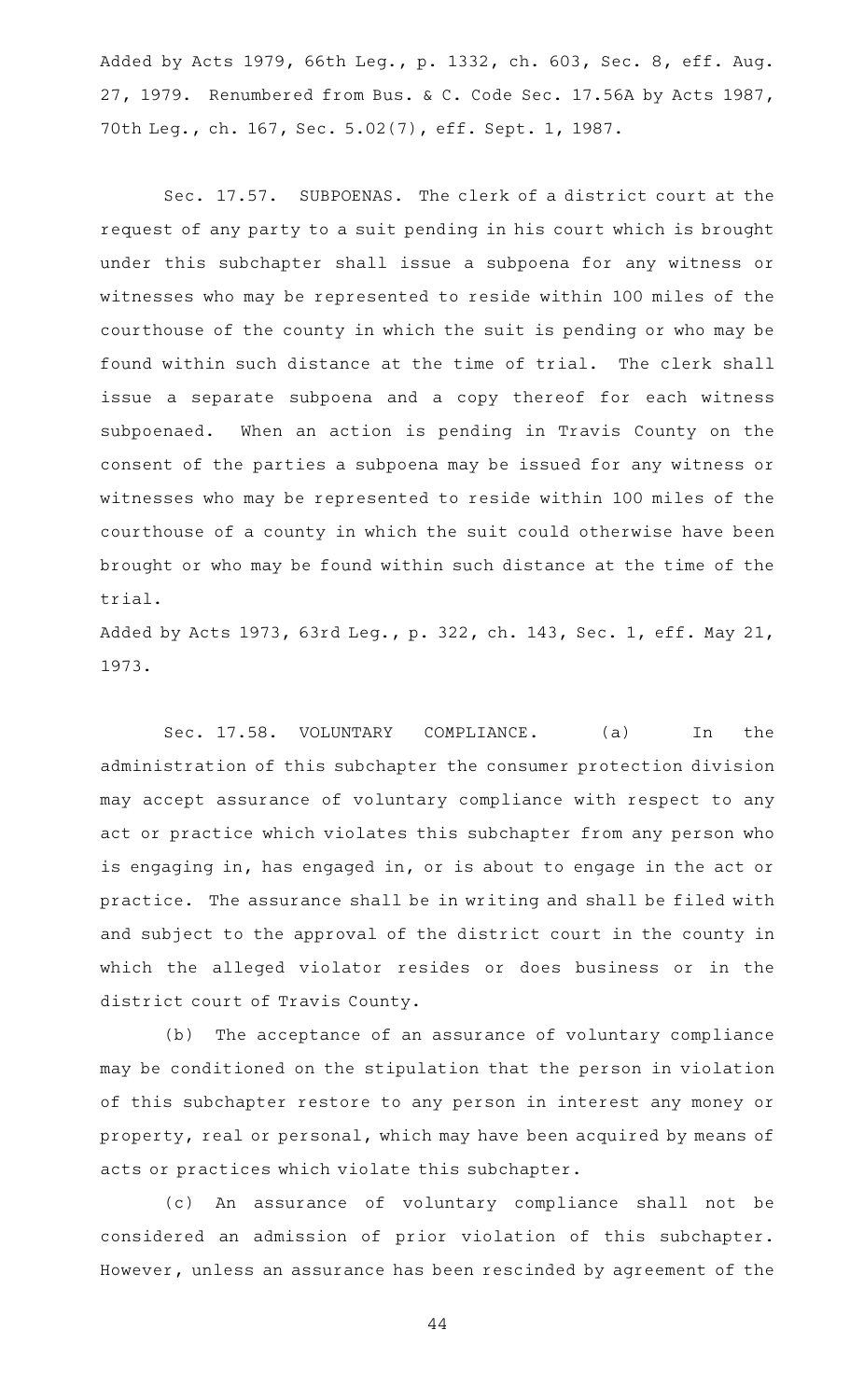parties or voided by a court for good cause, subsequent failure to comply with the terms of an assurance is prima facie evidence of a violation of this subchapter.

(d) Matters closed by the filing of an assurance of voluntary compliance may be reopened at any time. Assurances of voluntary compliance shall in no way affect individual rights of action under this subchapter, except that the rights of individuals with regard to money or property received pursuant to a stipulation in the voluntary compliance under Subsection (b) of this section are governed by the terms of the voluntary compliance. Added by Acts 1973, 63rd Leg., p. 322, ch. 143, Sec. 1, eff. May 21, 1973.

Sec. 17.59. POST JUDGMENT RELIEF. (a) If a money judgment entered under this subchapter is unsatisfied 30 days after it becomes final and if the prevailing party has made a good faith attempt to obtain satisfaction of the judgment, the following presumptions exist with respect to the party against whom the judgment was entered:

(1) that the defendant is insolvent or in danger of becoming insolvent; and

(2) that the defendant's property is in danger of being lost, removed, or otherwise exempted from collection on the judgment; and

(3) that the prevailing party will be materially injured unless a receiver is appointed over the defendant 's business; and

(4) that there is no adequate remedy other than receivership available to the prevailing party.

(b) Subject to the provisions of Subsection (a) of this section, a prevailing party may move that the defendant show cause why a receiver should not be appointed. Upon adequate notice and hearing, the court shall appoint a receiver over the defendant 's business unless the defendant proves that all of the presumptions set forth in Subsection (a) of this section are not applicable.

(c) The order appointing a receiver must clearly state whether the receiver will have general power to manage and operate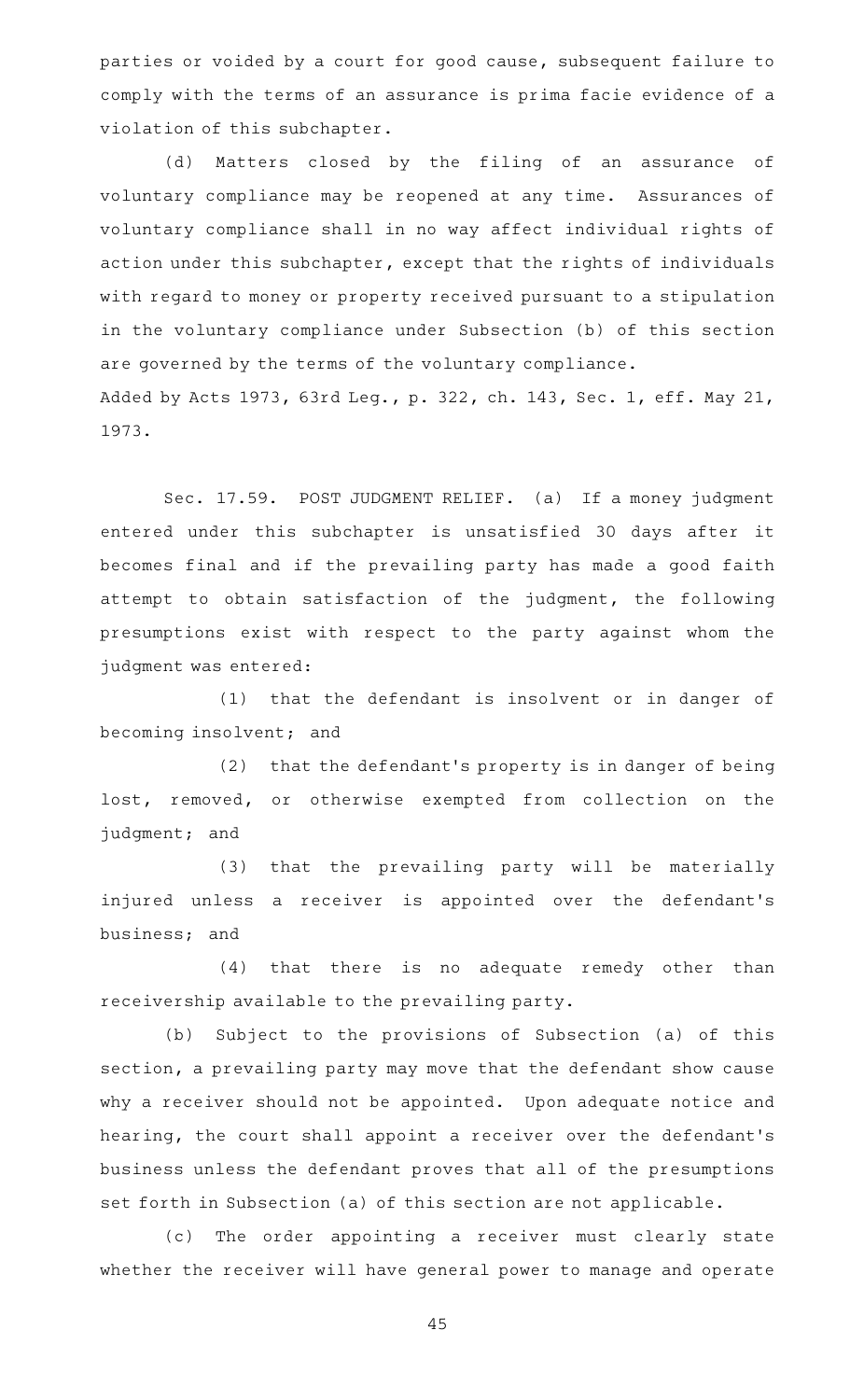the defendant 's business or have power to manage only a defendant 's finances. The order shall limit the duration of the receivership to such time as the judgment or judgments awarded under this subchapter are paid in full. Where there are judgments against a defendant which have been awarded to more than one plaintiff, the court shall have discretion to take any action necessary to efficiently operate a receivership in order to accomplish the purpose of collecting the judgments.

Added by Acts 1973, 63rd Leg., p. 322, ch. 143, Sec. 1, eff. May 21, 1973. Amended by Acts 1977, 65th Leg., p. 604, ch. 216, Sec. 9, eff. May 23, 1977.

Sec. 17.60. REPORTS AND EXAMINATIONS. Whenever the consumer protection division has reason to believe that a person is engaging in, has engaged in, or is about to engage in any act or practice declared to be unlawful by this subchapter, or when it reasonably believes it to be in the public interest to conduct an investigation to ascertain whether any person is engaging in, has engaged in, or is about to engage in any such act or practice, an authorized member of the division may:

(1) require the person to file on the prescribed forms a statement or report in writing, under oath or otherwise, as to all the facts and circumstances concerning the alleged violation and such other data and information as the consumer protection division deems necessary;

(2) examine under oath any person in connection with this alleged violation;

(3) examine any merchandise or sample of merchandise deemed necessary and proper; and

 $(4)$  pursuant to an order of the appropriate court, impound any sample of merchandise that is produced in accordance with this subchapter and retain it in the possession of the division until the completion of all proceedings in connection with which the merchandise is produced.

Added by Acts 1973, 63rd Leg., p. 322, ch. 143, Sec. 1, eff. May 21, 1973. Amended by Acts 1989, 71st Leg., ch. 1082, Sec. 8.02, eff. Jan. 1, 1991; Acts 1991, 72nd Leg., ch. 242, Sec. 11.19, eff. Sept.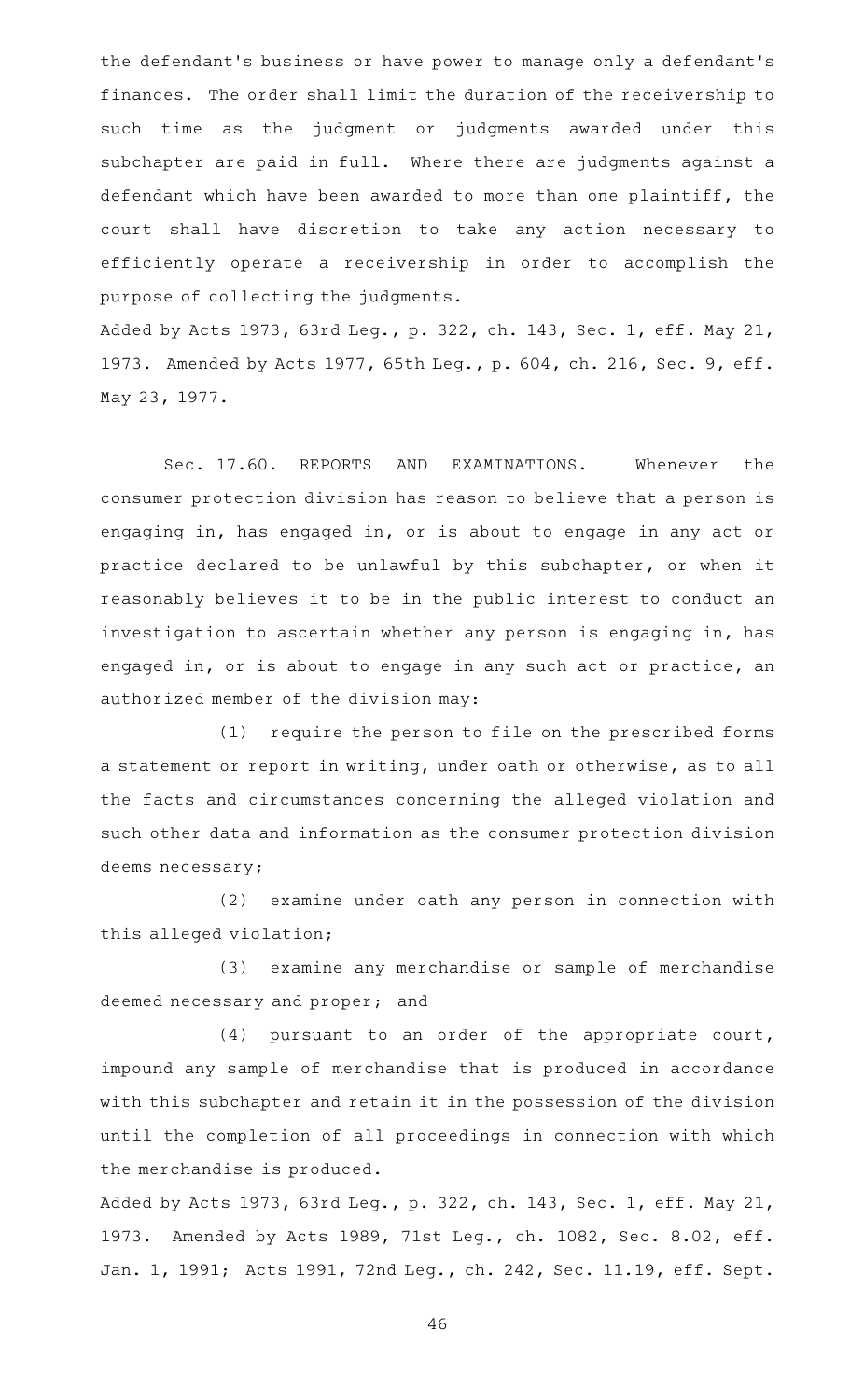1, 1991.

Sec. 17.61. CIVIL INVESTIGATIVE DEMAND. (a) Whenever the consumer protection division believes that any person may be in possession, custody, or control of the original copy of any documentary material relevant to the subject matter of an investigation of a possible violation of this subchapter, an authorized agent of the division may execute in writing and serve on the person a civil investigative demand requiring the person to produce the documentary material and permit inspection and copying.

 $(b)$  Each demand shall:

(1) state the statute and section under which the alleged violation is being investigated, and the general subject matter of the investigation;

(2) describe the class or classes of documentary material to be produced with reasonable specificity so as to fairly indicate the material demanded;

(3) prescribe a return date within which the documentary material is to be produced; and

 $(4)$  identify the persons authorized by the consumer protection division to whom the documentary material is to be made available for inspection and copying.

(c) A civil investigative demand may contain a requirement or disclosure of documentary material which would be discoverable under the Texas Rules of Civil Procedure.

 $(d)$  Service of any demand may be made by:

(1) delivering a duly executed copy of the demand to the person to be served or to a partner or to any officer or agent authorized by appointment or by law to receive service of process on behalf of that person;

(2) delivering a duly executed copy of the demand to the principal place of business in the state of the person to be served;

(3) mailing by registered mail or certified mail a duly executed copy of the demand addressed to the person to be served at the principal place of business in this state, or if the person has no place of business in this state, to his principal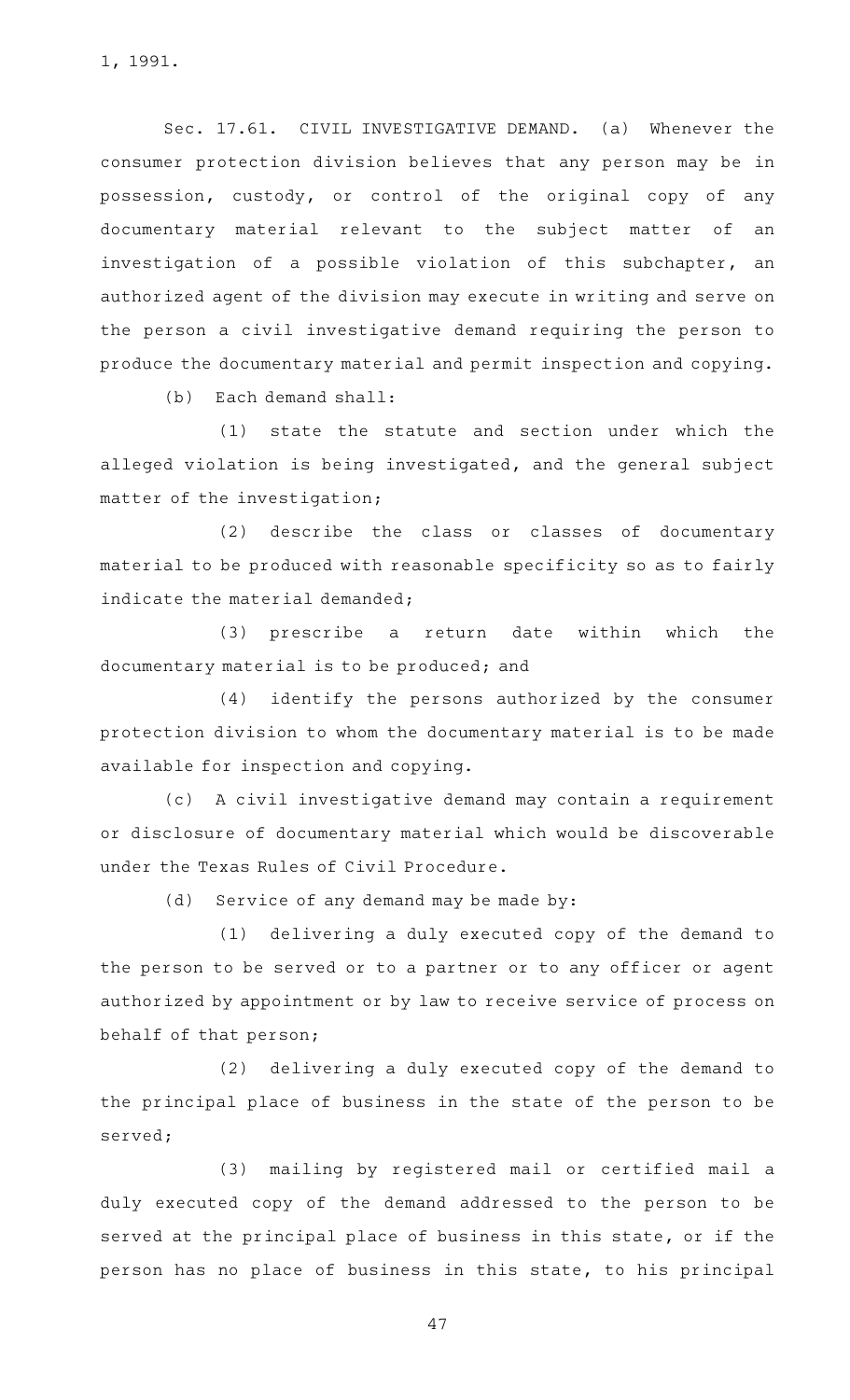office or place of business.

(e) Documentary material demanded pursuant to this section shall be produced for inspection and copying during normal business hours at the principal office or place of business of the person served, or at other times and places as may be agreed on by the person served and the consumer protection division.

(f) No documentary material produced pursuant to a demand under this section, unless otherwise ordered by a court for good cause shown, shall be produced for inspection or copying by, nor shall its contents be disclosed to any person other than the authorized employee of the office of the attorney general without the consent of the person who produced the material. The office of the attorney general shall prescribe reasonable terms and conditions allowing the documentary material to be available for inspection and copying by the person who produced the material or any duly authorized representative of that person. The office of the attorney general may use the documentary material or copies of it as it determines necessary in the enforcement of this subchapter, including presentation before any court. Any material which contains trade secrets shall not be presented except with the approval of the court in which the action is pending after adequate notice to the person furnishing the material.

(g) At any time before the return date specified in the demand, or within 20 days after the demand has been served, whichever period is shorter, a petition to extend the return date for, or to modify or set aside the demand, stating good cause, may be filed in the district court in the county where the parties reside, or a district court of Travis County.

(h) A person on whom a demand is served under this section shall comply with the terms of the demand unless otherwise provided by a court order.

(i) Personal service of a similar investigative demand under this section may be made on any person outside of this state if the person has engaged in conduct in violation of this subchapter. Such persons shall be deemed to have submitted themselves to the jurisdiction of this state within the meaning of this section.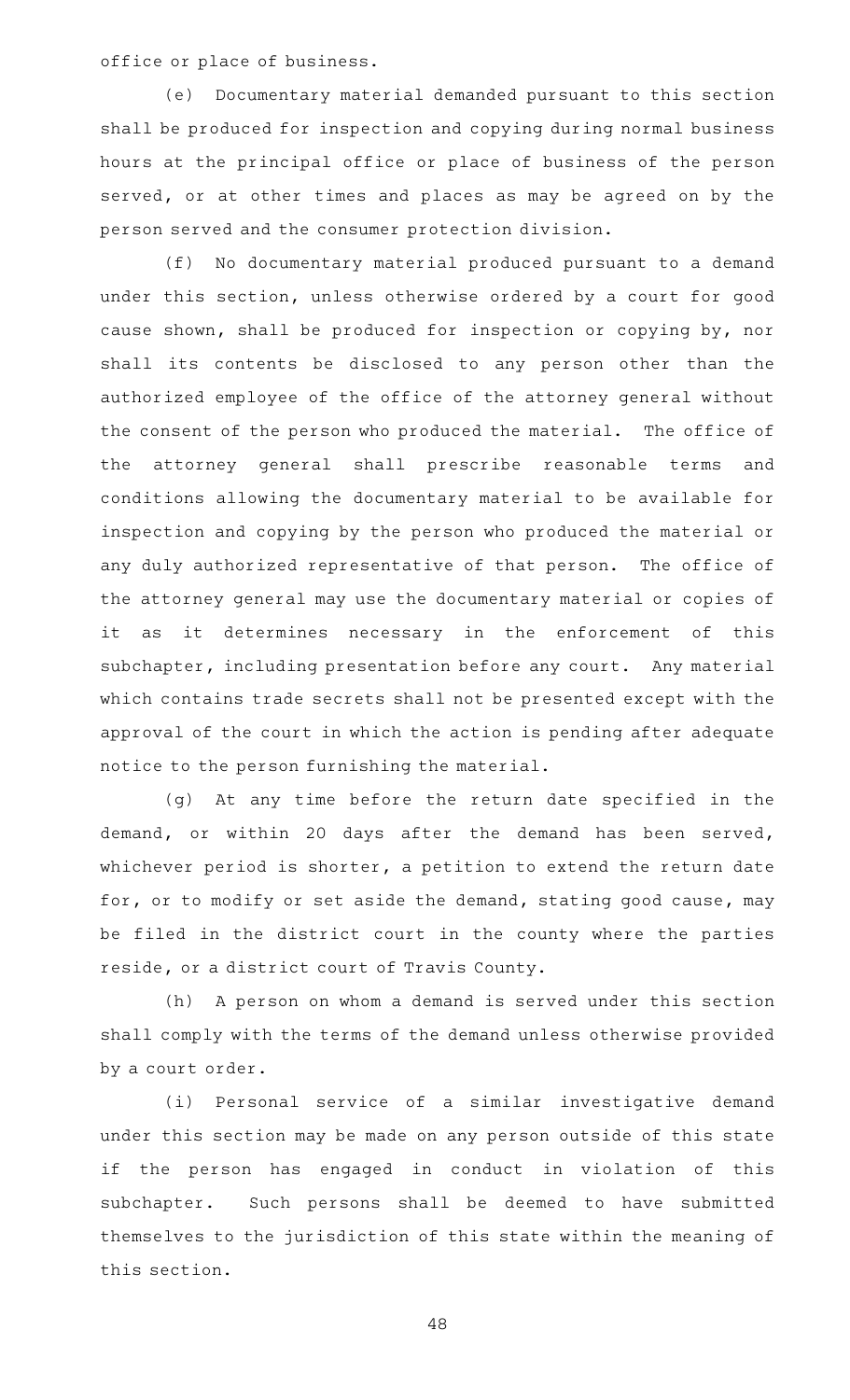Added by Acts 1973, 63rd Leg., p. 322, ch. 143, Sec. 1, eff. May 21, 1973. Amended by Acts 1989, 71st Leg., ch. 1082, Sec. 8.03, eff. Jan. 1, 1991; Acts 1991, 72nd Leg., ch. 242, Sec. 11.20, eff. Sept. 1, 1991.

Amended by:

Acts 2007, 80th Leg., R.S., Ch. 411 (S.B. [1047](http://www.legis.state.tx.us/tlodocs/80R/billtext/html/SB01047F.HTM)), Sec. 2, eff. September 1, 2007.

Sec. 17.62. PENALTIES. (a) Any person who, with intent to avoid, evade, or prevent compliance, in whole or in part, with Section [17.60](http://www.statutes.legis.state.tx.us/GetStatute.aspx?Code=BC&Value=17.60) or [17.61](http://www.statutes.legis.state.tx.us/GetStatute.aspx?Code=BC&Value=17.61) of this subchapter, removes from any place, conceals, withholds, or destroys, mutilates, alters, or by any other means falsifies any documentary material or merchandise or sample of merchandise is guilty of a misdemeanor and on conviction is punishable by a fine of not more than \$5,000 or by confinement in the county jail for not more than one year, or both.

(b) If a person fails to comply with a directive of the consumer protection division under Section [17.60](http://www.statutes.legis.state.tx.us/GetStatute.aspx?Code=BC&Value=17.60) of this subchapter or with a civil investigative demand for documentary material served on him under Section [17.61](http://www.statutes.legis.state.tx.us/GetStatute.aspx?Code=BC&Value=17.61) of this subchapter, or if satisfactory copying or reproduction of the material cannot be done and the person refuses to surrender the material, the consumer protection division may file in the district court in the county in which the person resides, is found, or transacts business, and serve on the person, a petition for an order of the court for enforcement of Sections [17.60](http://www.statutes.legis.state.tx.us/GetStatute.aspx?Code=BC&Value=17.60) and [17.61](http://www.statutes.legis.state.tx.us/GetStatute.aspx?Code=BC&Value=17.61) of this subchapter. If the person transacts business in more than one county, the petition shall be filed in the county in which the person maintains his principal place of business, or in another county agreed on by the parties to the petition.

(c) When a petition is filed in the district court in any county under this section, the court shall have jurisdiction to hear and determine the matter presented and to enter any order required to carry into effect the provisions of Sections [17.60](http://www.statutes.legis.state.tx.us/GetStatute.aspx?Code=BC&Value=17.60) and [17.61](http://www.statutes.legis.state.tx.us/GetStatute.aspx?Code=BC&Value=17.61) of this subchapter. Any final order entered is subject to appeal to the Texas Supreme Court. Failure to comply with any final order entered under this section is punishable by contempt.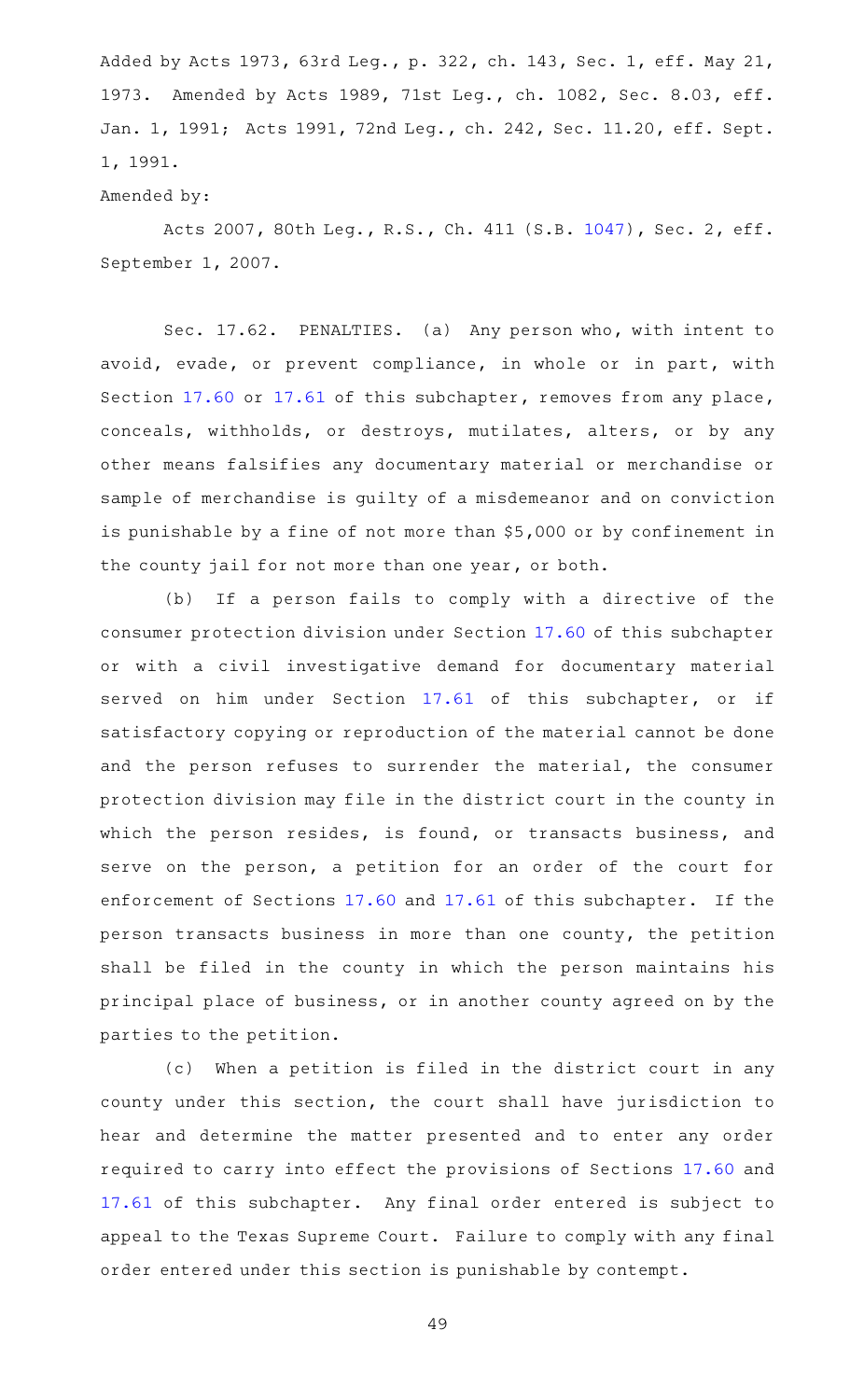Added by Acts 1973, 63rd Leg., p. 322, ch. 143, Sec. 1, eff. May 21, 1973.

Sec. 17.63. APPLICATION. The provisions of this subchapter apply only to acts or practices occurring after the effective date of this subchapter, except a right of action or power granted to the attorney general under Chapter 10, Title 79, Revised Civil Statutes of Texas, 1925, as amended, prior to the effective date of this subchapter.

Added by Acts 1973, 63rd Leg., p. 322, ch. 143, Sec. 1, eff. May 21, 1973.

### SUBCHAPTER F. GOING OUT OF BUSINESS SALES

Sec. 17.81. DEFINITION. In this chapter "going out of business sale" means an offer to sell to the public, or the sale to the public of, goods, wares, and merchandise on the implied or direct representation by written or oral advertising that the sale is in anticipation of the termination of all of the operations of a business at all of its locations in a county and in all of the counties immediately adjacent to that county.

Added by Acts 1985, 69th Leg., ch. 172, Sec. 1, eff. Sept. 1, 1985.

Sec. 17.82. PROHIBITED CONDUCT. (a) A person may not conduct a sale advertised with the phrase "going out of business," "closing out," "shutting doors forever," or "bankruptcy sale"; the word "foreclosure" or "bankruptcy"; or a similar phrase or word indicating that an enterprise is ceasing business unless the business is closing all of its operations in a county and in all of the counties immediately adjacent to that county and follows the procedures required by this subchapter.

(b) A person may not fraudulently represent that the person is conducting a going out of business sale. Added by Acts 1985, 69th Leg., ch. 172, Sec. 1, eff. Sept. 1, 1985.

Sec. 17.83. ORIGINAL INVENTORY. (a) To conduct a going out of business sale, a person must file an original inventory with the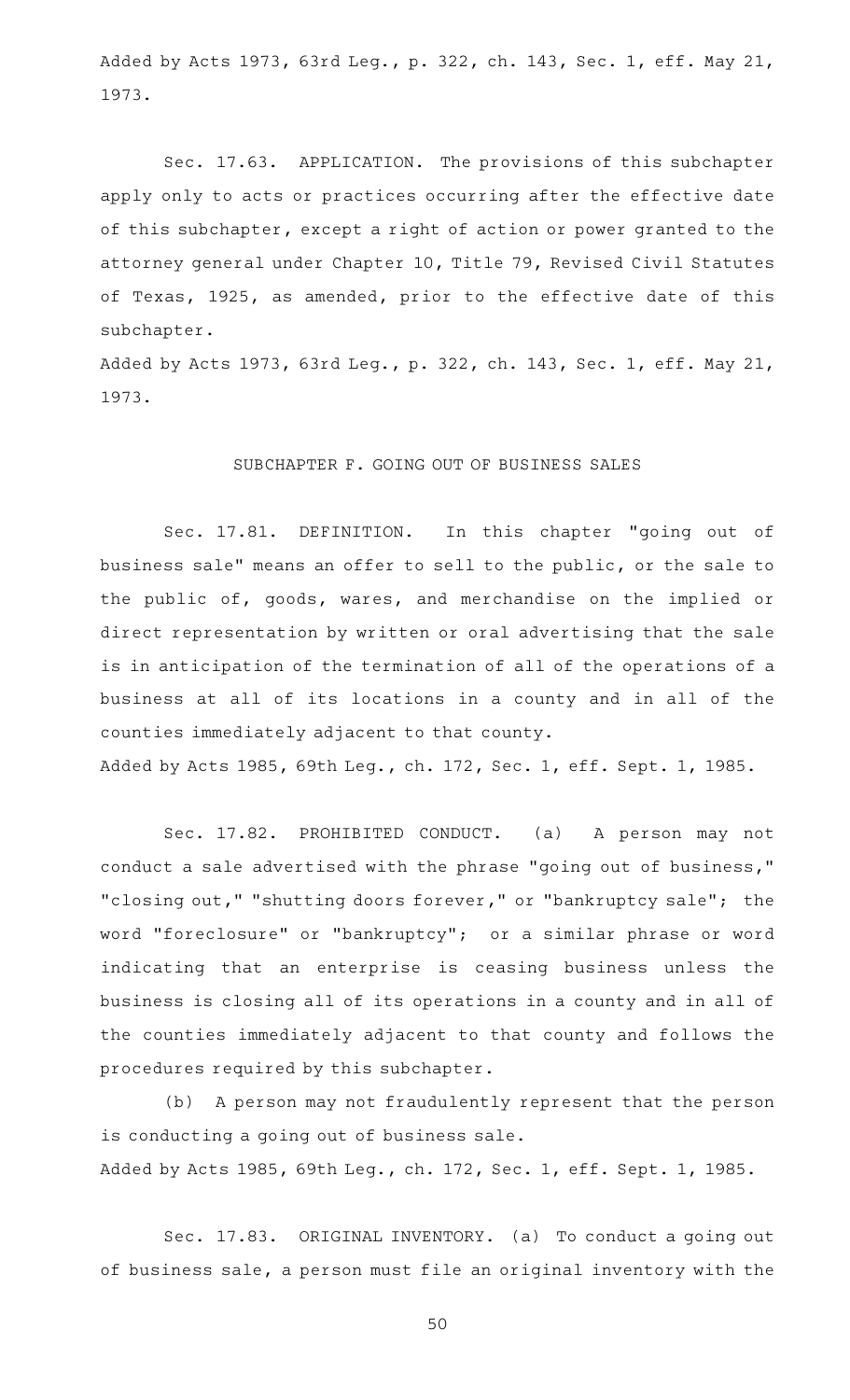chief appraiser of the appraisal district in which the person 's principal place of business in the state is located. The original inventory must be accompanied by a filing fee of \$20.

(b) The original inventory must include:

 $(1)$  the name and address of the owner of the goods, wares, or merchandise to be sold;

(2) the name and address of the owner of the defunct business, the former stock in trade of which is to be offered for sale, and the full name of the defunct business;

(3) a description of the place where the liquidation sale is to be held;

(4) a statement of the beginning and ending dates of the sale;

 $(5)$  a complete and detailed inventory of the goods, wares, and merchandise to be offered on the beginning date of the sale and the total cost of those items; and

(6) a complete and detailed list of the goods, wares, and merchandise to be added to the inventory after the beginning date of the sale and the total cost of those items.

Added by Acts 1985, 69th Leg., ch. 172, Sec. 1, eff. Sept. 1, 1985. Amended by Acts 2001, 77th Leg., ch. 291, Sec. 1, eff. Sept. 1, 2001.

Sec. 17.835. NOTICE OF FILING OF ORIGINAL INVENTORY. Not later than the fifth business day after the date on which a person files an original inventory under Section [17.83,](http://www.statutes.legis.state.tx.us/GetStatute.aspx?Code=BC&Value=17.83) the chief appraiser shall send notice of the filing to the comptroller, the county clerk of the county in which the person 's principal place of business in the state is located, and the tax collector for each of the taxing units that tax the property described in the original inventory.

Added by Acts 2001, 77th Leg., ch. 291, Sec. 2, eff. Sept. 1, 2001.

Sec. 17.84. PERMIT. (a) After receiving an original inventory, the chief appraiser shall issue to the applicant a permit for a going out of business sale. The permit is valid for 120 days after the day that it is issued and is not renewable.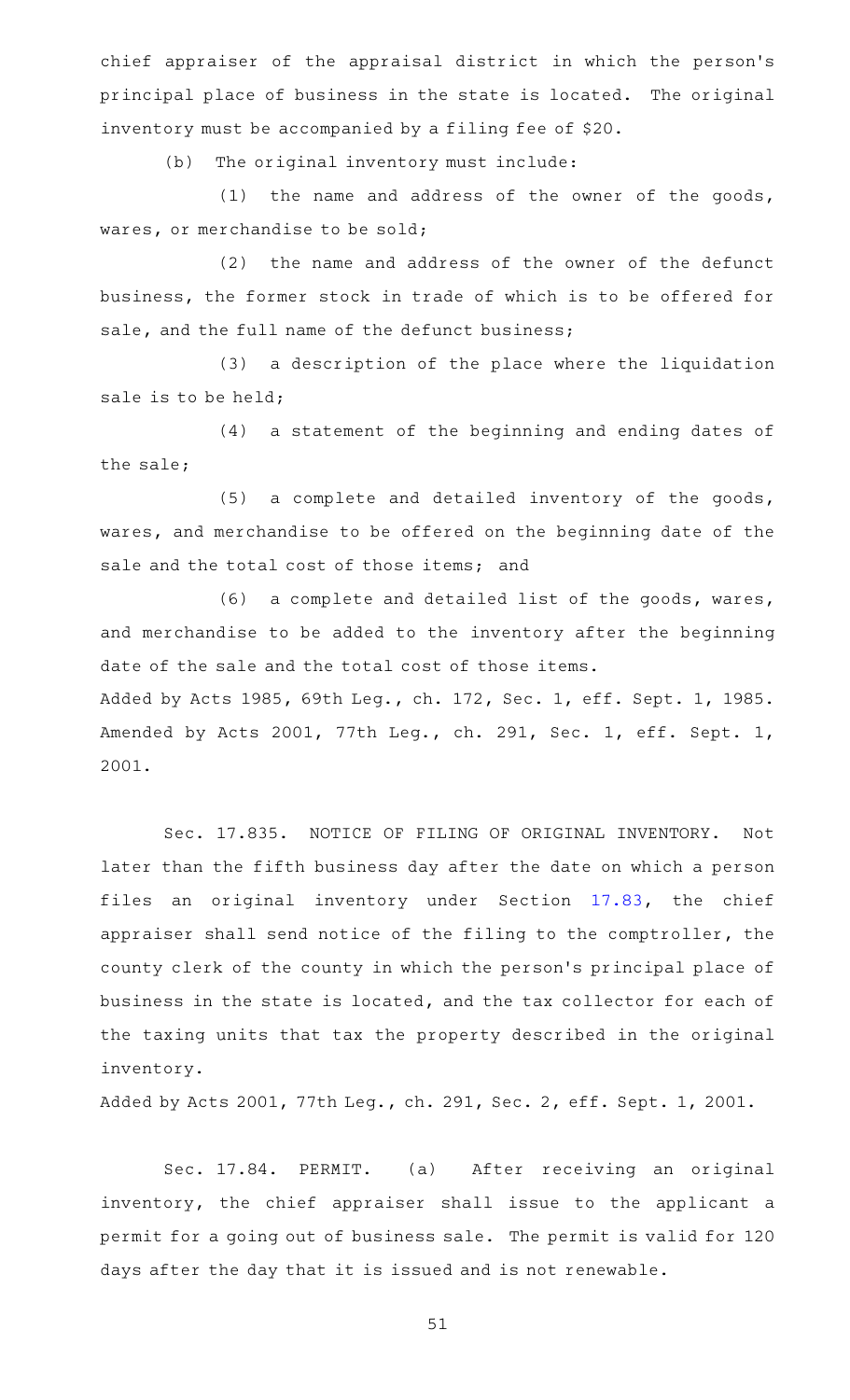(b) The permit holder must post the permit in a conspicuous place at the location of the going out of business sale.

(c) Before advertising a going out of business sale, the permit holder shall deliver a copy of the permit to the person publishing or broadcasting the advertisement.

Added by Acts 1985, 69th Leg., ch. 172, Sec. 1, eff. Sept. 1, 1985. Amended by Acts 2001, 77th Leg., ch. 291, Sec. 3, eff. Sept. 1, 2001.

Sec. 17.85. DEADLINE FOR ORDERS. A person may not sell an item at a going out of business sale if the person ordered the item after the beginning date of the sale.

Added by Acts 1985, 69th Leg., ch. 172, Sec. 1, eff. Sept. 1, 1985.

Sec. 17.86. SALE INVENTORY. Before the end of each 30-day period during the going out of business sale the permit holder shall file with the chief appraiser a sale inventory containing a complete and detailed list of the goods, wares, and merchandise listed in the original inventory that have not been sold before the date that the sale inventory is filed. A sale inventory must list items offered on the beginning date of the sale separately from the items added to the sale inventory after that date. Added by Acts 1985, 69th Leg., ch. 172, Sec. 1, eff. Sept. 1, 1985.

Amended by Acts 2001, 77th Leg., ch. 291, Sec. 4, eff. Sept. 1, 2001.

Sec. 17.87. FINAL INVENTORY. Within 30 days after the day that the going out of business sale ends, the permit holder shall file with the chief appraiser a final inventory. The final inventory must include:

(1) the name and address of the permit holder;

(2) a statement of the disposition of the items listed in the original inventory that were not sold during the going out of business sale and the name and address of any person purchasing those items after the ending date of the sale; and

(3) a description of the place where the sale was held. Added by Acts 1985, 69th Leg., ch. 172, Sec. 1, eff. Sept. 1, 1985.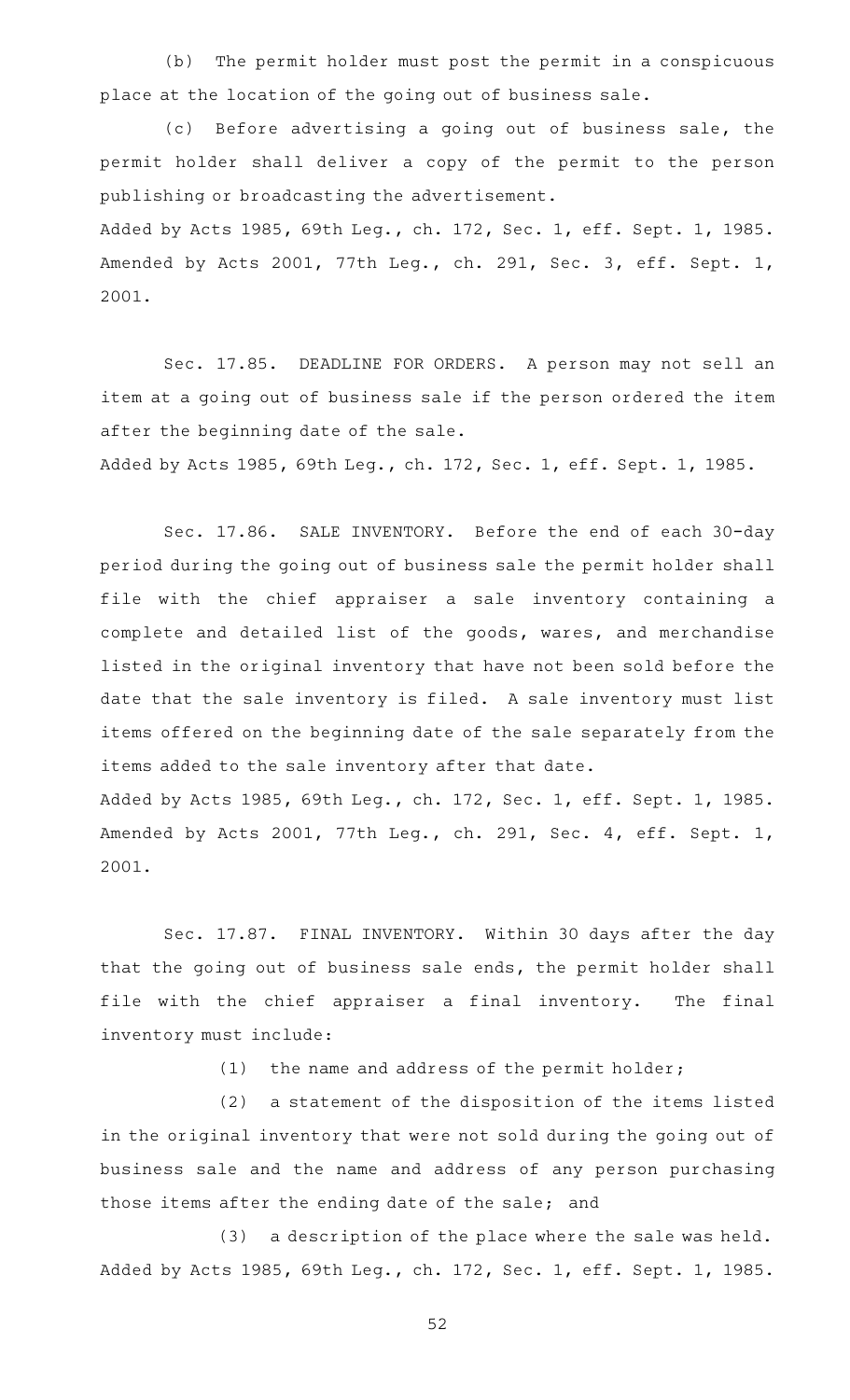Amended by Acts 2001, 77th Leg., ch. 291, Sec. 5, eff. Sept. 1, 2001.

Sec. 17.88. DISPOSITION OF SALE ITEMS. After a permit expires, the permit holder may not sell at retail an item offered at the sale covered by the permit.

Added by Acts 1985, 69th Leg., ch. 172, Sec. 1, eff. Sept. 1, 1985.

Sec. 17.89. LATER SALES. A person may not conduct a going out of business sale beginning within two years after the ending date of the most recent going out of business sale conducted by the person.

Added by Acts 1985, 69th Leg., ch. 172, Sec. 1, eff. Sept. 1, 1985.

Sec. 17.90. FORM OF INVENTORY. An inventory filed under this subchapter must be in the form of a sworn affidavit. Added by Acts 1985, 69th Leg., ch. 172, Sec. 1, eff. Sept. 1, 1985.

Sec. 17.91. EXCEPTIONS. This subchapter does not apply to:

 $(1)$  a sale conducted by a public officer as part of the officer 's official duties;

(2) a sale for which an accounting must be made to a court of law;

(3) a sale conducted pursuant to an order of a court; or

(4) a foreclosure sale pursuant to a deed of trust or other lien.

Added by Acts 1985, 69th Leg., ch. 172, Sec. 1, eff. Sept. 1, 1985.

Sec. 17.92. PENALTY. (a) A person commits an offense if the person:

(1) conducts a sale in violation of Section  $17.82$  of this code;

(2) conducts a going out of business sale without a valid permit issued under Section [17.84](http://www.statutes.legis.state.tx.us/GetStatute.aspx?Code=BC&Value=17.84) of this code;

(3) sells an item at a going out of business sale in violation of Section [17.85](http://www.statutes.legis.state.tx.us/GetStatute.aspx?Code=BC&Value=17.85) of this code;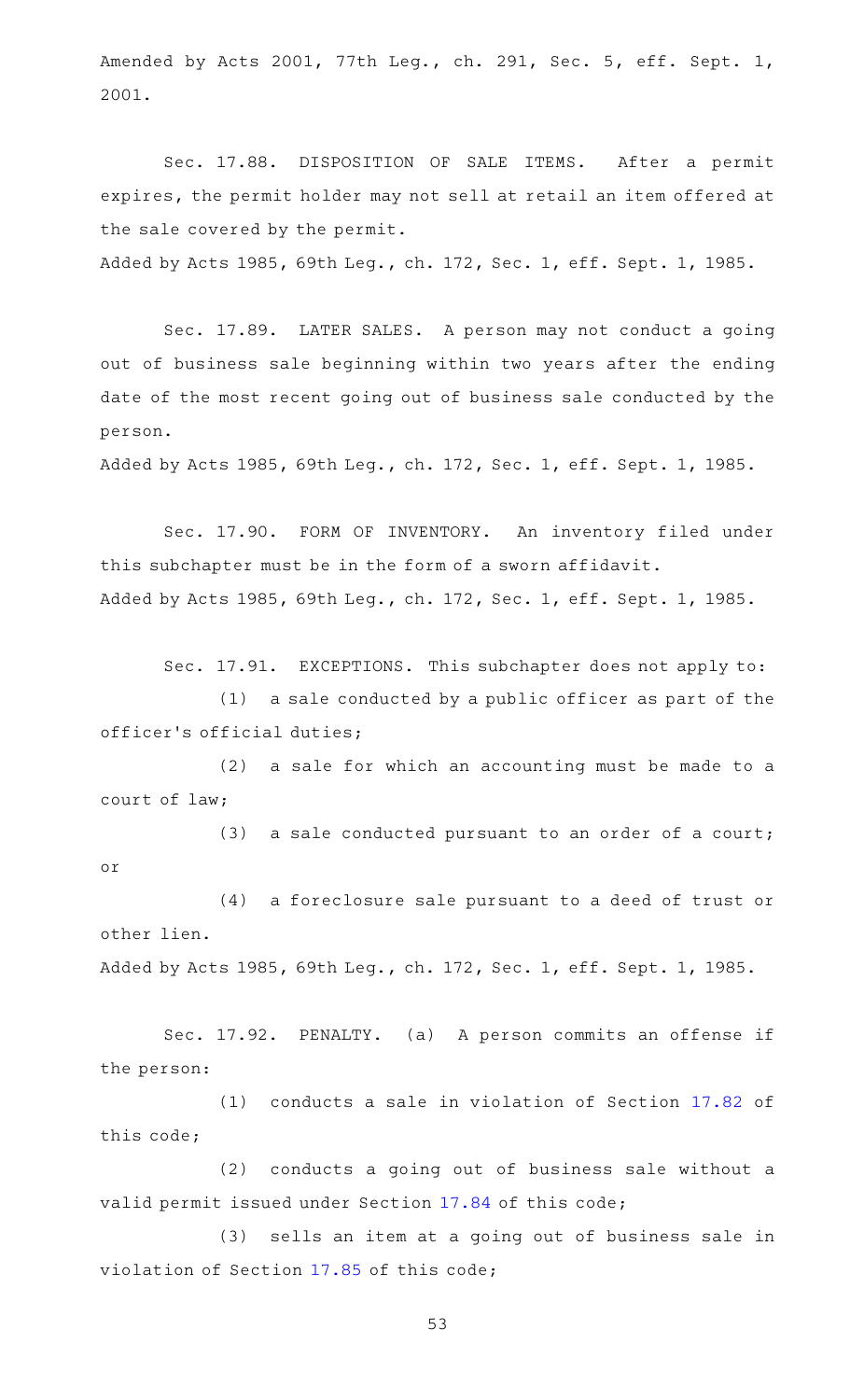(4) fails to file an inventory required by Section [17.86](http://www.statutes.legis.state.tx.us/GetStatute.aspx?Code=BC&Value=17.86) or [17.87](http://www.statutes.legis.state.tx.us/GetStatute.aspx?Code=BC&Value=17.87) of this code; or

(5) sells an item at retail in violation of Section [17.88](http://www.statutes.legis.state.tx.us/GetStatute.aspx?Code=BC&Value=17.88) of this code.

 $(b)$  An offense under this section is a Class A misdemeanor.

(c) Each day of violation constitutes a separate offense. Added by Acts 1985, 69th Leg., ch. 172, Sec. 1, eff. Sept. 1, 1985.

Sec. 17.93. INJUNCTION. The attorney general may bring an action to enjoin a violation of this subchapter.

Added by Acts 1985, 69th Leg., ch. 172, Sec. 1, eff. Sept. 1, 1985.

SUBCHAPTER G. LABELING, ADVERTISING, AND SALE OF KOSHER FOODS

Sec. 17.821. DEFINITIONS. In this chapter:

(1) "Kosher food" means food prepared and served in conformity with orthodox Jewish religious requirements.

(2) "Label" means a display of written, printed, or graphic matter on the immediate article or container of any food product.

(3) "Person" includes an individual, corporation, or association.

(4) "Restaurant" means a place where food is sold for on-premises consumption.

(5) "Retail store" means any retail grocery store, delicatessen, butcher shop, or other place where food is sold for off-premises consumption.

(6) "Sell" means to offer for sale, expose for sale, have in possession for sale, convey, exchange, barter, or trade. Added by Acts 1985, 69th Leg., ch. 117, Sec. 8(a), eff. Sept. 1, 1985.

Sec. 17.822. MEAT LABELING. (a) If a person sells both kosher meat and nonkosher meat in the same retail store, the person shall clearly label each portion of kosher meat with the word "kosher." If unwrapped or unpackaged meat products are displayed for sale, the display case or container in which the meat is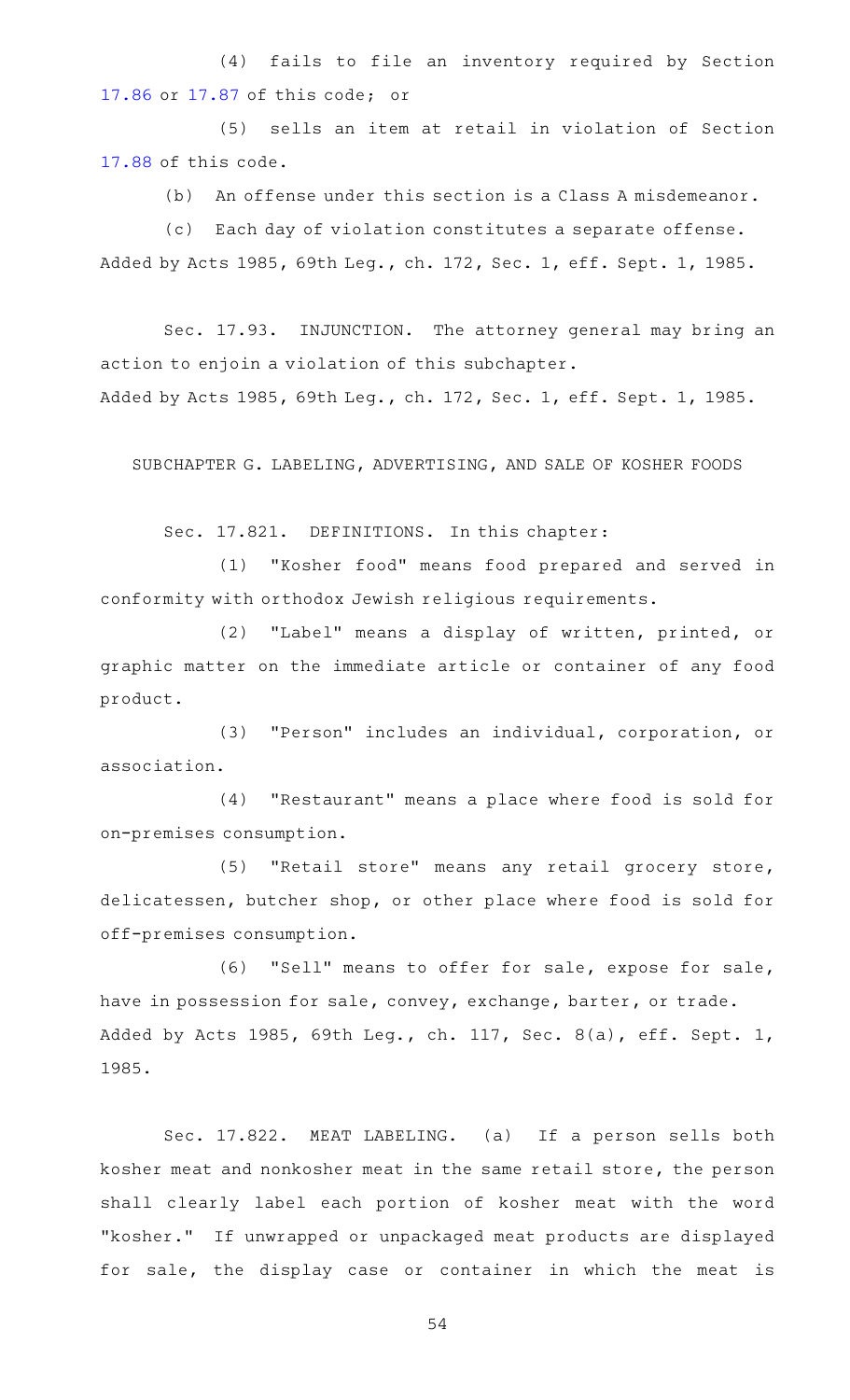displayed must be clearly labeled with the word "kosher" or "nonkosher," as applicable.

(b) A person commits an offense if the person is required to label meat in accordance with this section and the person knowingly sells meat that is not labeled as provided in this section. Added by Acts 1985, 69th Leg., ch. 117, Sec. 8(a), eff. Sept. 1, 1985.

Sec. 17.823. SALE OF NONKOSHER FOOD. A person commits an offense if the person knowingly or intentionally sells at a restaurant or a retail store a food product that is represented as kosher food and is not kosher food and the person either knows the food is not kosher food or was reckless about determining whether or not the food is kosher food.

Added by Acts 1985, 69th Leg., ch. 117, Sec. 8(a), eff. Sept. 1, 1985.

Sec. 17.824. EXCEPTION. It is an exception to the application of Subsection (b) of Section [17.822](http://www.statutes.legis.state.tx.us/GetStatute.aspx?Code=BC&Value=17.822) or Section [17.823](http://www.statutes.legis.state.tx.us/GetStatute.aspx?Code=BC&Value=17.823) of this code that a person describes or labels food as "kosher-style," and, if the description is written, the words "kosher" and "style" are of the same size type or script. Added by Acts 1985, 69th Leg., ch. 117, Sec. 8(a), eff. Sept. 1, 1985.

Sec. 17.825. CIVIL REMEDY. A consumer aggrieved by a violation of this chapter may maintain a cause of action for damages in accordance with Section [17.50](http://www.statutes.legis.state.tx.us/GetStatute.aspx?Code=BC&Value=17.50) of this code. Added by Acts 1985, 69th Leg., ch. 117, Sec. 8(a), eff. Sept. 1, 1985.

Sec. 17.826. PENALTY. An offense under this chapter is punishable by the fine imposed for an offense under Subsection (d) of Section [17.12](http://www.statutes.legis.state.tx.us/GetStatute.aspx?Code=BC&Value=17.12) of this code.

Added by Acts 1985, 69th Leg., ch. 117, Sec. 8(a), eff. Sept. 1, 1985.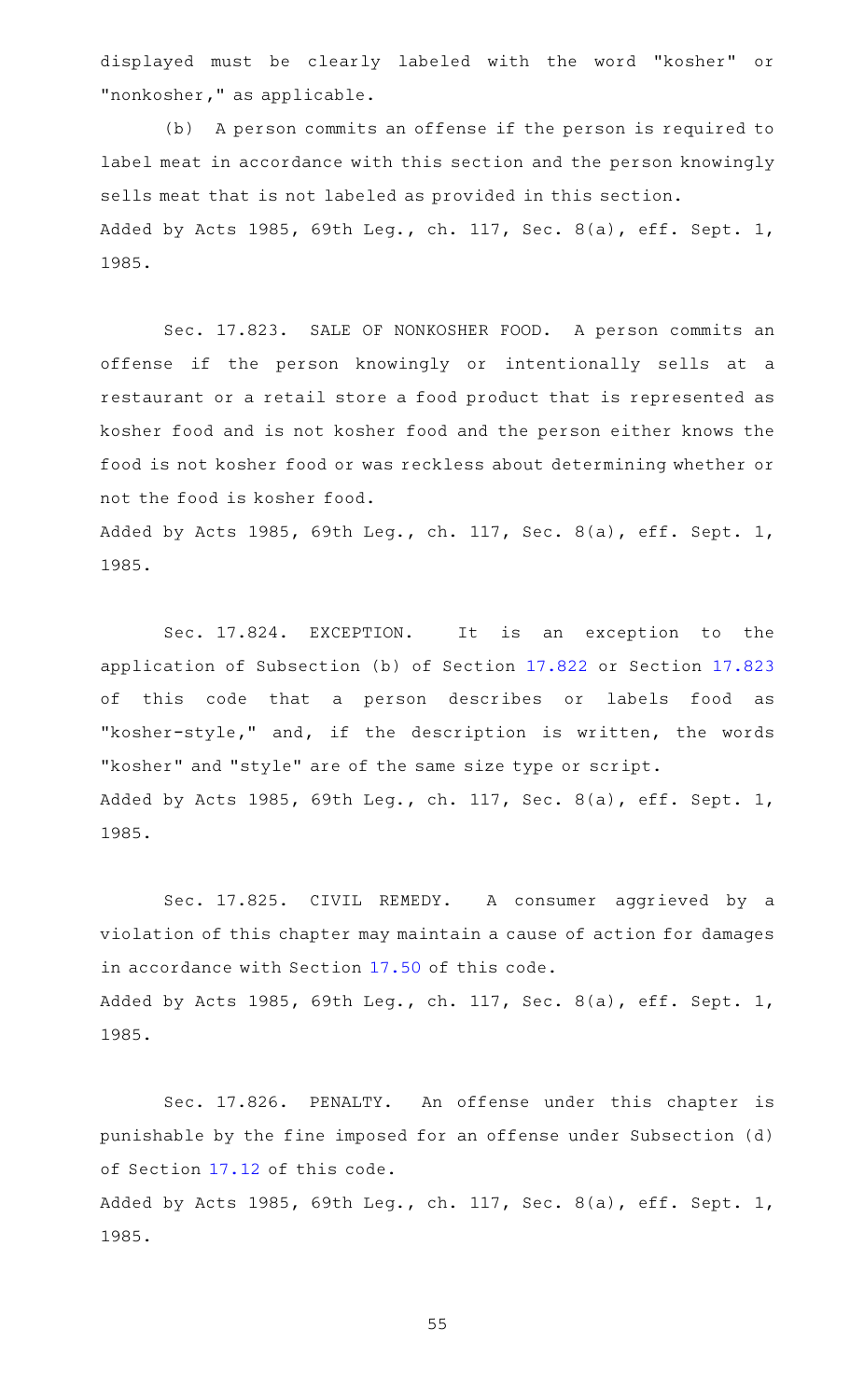### SUBCHAPTER H. SALE OF INDIAN ARTICLES

Sec. 17.851. DEFINITIONS. In this subchapter:

(1) "American Indian" or "Indian" means an individual who is an enrolled member of a federally or state recognized American Indian tribe, band, nation, rancheria, or pueblo or who is an Alaska Native and a member of an Alaska Native village or regional or village corporation as defined in or established under the Alaska Native Claims Settlement Act (43 U.S.C. Sec. 1601 et seq.).

(2) "Authentic Indian arts and crafts" means any product that:

 $(A)$  is Indian handcrafted; and

(B) is not made by machine or from unnatural materials, except stabilized or treated turquoise.

(3) "Nonauthentic Indian arts and crafts" means any product that is made to imitate or resemble authentic Indian arts and crafts and that:

(A) is not Indian handcrafted; or

(B) is made by machine or from unnatural materials, except stabilized or treated turquoise.

(4) "Indian handcrafted" means the skillful and expert use of the hands in making products solely by Indians within the United States, including the use of findings and hand tools and equipment for buffing, polishing, grinding, drilling, or sewing.

(5) "Made by machine" means the producing or reproducing of a product in mass production by mechanically stamping, casting, blanking, or weaving.

(6) "Findings" means an ingredient that adapts the product of which it is a part for wearing or display, including ceramic, glass, or silver beads, leather backing, binding material, bolo tie clips, tie bar clips, tie tac pins, earring pins, earring clips, earring screw backs, cuff link toggles, money clips, pin stems, combs, and chains.

(7) "Turquoise" means a hydrous copper sulphate containing aluminum salts plus iron.

(8) "Natural turquoise" means turquoise, exclusive of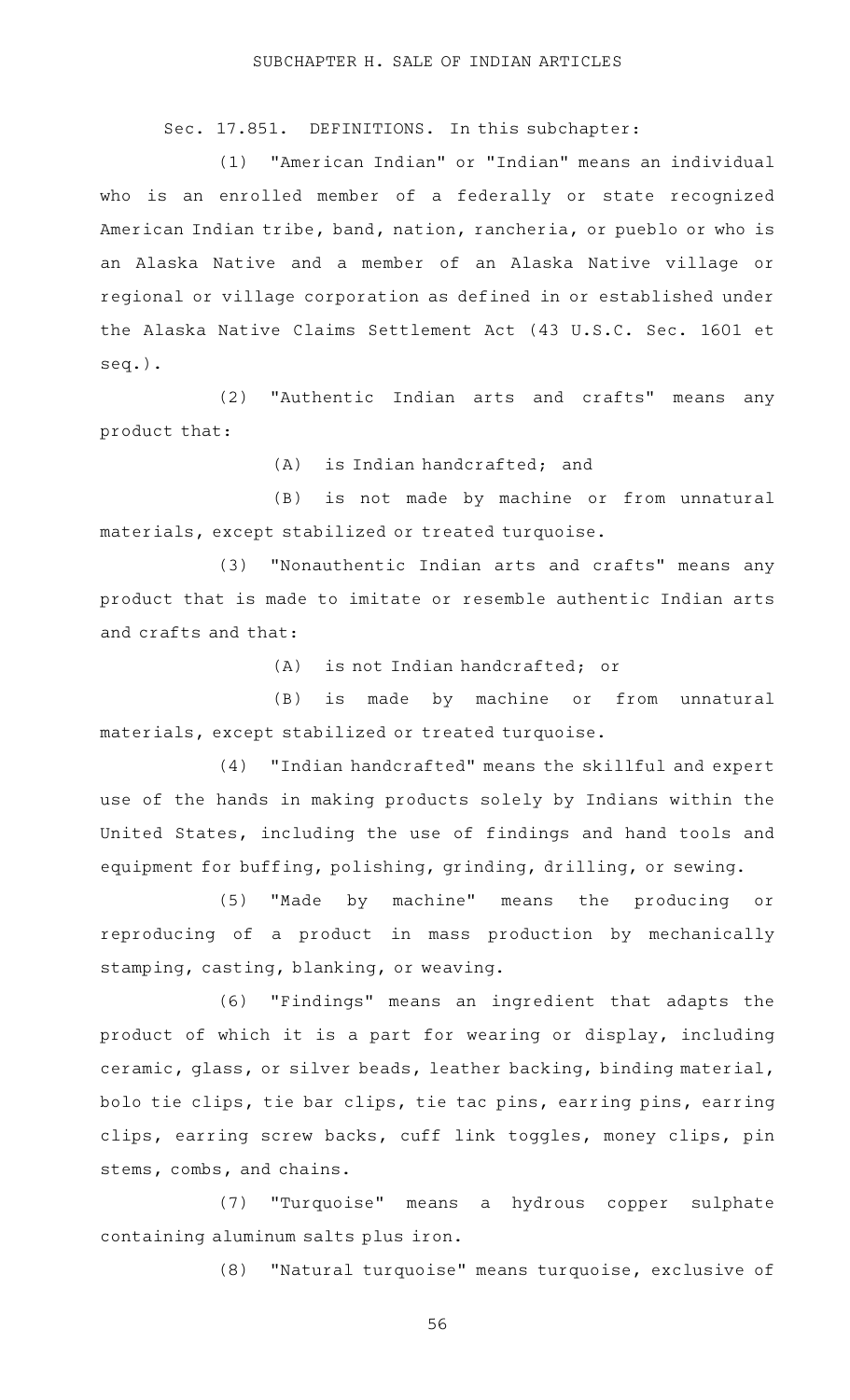any backing material, the composition of which has not been chemically or otherwise altered.

(9) "Stabilized turquoise" means turquoise, excluding any backing material, that has been chemically hardened, but not adulterated so as to change the color of the natural mineral.

(10) "Treated turquoise" means turquoise, excluding any backing material, that has been altered to produce a change in the coloration of the natural mineral.

 $(11)$  "Simulated turquoise" means:

 $(A)$  reconstituted turquoise, which is turquoise dust or particles that are mixed with plastic resins and are compressed into a solid form so as to resemble natural turquoise; or

 $(B)$  imitation turquoise, which is any compound or mineral that is manufactured or treated so as to closely approximate turquoise in appearance.

Added by Acts 1989, 71st Leg., ch. 897, Sec. 1, eff. Aug. 28, 1989.

Sec. 17.852. INQUIRY AS TO PRODUCER. (a) Each person selling or offering for sale authentic or nonauthentic Indian arts and crafts shall request the suppliers of those arts and crafts to disclose the methods used in producing those arts and crafts and to determine whether those arts and crafts are in fact authentic Indian arts and crafts.

(b) Each person selling or offering for sale turquoise shall request the suppliers of the turquoise to disclose the true nature of the turquoise.

Added by Acts 1989, 71st Leg., ch. 897, Sec. 1, eff. Aug. 28, 1989.

Sec. 17.853. UNLAWFUL ACTS. A person may not:

(1) sell or offer for sale a product represented to be authentic Indian arts and crafts unless the product is in fact authentic Indian arts and crafts;

(2) sell or offer for sale any authentic Indian arts and crafts or nonauthentic Indian arts and crafts represented to be made of silver unless the product is made of coin silver or sterling silver;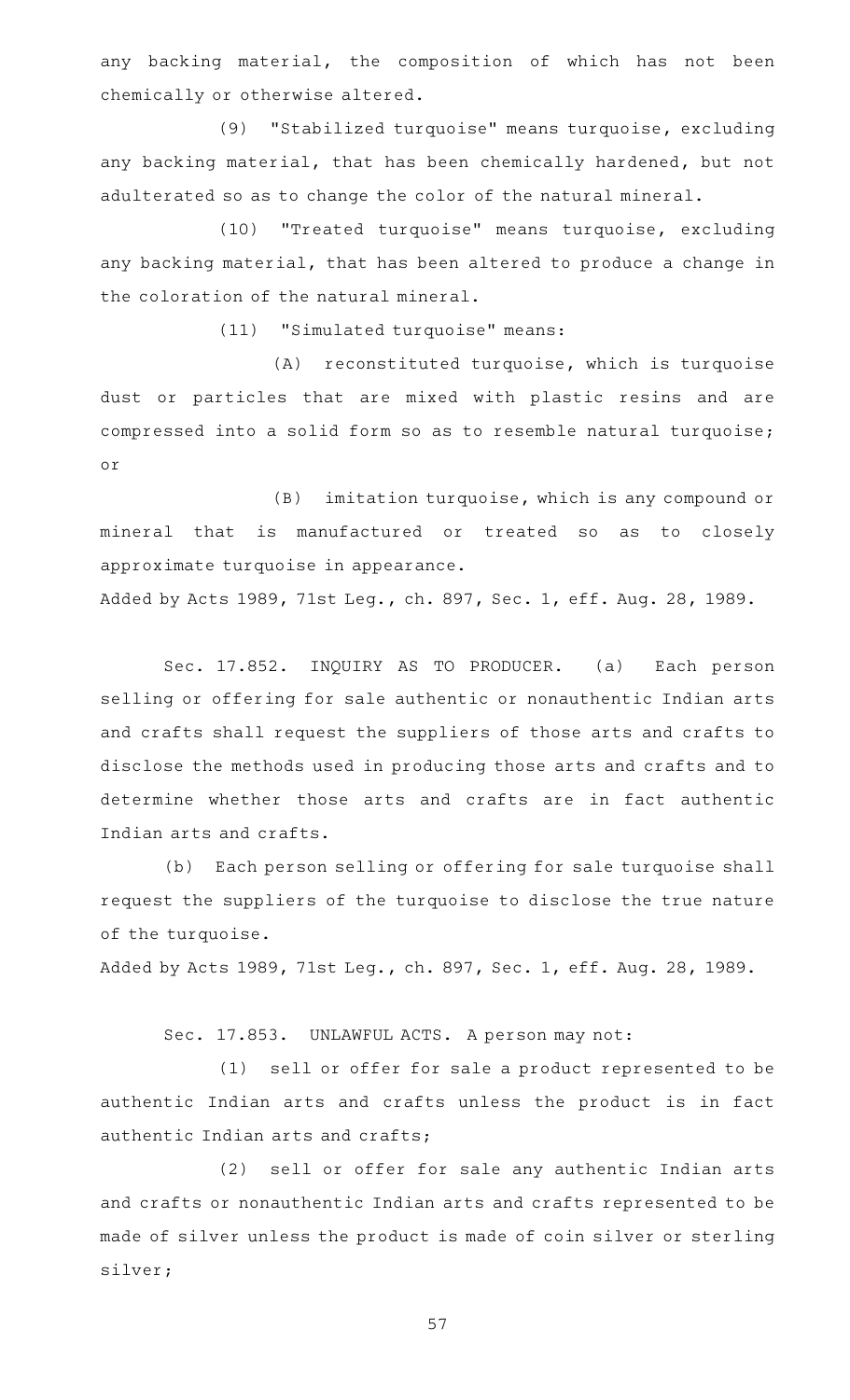(3) sell or offer for sale a product that is nonauthentic Indian arts and crafts unless the product is clearly labeled as to any characteristics that make it nonauthentic;

(4) sell or offer for sale any turquoise, mounted or unmounted, without a disclosure of the true nature of the turquoise; or

(5) sell or offer for sale art represented to be by an American Indian unless it is in fact produced by an American Indian. Added by Acts 1989, 71st Leg., ch. 897, Sec. 1, eff. Aug. 28, 1989.

Sec. 17.854. PENALTY. A person who violates this subchapter commits an offense. An offense under this section is a Class B misdemeanor. Added by Acts 1989, 71st Leg., ch. 897, Sec. 1, eff. Aug. 28, 1989.

SUBCHAPTER I. LABELING, ADVERTISING, AND SALE OF HALAL FOODS

Sec. 17.881. DEFINITIONS. In this subchapter:

(1) "Halal," as applied to food, means food prepared and served in conformity with Islamic religious requirements according to a recognized Islamic authority.

(2) "Label" means a display of written, printed, or graphic matter on the immediate article or container of any food product.

(3) "Person" includes an individual, corporation, or association.

(4) "Restaurant" means a place where food is sold for on-premises consumption.

(5) "Retail store" means a retail grocery store, delicatessen, butcher shop, or other place where food is sold for off-premises consumption.

(6) "Sell" means to offer for sale, expose for sale, have in possession for sale, convey, exchange, barter, or trade. Added by Acts 2003, 78th Leg., ch. 1013, Sec. 1, eff. Sept. 1, 2003.

Sec. 17.882. MEAT LABELING. (a) If a person sells both halal meat and nonhalal meat in the same retail store, the person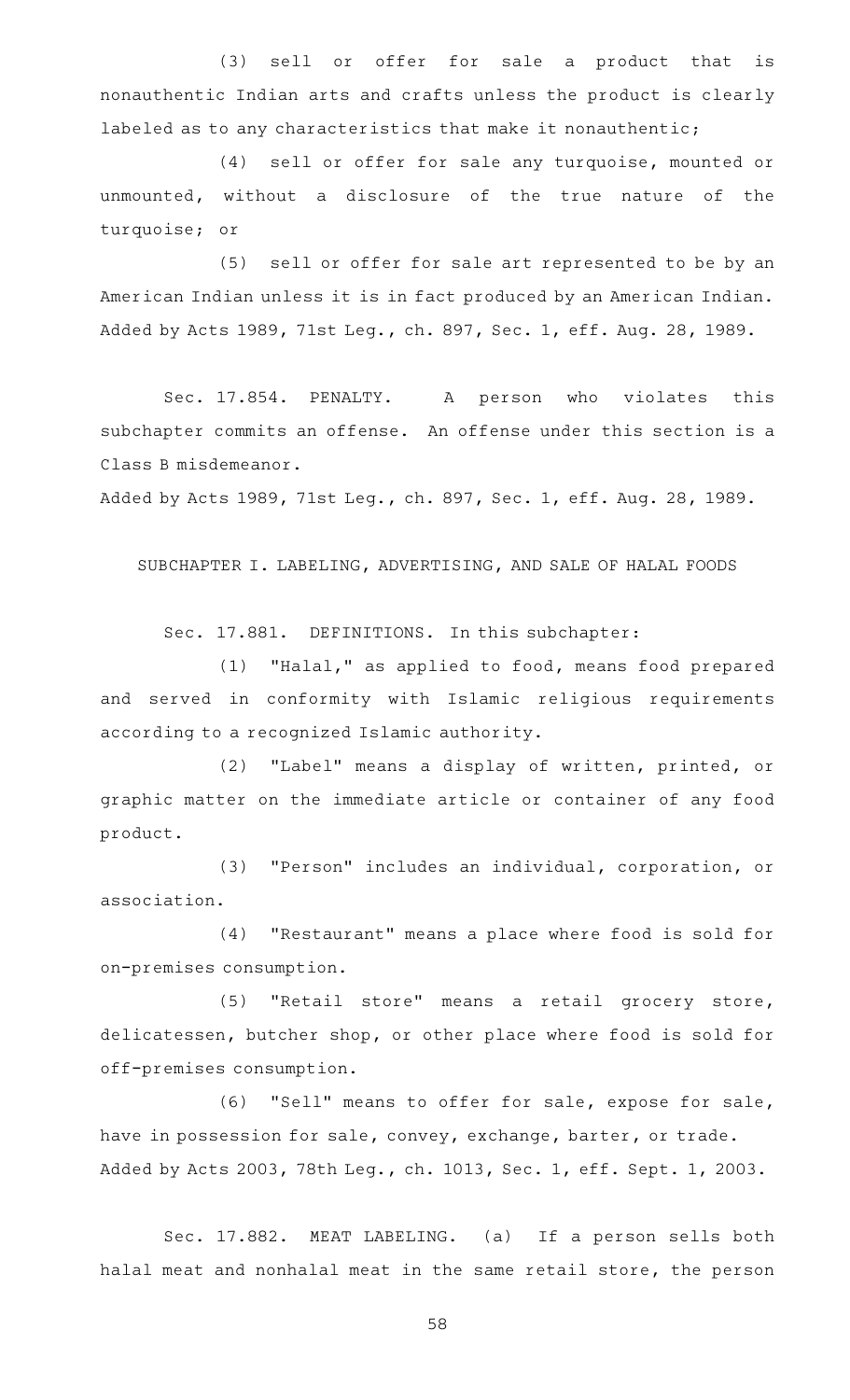shall clearly label each portion of halal meat with the word "halal." If an unwrapped or unpackaged meat product is displayed for sale, the display case or container in which the meat is displayed must be clearly labeled with the word "halal" or "nonhalal," as applicable.

(b) A person commits an offense if the person is required to label meat in accordance with this section and the person knowingly sells meat that is not labeled as provided in this section. Added by Acts 2003, 78th Leg., ch. 1013, Sec. 1, eff. Sept. 1, 2003.

Sec. 17.883. SALE OF NONHALAL FOOD. A person commits an offense if the person knowingly or intentionally sells at a restaurant or a retail store a food product that is represented as halal food and is not halal food and the person either knows the food is not halal food or was reckless about determining whether or not the food is halal food.

Added by Acts 2003, 78th Leg., ch. 1013, Sec. 1, eff. Sept. 1, 2003.

Sec. 17.884. CIVIL REMEDY. A consumer aggrieved by a violation of this subchapter may maintain a cause of action for damages in accordance with Section [17.50](http://www.statutes.legis.state.tx.us/GetStatute.aspx?Code=BC&Value=17.50). Added by Acts 2003, 78th Leg., ch. 1013, Sec. 1, eff. Sept. 1, 2003.

Sec. 17.885. CRIMINAL PENALTY. An offense under this subchapter is punishable by the fine imposed for an offense under Section [17.12\(](http://www.statutes.legis.state.tx.us/GetStatute.aspx?Code=BC&Value=17.12)d).

Added by Acts 2003, 78th Leg., ch. 1013, Sec. 1, eff. Sept. 1, 2003.

## SUBCHAPTER J. PROTECTION FROM MISLEADING OR DECEPTIVE LIVE MUSICAL PERFORMANCES

Sec. 17.901. DEFINITIONS. In this subchapter:

(1) "Performing musical group" means a vocal or instrumental group seeking to engage in a live musical performance.

(2) "Recording group" means a vocal or instrumental group of which one or more members:

(A) has released a sound recording under that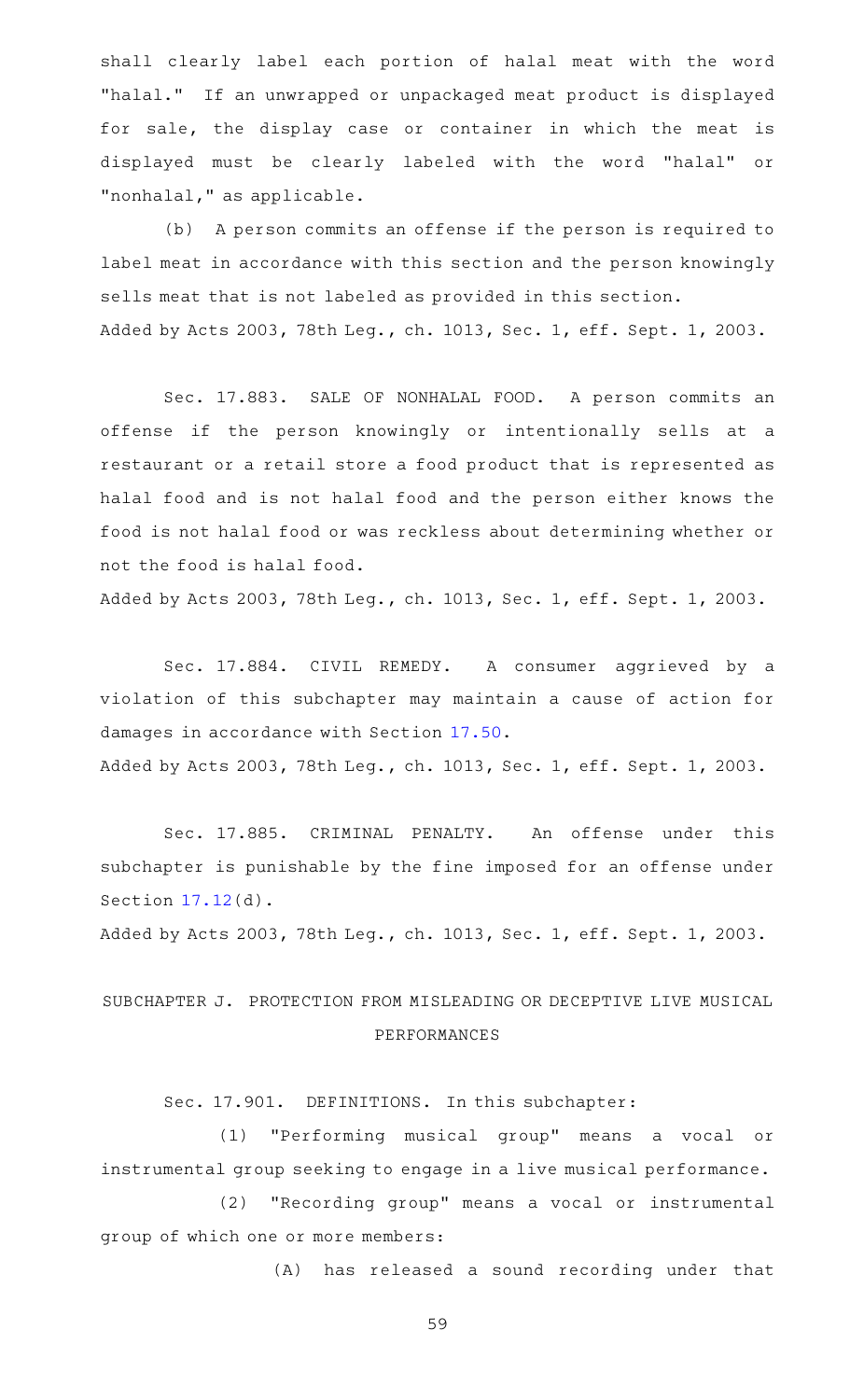group 's name for commercial purposes; and

(B) has a legal right to use or operate under the group 's name without abandoning the name or affiliation with the group.

(3) "Sound recording" means musical, spoken, or other sounds recorded on a tangible medium, including a disc, tape, or phonograph record.

Added by Acts 2007, 80th Leg., R.S., Ch. 595 (H.B. [54](http://www.legis.state.tx.us/tlodocs/80R/billtext/html/HB00054F.HTM)), Sec. 1, eff. September 1, 2007.

Sec. 17.902. UNAUTHORIZED ADVERTISEMENT, PROMOTION, OR CONDUCTION OF CERTAIN LIVE MUSICAL PERFORMANCES. A person may not advertise, promote, or conduct a live musical performance in this state through the use of a false, deceptive, or misleading affiliation, connection, or association between a recording group and a performing musical group. An act is not considered a violation of this section if:

 $(1)$  the performing musical group is the authorized registrant and owner of a federal service mark for the recording group that is registered in the United States Patent and Trademark Office;

(2) at least one member of the performing musical group is or was a member of the recording group and that member has a legal right to use or operate under the name of the recording group without abandoning the name or affiliation with the recording group;

(3) the live musical performance is identified in all advertisements or other promotions for the event as being conducted as a "salute" or "tribute" to the recording group;

(4) the advertisement or promotion relates to a live musical performance that is to take place outside of this state; or

(5) the live musical performance is expressly authorized by each member of the recording group. Added by Acts 2007, 80th Leg., R.S., Ch. 595 (H.B. [54](http://www.legis.state.tx.us/tlodocs/80R/billtext/html/HB00054F.HTM)), Sec. 1, eff. September 1, 2007.

Sec. 17.903. INJUNCTION; RESTITUTION. (a) If the attorney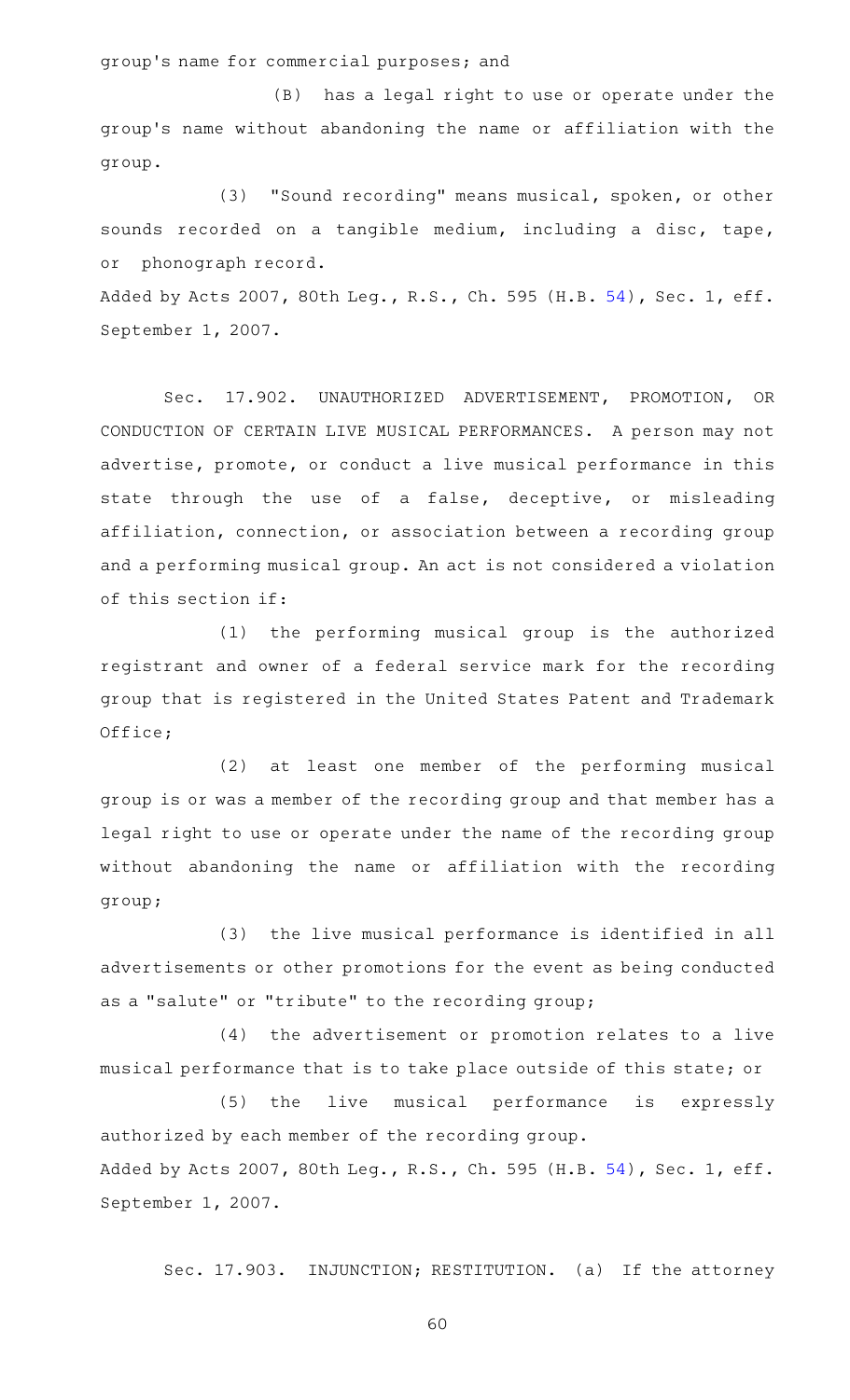general has reason to believe that a person is engaging in, has engaged in, or is about to engage in an act or practice that violates Section [17.902](http://www.statutes.legis.state.tx.us/GetStatute.aspx?Code=BC&Value=17.902), and that proceedings would be in the public interest, the attorney general may bring an action in the name of the state against the person to restrain that act or practice by temporary or permanent injunction.

(b) The prosecuting attorney in the county in which a violation of Section [17.902](http://www.statutes.legis.state.tx.us/GetStatute.aspx?Code=BC&Value=17.902) occurs, with prior written notice to the attorney general, may institute and prosecute an action seeking injunctive relief under this section. The prosecuting attorney shall make a full report to the attorney general regarding any action prosecuted by the prosecuting attorney under this subsection. The report must include a statement regarding the final disposition of the matter.

(c) When a court issues a permanent injunction to restrain and prevent a violation of Section [17.902,](http://www.statutes.legis.state.tx.us/GetStatute.aspx?Code=BC&Value=17.902) the court may make additional orders or judgments as necessary to restore money or other property that may have been acquired because of a violation of this subchapter.

Added by Acts 2007, 80th Leg., R.S., Ch. 595 (H.B. [54](http://www.legis.state.tx.us/tlodocs/80R/billtext/html/HB00054F.HTM)), Sec. 1, eff. September 1, 2007.

Sec. 17.904. CIVIL PENALTY. (a) A person who violates Section [17.902](http://www.statutes.legis.state.tx.us/GetStatute.aspx?Code=BC&Value=17.902) is liable to the state for a civil penalty of not less than \$5,000 or more than \$15,000 for each violation. Each performance that violates Section [17.902](http://www.statutes.legis.state.tx.us/GetStatute.aspx?Code=BC&Value=17.902) constitutes a separate violation.

(b) The attorney general or the prosecuting attorney in the county in which a violation occurs may bring suit to recover the civil penalty imposed under Subsection (a).

(c) The civil penalty provided by this section is in addition to injunctive relief or any other remedy that may be granted under Section [17.903.](http://www.statutes.legis.state.tx.us/GetStatute.aspx?Code=BC&Value=17.903)

Added by Acts 2007, 80th Leg., R.S., Ch. 595 (H.B. [54](http://www.legis.state.tx.us/tlodocs/80R/billtext/html/HB00054F.HTM)), Sec. 1, eff. September 1, 2007.

SUBCHAPTER K. REGULATING THE COLLECTION OR SOLICITATION BY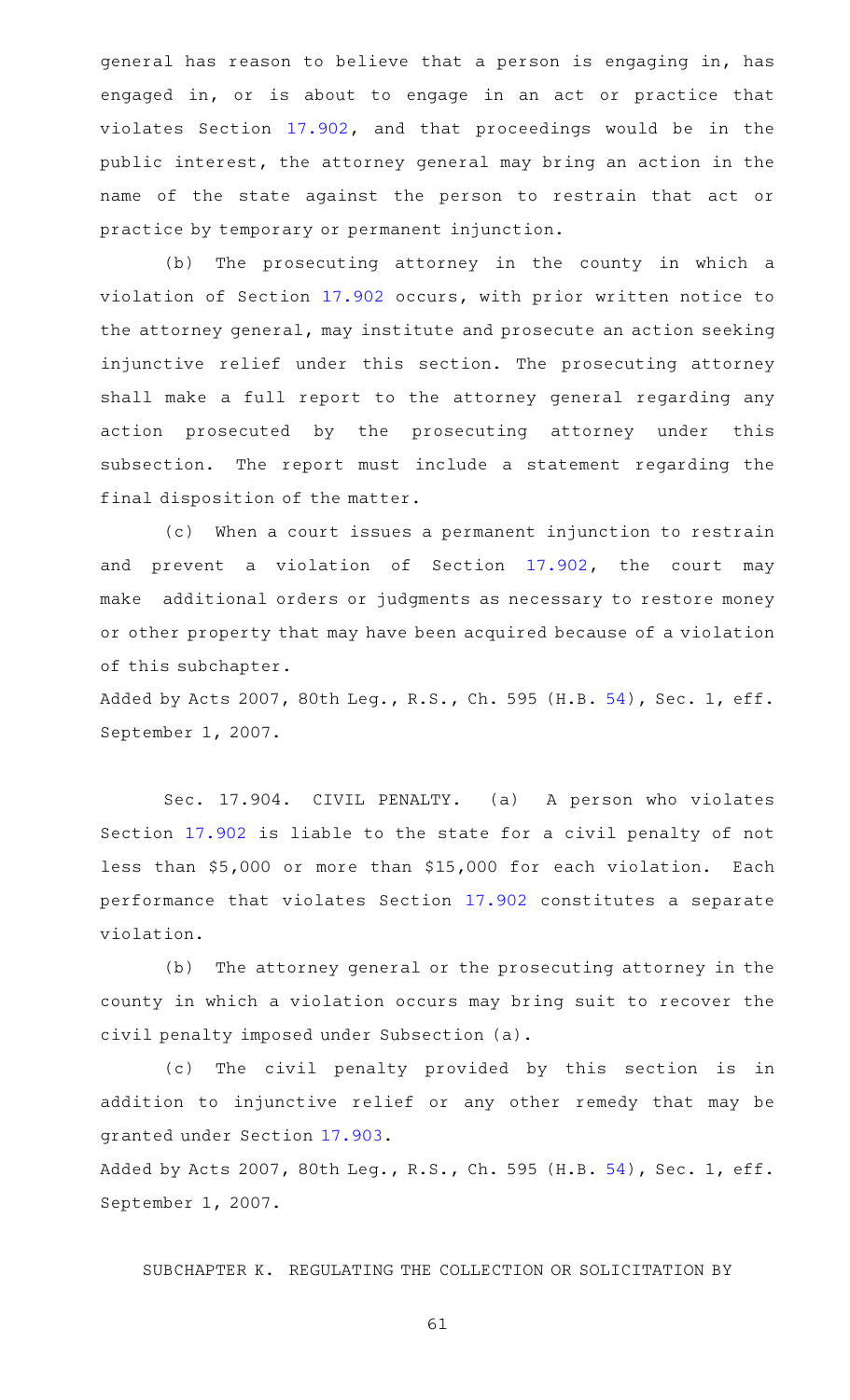Sec. 17.921. DEFINITIONS. In this subchapter:

(1) "Charitable organization" means an organization that is exempt from federal income tax under Section 501(a) of the Internal Revenue Code of 1986 by being listed as an exempt organization in Section 501(c) of that code.

(2) "For-profit entity" has the meaning assigned by Section [1.002,](http://www.statutes.legis.state.tx.us/GetStatute.aspx?Code=BO&Value=1.002) Business Organizations Code.

(3) "Household goods" mean furniture, furnishings, or personal effects used or for use in a dwelling.

(4) "Public donations receptacle" means a large container or bin in a parking lot or public place that is intended for use as a collection point for clothing or household goods donated by the public.

Added by Acts 2009, 81st Leg., R.S., Ch. 1368 (S.B. [776](http://www.legis.state.tx.us/tlodocs/81R/billtext/html/SB00776F.HTM)), Sec. 1, eff. September 1, 2009.

Sec. 17.922. REQUIRED DISCLOSURE FOR COLLECTIONS THROUGH PUBLIC RECEPTACLE. (a) A for-profit entity or individual may not use a public donations receptacle to collect donated clothing or household goods and subsequently sell the donated items unless the for-profit entity or individual attaches to the receptacle a notice that:

(1) is permanently and prominently displayed on the front and at least one side of the receptacle;

(2) is in bold print, with letters at least two inches in height and one inch in width;

 $(3)$  contains the business address, other than a post office box number, and telephone number of the for-profit entity or individual; and

(4) contains the appropriate disclosure prescribed by this section in English and Spanish.

(b) If none of the proceeds from the sale of the donated items will be given to a charitable organization, the disclosure required by Subsection (a)(4) must state:

"DONATIONS ARE NOT FOR CHARITABLE ORGANIZATIONS AND WILL BE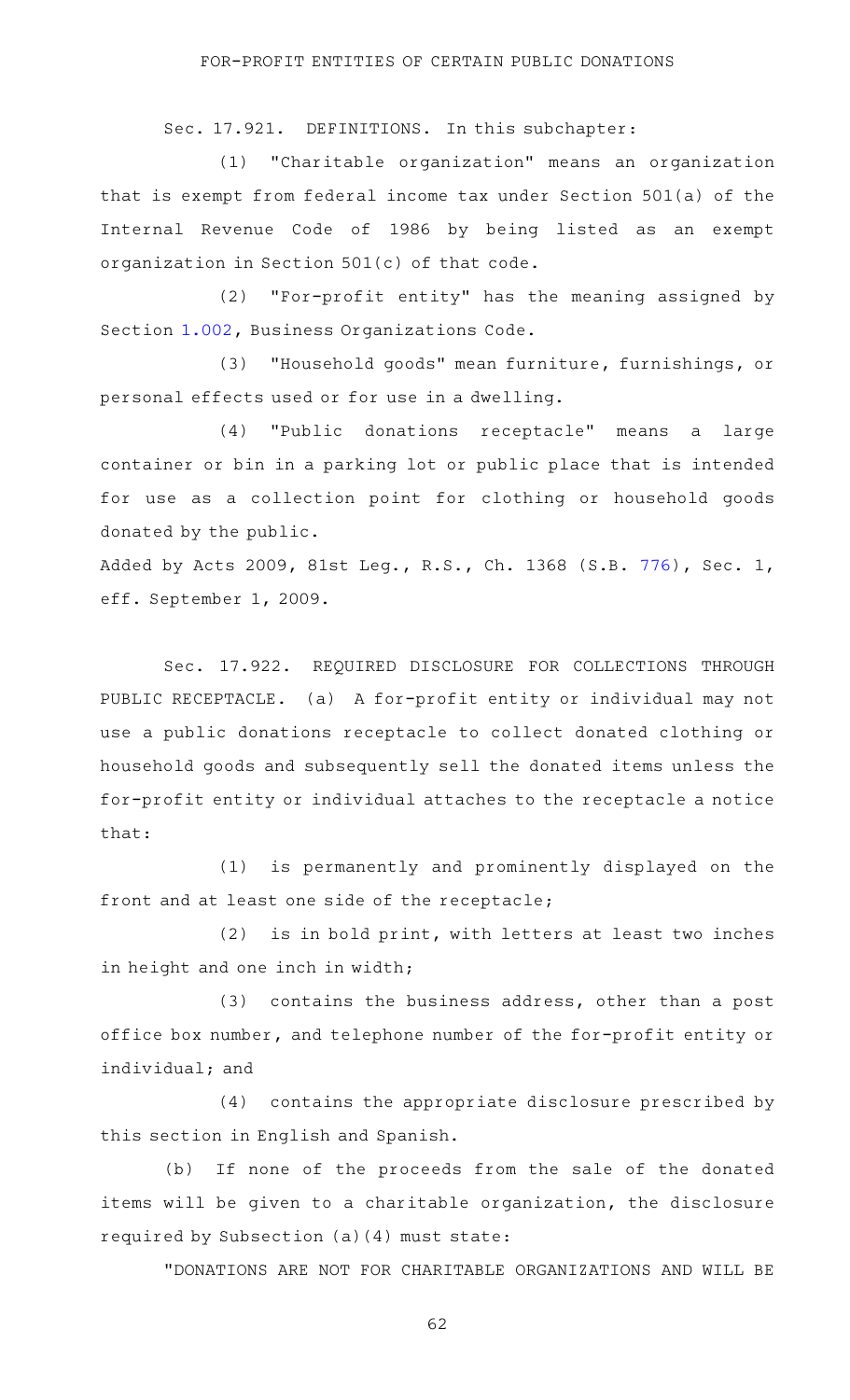SOLD FOR PROFIT."

(c) If any of the proceeds from the sale of the donated items will be given to a charitable organization, the disclosure required by Subsection (a)(4) must state:

"DONATIONS ARE TO (NAME OF FOR-PROFIT ENTITY OR INDIVIDUAL) AND WILL BE SOLD FOR PROFIT. \_\_\_\_\_ PERCENT (INSERT PERCENTAGE) OF ALL PROCEEDS WILL BE DONATED TO (NAME OF CHARITABLE ORGANIZATION)."

(d) If the for-profit entity or individual pays to a charitable organization a flat fee that is not contingent on the proceeds generated from the sale of the donated items and the for-profit entity or individual retains a percentage of the proceeds from the sale, the disclosure required by Subsection (a)(4) must state:

"THIS DONATION RECEPTACLE IS OPERATED BY (NAME OF FOR-PROFIT ENTITY OR INDIVIDUAL) ON BEHALF OF (NAME OF CHARITABLE ORGANIZATION). Donations are sold for profit by (name of for-profit entity or individual) and a flat fee of (insert amount) is paid to (name of charitable organization)." Added by Acts 2009, 81st Leg., R.S., Ch. 1368 (S.B. [776](http://www.legis.state.tx.us/tlodocs/81R/billtext/html/SB00776F.HTM)), Sec. 1, eff. September 1, 2009.

Sec. 17.923. REQUIRED DISCLOSURES FOR TELEPHONE OR DOOR-TO-DOOR SOLICITATIONS. (a) A for-profit entity or individual who makes, or directs another person to make, a telephone or door-to-door solicitation requesting that the person solicited donate clothing or household goods may not subsequently sell the donated items unless the solicitor provides to each person solicited, before accepting a donation from the person, the appropriate disclaimer prescribed by this section.

(b) If none of the proceeds from the sale of the donated items will be given to a charitable organization, the solicitor must state:

"DONATIONS ARE NOT FOR CHARITABLE ORGANIZATIONS AND WILL BE SOLD FOR PROFIT."

(c) If any of the proceeds from the sale of the donated items will be given to a charitable organization, the solicitor must state: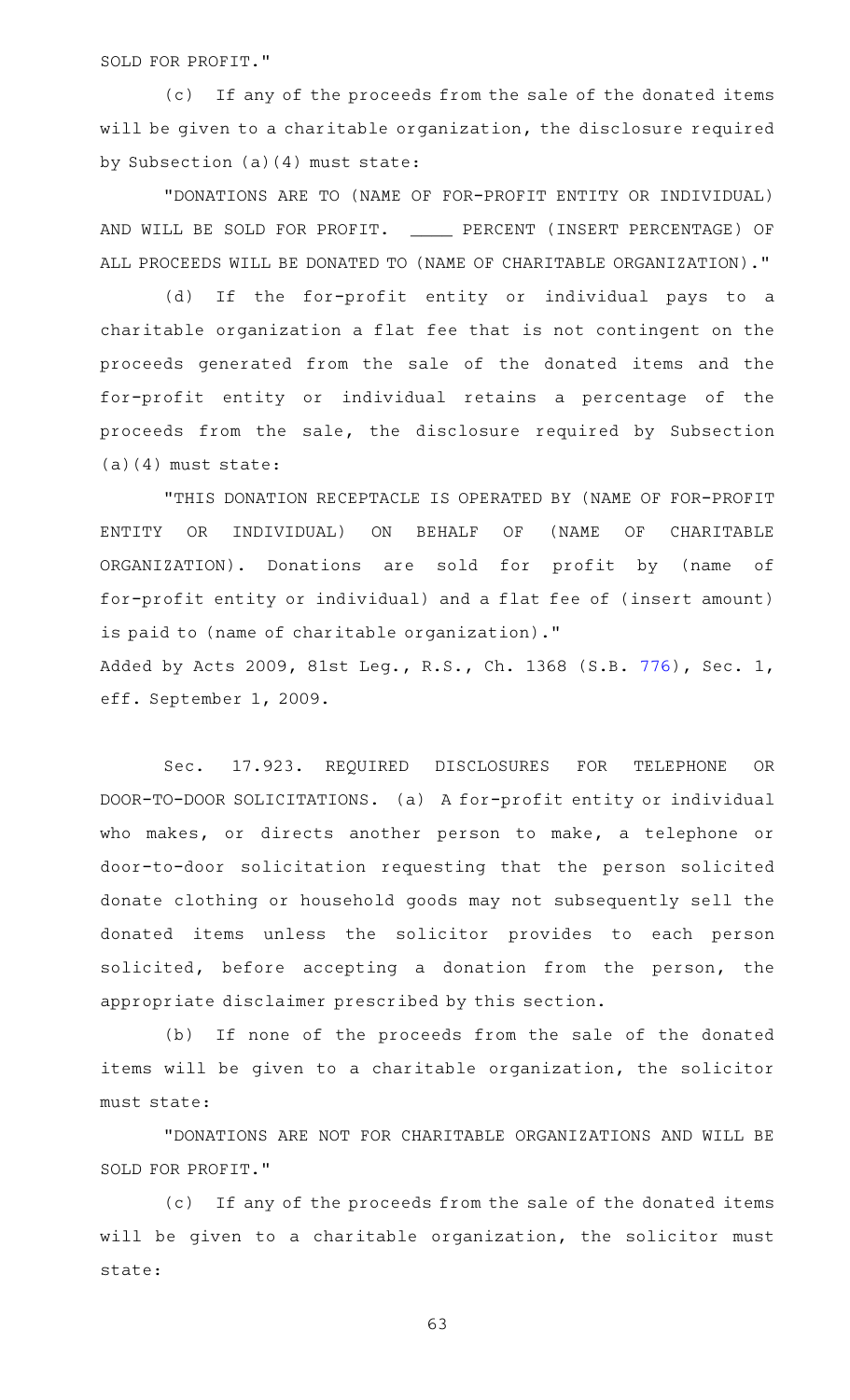"DONATIONS TO (NAME OF FOR-PROFIT ENTITY OR INDIVIDUAL) WILL BE SOLD FOR PROFIT AND \_\_\_\_\_ PERCENT (INSERT PERCENTAGE) OF ALL PROCEEDS WILL BE DONATED TO (NAME OF CHARITABLE ORGANIZATION)."

(d) If the for-profit entity or individual pays to a charitable organization a flat fee that is not contingent on the proceeds generated from the sale of the donated items and the for-profit entity or individual retains a percentage of the proceeds from the sale, the solicitor must state:

"SOLICITATIONS FOR DONATIONS ARE MADE BY (NAME OF FOR-PROFIT ENTITY OR INDIVIDUAL) ON BEHALF OF (NAME OF CHARITABLE ORGANIZATION). Donations will be sold for profit by (name of for-profit entity or individual) and a flat fee of (insert amount) is paid to (name of charitable organization)."

Added by Acts 2009, 81st Leg., R.S., Ch. 1368 (S.B. [776](http://www.legis.state.tx.us/tlodocs/81R/billtext/html/SB00776F.HTM)), Sec. 1, eff. September 1, 2009.

Sec. 17.924. REQUIRED DISCLOSURES FOR MAIL SOLICITATIONS. (a) A for-profit entity or individual who mails, or directs another person to mail, a solicitation requesting that the recipient donate clothing or household goods may not subsequently sell the donated items unless the solicitor includes with the mailed solicitation the appropriate disclosure prescribed by this section, prominently displayed in boldfaced type or capital letters in English and Spanish.

(b) If none of the proceeds from the sale of the donated items will be given to a charitable organization, the disclosure required by Subsection (a) must state:

"DONATIONS ARE NOT FOR CHARITABLE ORGANIZATIONS AND WILL BE SOLD FOR PROFIT."

(c) If any of the proceeds from the sale of the donated items will be given to a charitable organization, the disclosure required by Subsection (a) must state:

"DONATIONS TO (NAME OF FOR-PROFIT ENTITY OR INDIVIDUAL) WILL BE SOLD FOR PROFIT AND \_\_\_\_\_\_\_ PERCENT (INSERT PERCENTAGE) OF ALL PROCEEDS WILL BE DONATED TO (NAME OF CHARITABLE ORGANIZATION)."

(d) If the for-profit entity or individual pays to a charitable organization a flat fee that is not contingent on the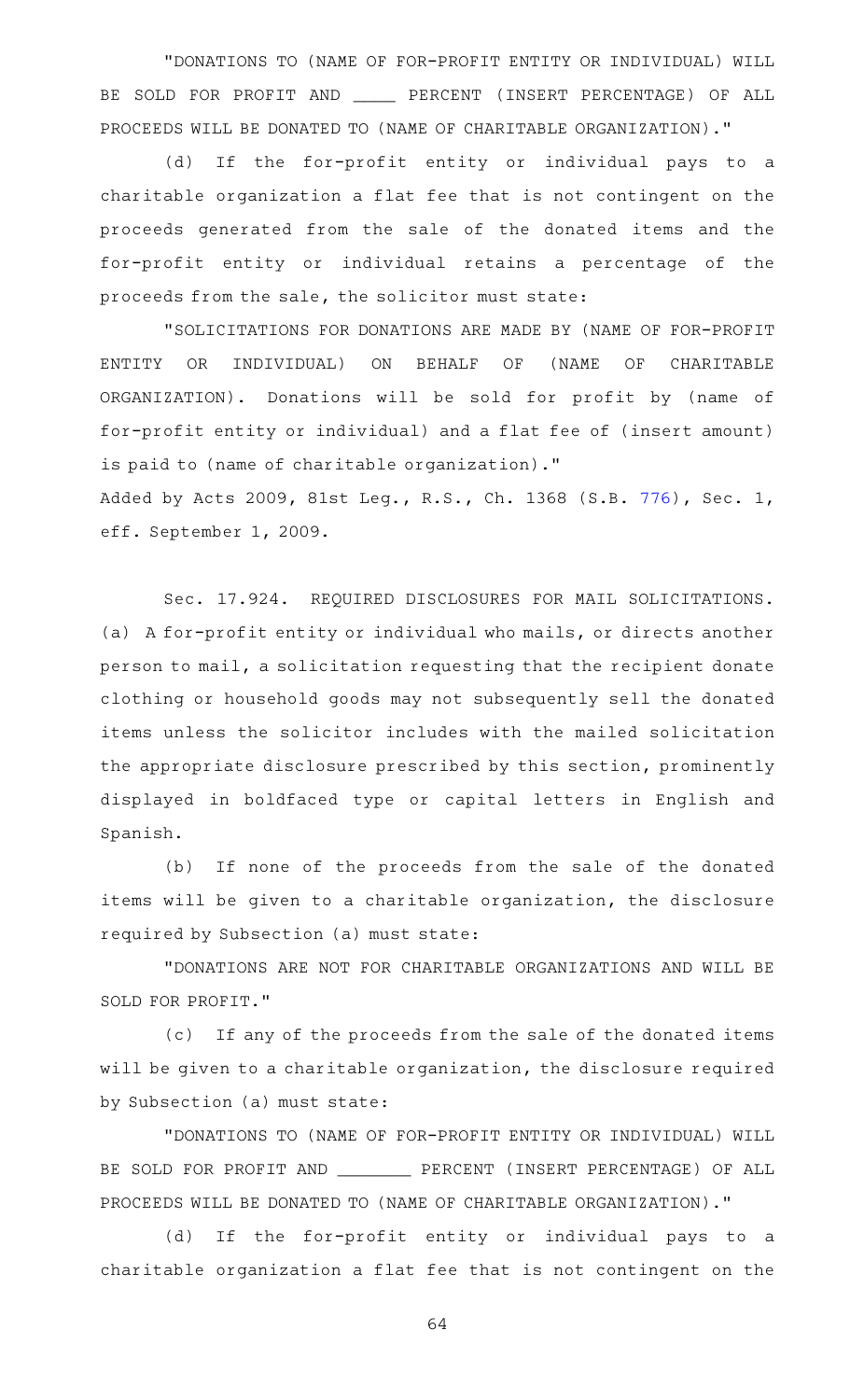proceeds generated from the sale of the donated items and the for-profit entity or individual retains a percentage of the proceeds from the sale, the disclosure required by Subsection (a) must state:

"SOLICITATIONS FOR DONATIONS ARE MADE BY (NAME OF FOR-PROFIT ENTITY OR INDIVIDUAL) ON BEHALF OF (NAME OF CHARITABLE ORGANIZATION). Donations will be sold for profit by (name of for-profit entity or individual) and a flat fee of (insert amount) is paid to (name of charitable organization)." Added by Acts 2009, 81st Leg., R.S., Ch. 1368 (S.B. [776](http://www.legis.state.tx.us/tlodocs/81R/billtext/html/SB00776F.HTM)), Sec. 1, eff. September 1, 2009.

Sec. 17.925. LOCAL ORDINANCE OR REGULATION. Nothing in this subchapter shall be construed to limit the authority of a local government to adopt an ordinance or regulation relating to the use of public donations receptacles as a collection point for donated clothing or household goods if the ordinance or regulation is compatible with and equal to or more stringent than a requirement prescribed by this subchapter.

Added by Acts 2009, 81st Leg., R.S., Ch. 1368 (S.B. [776](http://www.legis.state.tx.us/tlodocs/81R/billtext/html/SB00776F.HTM)), Sec. 1, eff. September 1, 2009.

Sec. 17.926. CIVIL PENALTY. (a) Except as provided by Subsection (b), a person who violates this subchapter is liable to this state for a civil penalty in an amount not to exceed \$500 for each violation. Each sale of a donated item is considered a separate violation for purposes of this subsection.

(b) The total amount of penalties that may be imposed under Subsection (a) may not exceed \$2,000 for donated items sold during a single transaction.

(c) In determining the amount of the civil penalty imposed under this section, the court shall consider the amount necessary to deter future violations.

(d) The attorney general or the prosecuting attorney in the county in which the violation occurs may bring an action to recover the civil penalty imposed under this section. In this subsection, "prosecuting attorney" has the meaning assigned by Section [41.101](http://www.statutes.legis.state.tx.us/GetStatute.aspx?Code=GV&Value=41.101),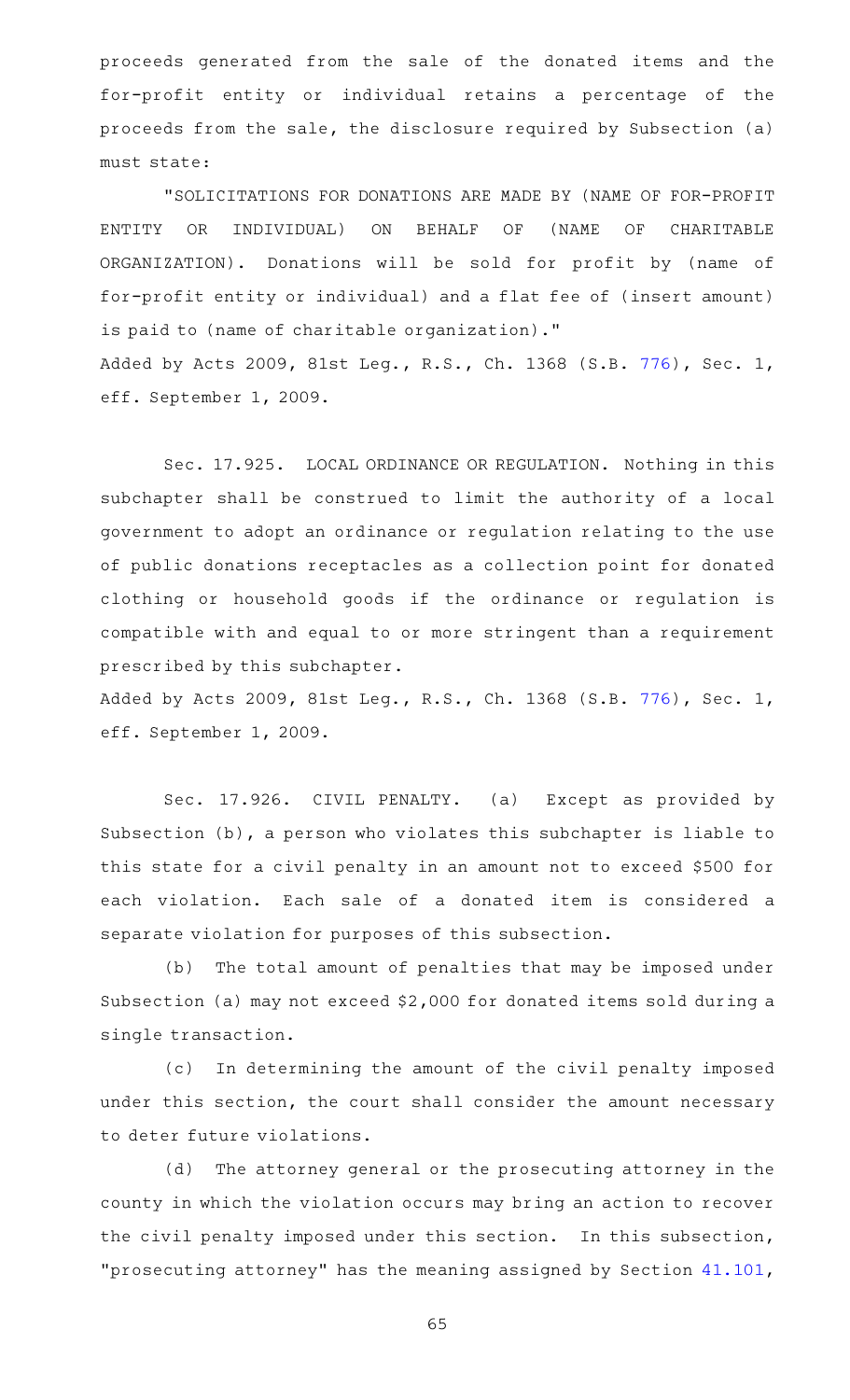#### Government Code.

Added by Acts 2009, 81st Leg., R.S., Ch. 1368 (S.B. [776](http://www.legis.state.tx.us/tlodocs/81R/billtext/html/SB00776F.HTM)), Sec. 1, eff. September 1, 2009.

SUBCHAPTER L. BAD FAITH CLAIMS OF PATENT INFRINGEMENT

Sec. 17.951. DEFINITION. In this subchapter, "end user" means a person that purchases, rents, leases, or otherwise obtains a product, service, or technology in the commercial market that is not for resale and that is, or later becomes, the subject of a patent infringement assertion due to the person's use of the product, service, or technology.

Added by Acts 2015, 84th Leg., R.S., Ch. 856 (S.B. [1457](http://www.legis.state.tx.us/tlodocs/84R/billtext/html/SB01457F.HTM)), Sec. 1, eff. September 1, 2015.

Sec. 17.952. BAD FAITH CLAIM OF PATENT INFRINGEMENT PROHIBITED. (a) A person may not send to an end user located or doing business in this state a written or electronic communication that is a bad faith claim of patent infringement.

(b) A communication is a bad faith claim of patent infringement if the communication includes a claim that the end user or a person affiliated with the end user has infringed a patent and is liable for that infringement and:

(1) the communication falsely states that the sender has filed a lawsuit in connection with the claim;

(2) the claim is objectively baseless because:

(A) the sender or a person the sender represents does not have a current right to license the patent to or enforce the patent against the end user;

(B) the patent has been held invalid or unenforceable in a final judgment or administrative decision; or

(C) the infringing activity alleged in the communication occurred after the patent expired; or

(3) the communication is likely to materially mislead a reasonable end user because the communication does not contain information sufficient to inform the end user of:

(A) the identity of the person asserting the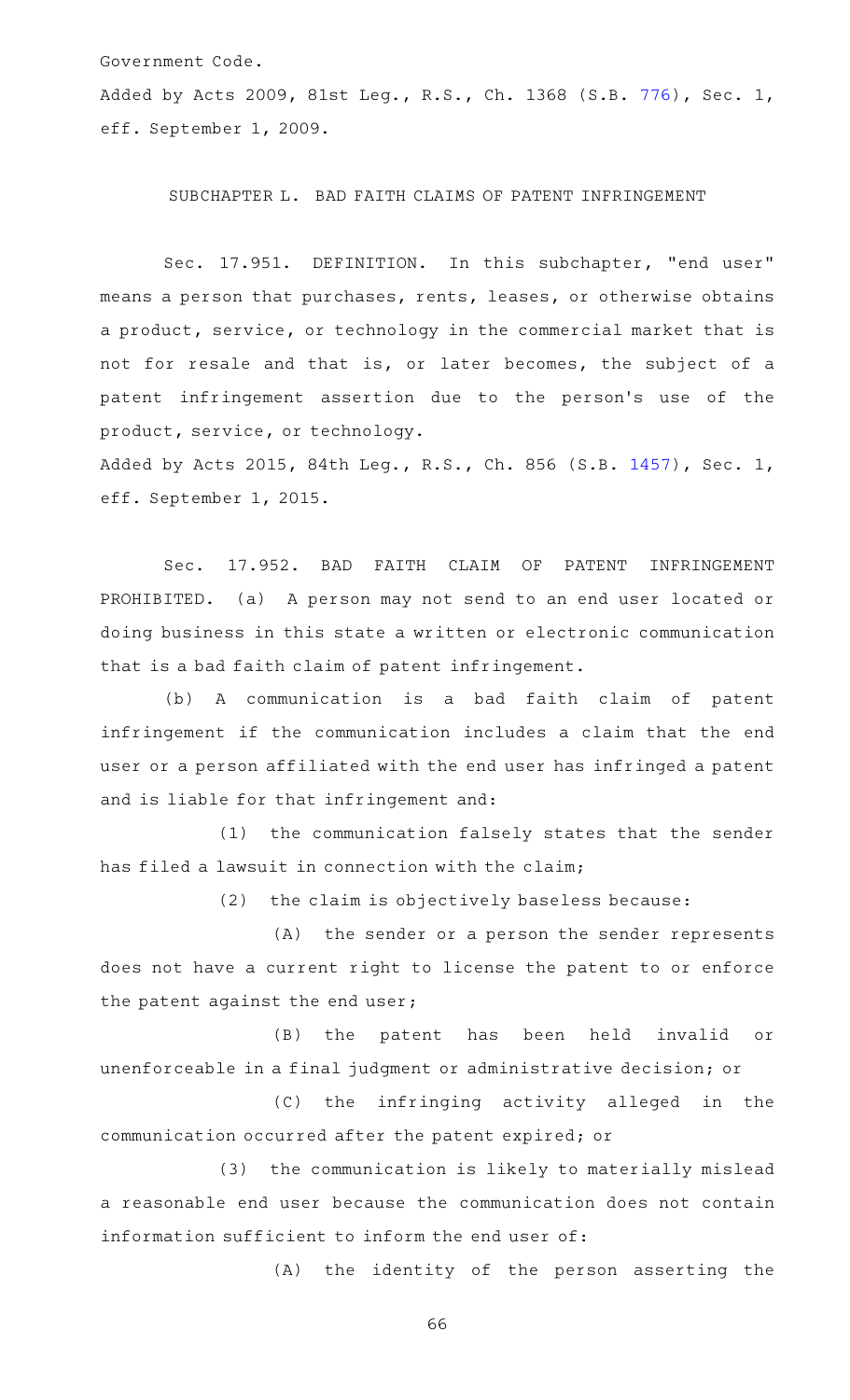claim;

(B) the patent that is alleged to have been infringed; and

(C) at least one product, service, or technology obtained by the end user that is alleged to infringe the patent or the activity of the end user that is alleged to infringe the patent. Added by Acts 2015, 84th Leg., R.S., Ch. 856 (S.B. [1457](http://www.legis.state.tx.us/tlodocs/84R/billtext/html/SB01457F.HTM)), Sec. 1, eff. September 1, 2015.

Sec. 17.953. ENFORCEMENT BY ATTORNEY GENERAL; INJUNCTION AND CIVIL PENALTY. (a) If the attorney general believes that a person has violated or is violating Section [17.952,](http://www.statutes.legis.state.tx.us/GetStatute.aspx?Code=BC&Value=17.952) the attorney general may bring an action on behalf of the state to enjoin the person from violating that section.

(b) In addition to seeking an injunction under Subsection (a), the attorney general may request and the court may order any other relief that may be in the public interest, including:

 $(1)$  the imposition of a civil penalty in an amount not to exceed \$50,000 for each violation of Section [17.952](http://www.statutes.legis.state.tx.us/GetStatute.aspx?Code=BC&Value=17.952);

 $(2)$  an order requiring reimbursement to this state for the reasonable value of investigating and prosecuting a violation of Section [17.952](http://www.statutes.legis.state.tx.us/GetStatute.aspx?Code=BC&Value=17.952); and

(3) an order requiring restitution to a victim for legal and professional expenses related to the violation. Added by Acts 2015, 84th Leg., R.S., Ch. 856 (S.B. [1457](http://www.legis.state.tx.us/tlodocs/84R/billtext/html/SB01457F.HTM)), Sec. 1, eff. September 1, 2015.

Sec. 17.954. CONSTRUCTION OF SUBCHAPTER. This subchapter may not be construed to:

(1) limit rights and remedies available to the state or another person under any other law;

(2) alter or restrict the attorney general's authority under other law with regard to conduct involving claims of patent infringement; or

(3) prohibit a person who owns or has a right to license or enforce a patent from:

(A) notifying others of the person's ownership or